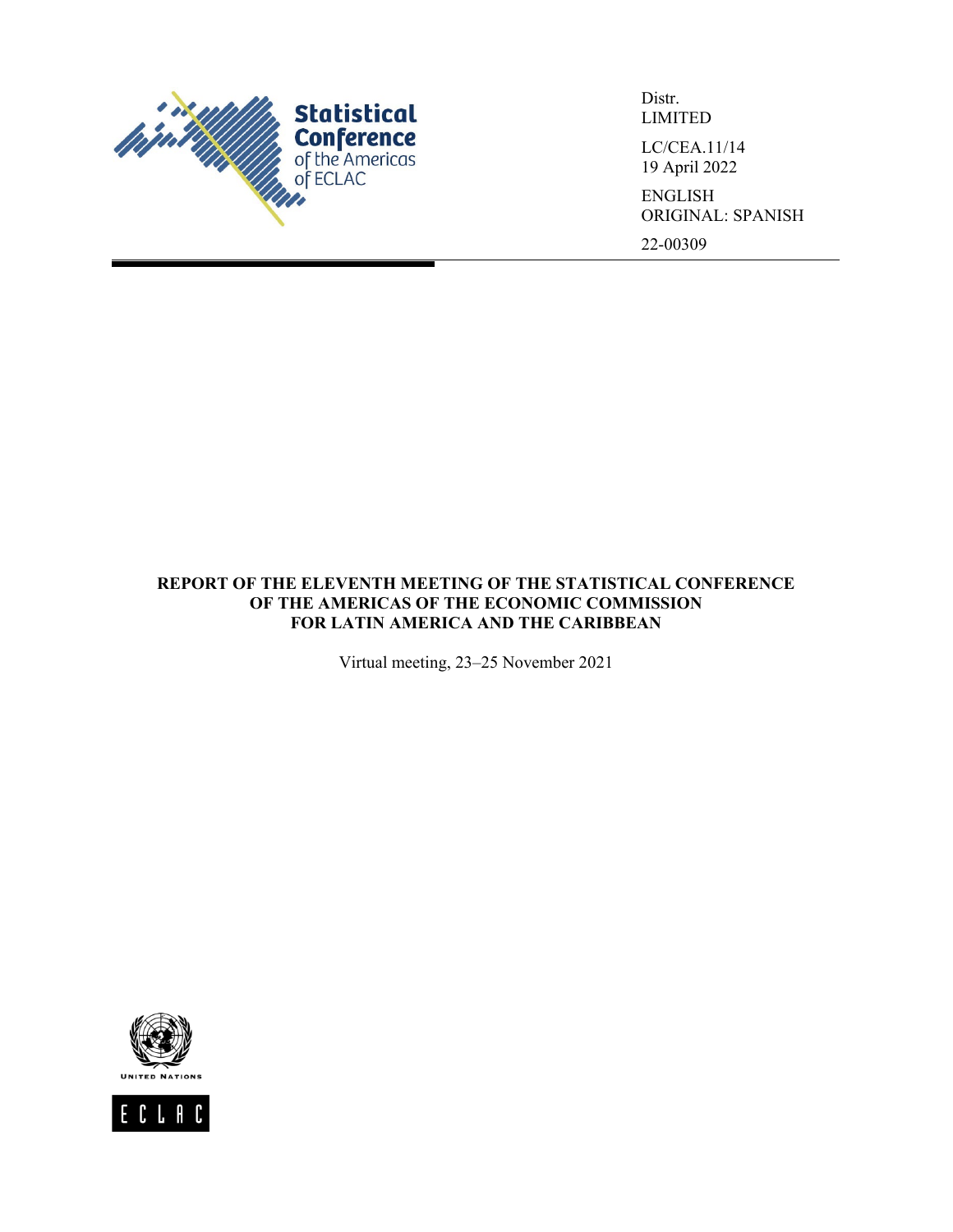### **CONTENTS**

# Paragraph Page

| A <sub>1</sub> |          |  |
|----------------|----------|--|
|                |          |  |
| $\mathbf{B}$   | 8        |  |
| $C_{\cdot}$    | $9 - 82$ |  |
|                |          |  |
|                |          |  |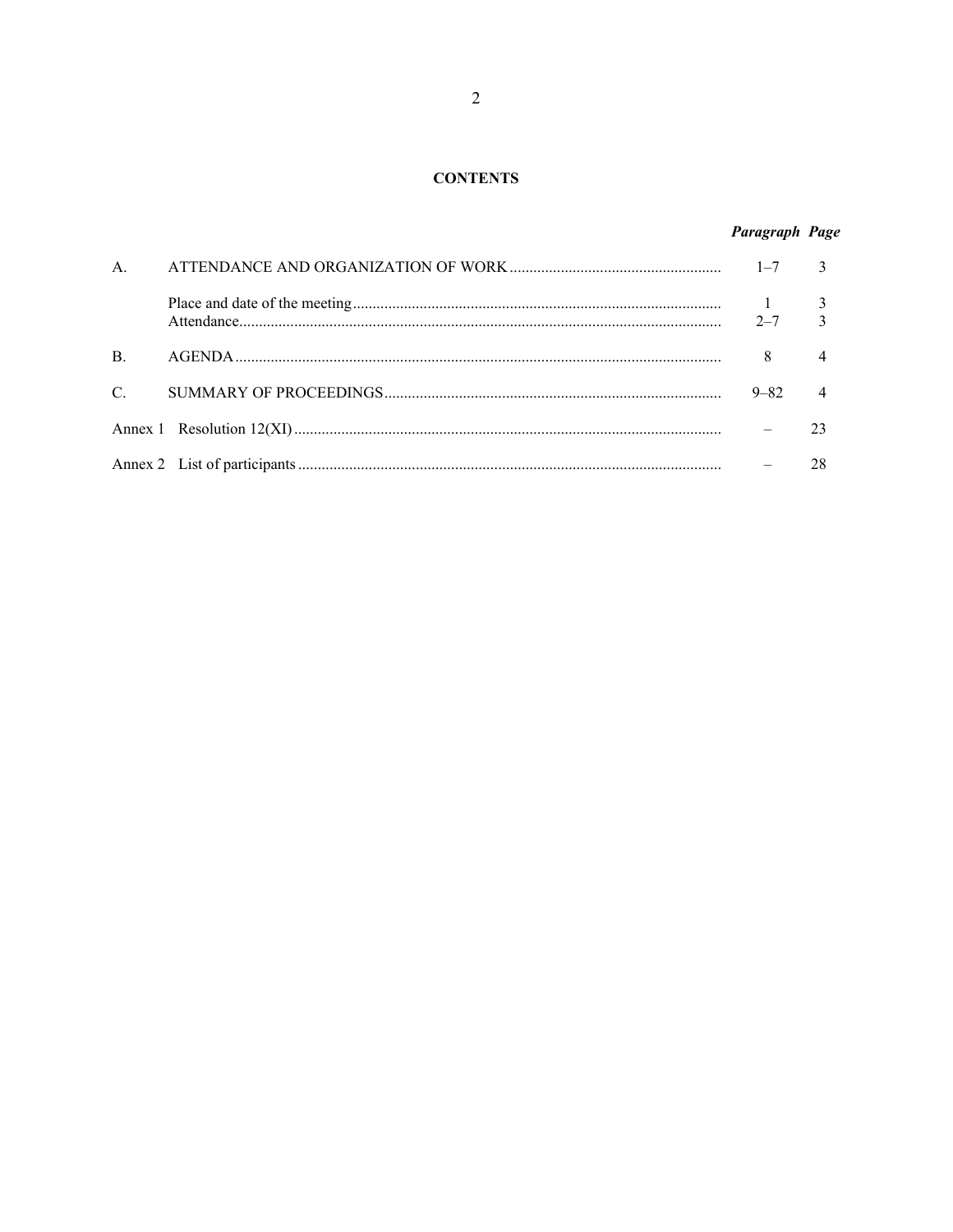### **A. ATTENDANCE AND ORGANIZATION OF WORK**

### **Place and date of the meeting**

1. The eleventh meeting of the Statistical Conference of the Americas of the Economic Commission for Latin America and the Caribbean (ECLAC) was held in virtual format from 23–25 November 2021.

## **Attendance**[1](#page-2-0)

2. Representatives of the following member States of the Economic Commission for Latin America and the Caribbean participated in the meeting: Antigua and Barbuda, Argentina, Bolivarian Republic of Venezuela, Belize, Brazil, Canada, Chile, Colombia, Costa Rica, Cuba, Dominica, Dominican Republic, Ecuador, El Salvador, Grenada, Guatemala, Haiti, Honduras, Italy, Jamaica, Mexico, the Netherlands, Nicaragua, Panama, Paraguay, Peru, Plurinational State of Bolivia, Saint Kitts and Nevis, Saint Lucia, Saint Vincent and the Grenadines, Spain, Suriname, Trinidad and Tobago, and Uruguay.

3. The following associate members of the Commission were also represented: Anguilla, Aruba, Bermuda, British Virgin Islands, Curaçao, Montserrat and Sint Maarten.

4. The United Nations Secretariat was represented by representatives of the Statistics Division, Resident Coordinators and representatives of Resident Coordinators' Offices and the Development Coordination Office (DCO).

5. The meeting was also attended by representatives of the following United Nations agencies, funds, and programmes: World Bank, United Nations Children's Fund (UNICEF), United Nations Population Fund (UNFPA), United Nations Office on Drugs and Crime (UNODC), United Nations Office for Disaster Risk Reduction (UNDRR), Office of the United Nations High Commissioner for Refugees (UNHCR), Food and Agriculture Organization of the United Nations (FAO), United Nations Educational, Scientific and Cultural Organization (UNESCO), International Labour Organization (ILO), International Organization for Migration (IOM), and United Nations Environment Programme (UNEP).

6. Representatives of the following intergovernmental organizations attended: Inter-American Development Bank (IDB), Andean Community, Caribbean Community (CARICOM) and Central American Integration System (SICA).

7. Representatives of non-governmental organizations, other civil society entities, the private sector and academia also attended.

<sup>3</sup>

<span id="page-2-0"></span><sup>1</sup> See the list of participants in annex 2.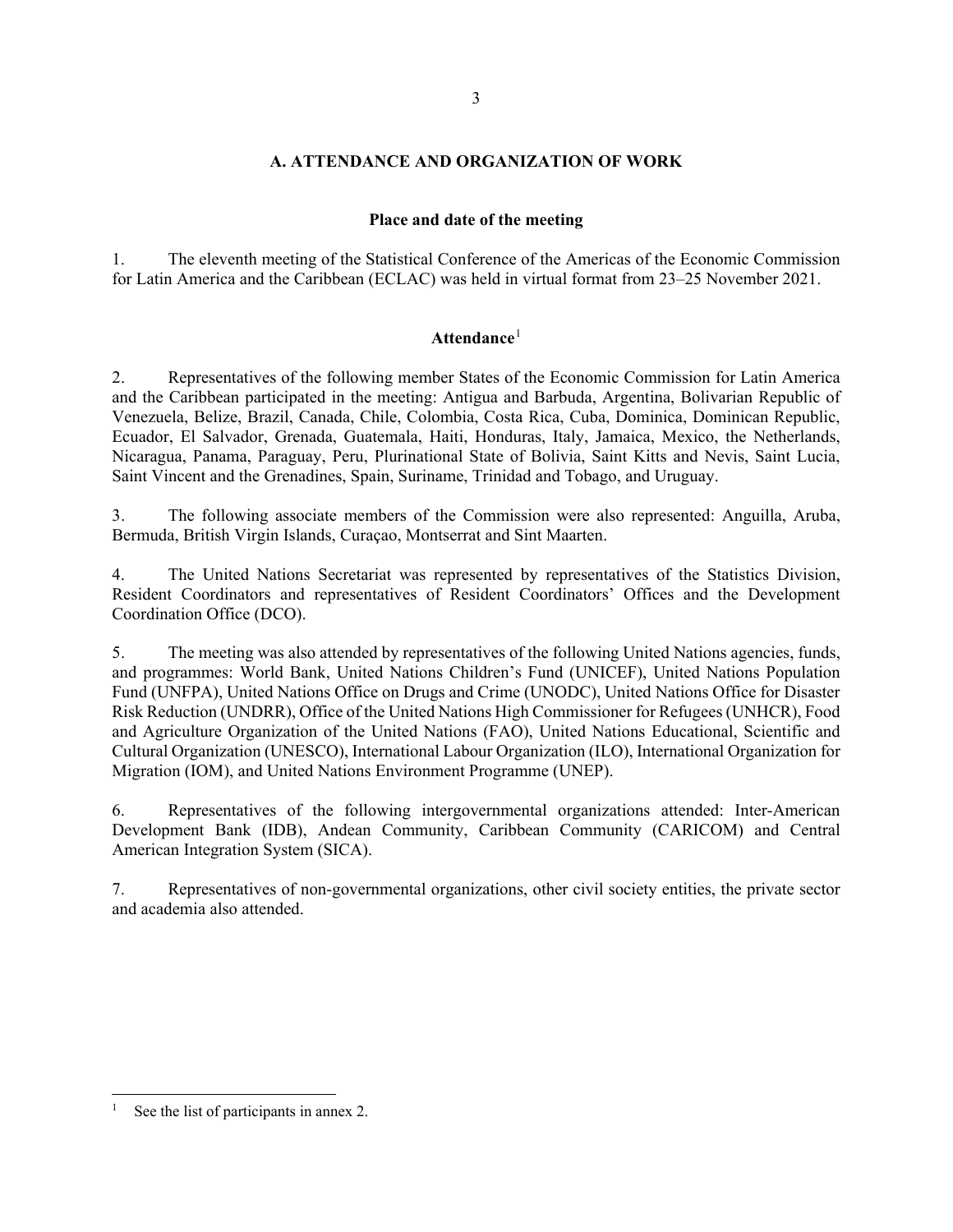#### **B. AGENDA**

- 8. The following agenda was adopted:
	- 1. Adoption of the agenda.
	- 2. Presentation and discussion of substantive issues.
		- (a) Progress and challenges relating to the strengthening of statistical institutions.
		- (b) Regional perspectives on new methodologies and data sources.
	- 3. Outcomes of the biennial programme of regional and international cooperation activities, 2020–2021, of the Statistical Conference of the Americas of the Economic Commission for Latin America and the Caribbean.
	- 4. Review and adoption of the biennial programme of regional and international cooperation activities, 2022–2023, of the Statistical Conference of the Americas of ECLAC.
		- (a) Proposals for the creation of working groups for the 2022–2023 biennium.
		- (b) Horizontal cooperation through the Knowledge Transfer Network.
	- 5. Other matters.
	- 6. Consideration and adoption of resolutions.
	- 7. Election of the Executive Committee of the Statistical Conference of the Americas for the period 2022–2023.

## **C. SUMMARY OF PROCEEDINGS**

9. At the opening session, statements were made by Alicia Bárcena, Executive Secretary of the Economic Commission for Latin America and the Caribbean (ECLAC), Juan Daniel Oviedo, Director-General of the National Administrative Department of Statistics (DANE) of Colombia, in his capacity as Chair of the Statistical Conference of the Americas of ECLAC, and Stefan Schweinfest, Director of the United Nations Statistics Division.

10. The Executive Secretary of ECLAC said that the Statistical Conference of the Americas was one of the flagship mechanisms of ECLAC and the United Nations system. The region could and should continue to strengthen statistics, in a context in which the need for data was becoming increasingly urgent due to the coronavirus disease (COVID-19) pandemic. Thanks to the efforts of the Conference's working groups, 10 documents had been finalized in the 2020–2021 biennium and were available to the regional statistical community, bringing together recommendations for good practices to strengthen statistical production in various thematic areas (for example, safeguarding the confidentiality of data on children and adolescents participating in studies, the proper measurement of time use in household surveys, and ways of working with ecosystem accounts). These issues and others were invisible in the measurement of development based on GDP, because they were invisible in the development model itself. The Executive Secretary emphasized the innovative nature of using administrative records for statistics, as well as the need to strengthen statistical systems and ensure statistical quality. In the 2020–2021 biennium, new good practice recommendations had been developed, for example, for collecting census data, formulating environmental indicators, adopting new International Labour Organization (ILO) standards for measuring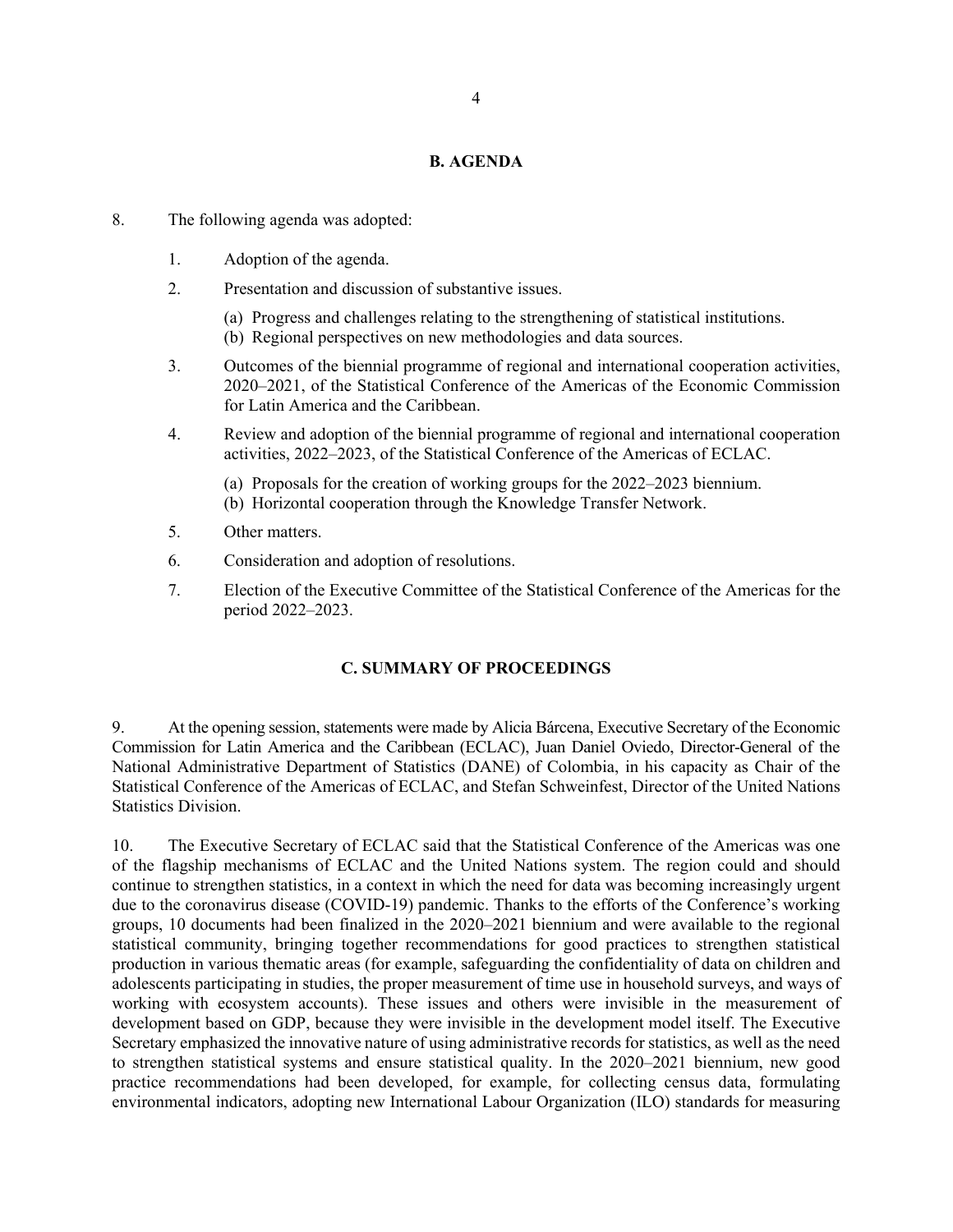prices and volumes in the services sector, and measuring disaster-related indicators. Side events would be held in the framework of the Conference on the subjects of censuses and foreign direct investment (FDI). In that regard, countries should seek to attract not just any kind of FDI but the type that suited them best, especially in the recovery from the pandemic.

11. The Executive Secretary said gender mainstreaming was a pillar of the Conference and was necessary not only to measure unpaid work, but also to examine the cross-cutting impact throughout the entire work programme. Gender gaps should no longer be viewed as an isolated topic, but as central consideration, and a factor in disaggregating data for everything done and measured. The aim was to break the statistical silence on gender equality. The new version of CEPALSTAT, a data portal developed with open-source code that was interoperable with other data ecosystems, had been officially launched in October 2021, creating an interface between statistical data and geography. CEPALSTAT aimed to achieve interoperability between countries and agencies in the regional and global sphere. For the 2022–2023 biennium, there would be 11 working groups, whose topics reflected the interest in making statistical production increasingly efficient, making better use of administrative data, and making it a higher quality process, using the best tools. Two major topics to be addressed at the meeting were the challenges of modernizing national statistical legislation, and new statistical methodologies and data sources. Although that meeting of the Conference would not address the subject of environmental accounting in detail, firm progress also needed to be made on that issue. The region was at a turning point in the adoption of ecosystem accounts, which would provide an integrated analysis of the state and quality of natural capital so that countries could better measure the impacts of development policies and green growth strategies. It was necessary to examine how ecosystem extent accounts, ecosystem condition accounts and ecosystem services accounts could be developed to promote harmonious growth in the region. Lastly, she recalled that what was not measured was not taken into account, and that it was essential to continue working together for statistical development in the region.

12. The Director-General of DANE of Colombia, in his capacity as Chair of the Statistical Conference of the Americas of ECLAC, commended the way in which the countries of the region had set forth their situations in relation to various issues by means of official statistics, especially in the context of the COVID-19 pandemic. He said that the region had made great progress in the use of official statistics, and generic models to produce statistics always started from a fundamental pillar: the identification of users' needs. The countries of the region needed to make rapid progress in increasing not only trust in institutions, but also business productivity and recognition of ecosystem accounts as a framework for public policymaking. It was also essential to understand that poverty measurements should be more diverse and inclusive, and recognize more approaches (gender, ethnicity). There needed to be a rethinking of what the region's medium- and long-term challenges were in relation to official statistics (for example, in terms of technology, ethnicity and human resources), to be able to properly address the challenges of the 2030 Agenda and its social, economic and environmental dimensions. The Conference played an important role in fostering recognition that official statistics, together with data —which could be produced not only by national statistical offices but also by an ecosystem of producers— were national and regional public goods. ECLAC had demonstrated that countries' official statistical information was a regional and global public good. Given the recognition of that fact, dialogue should be opened with other stakeholders within the framework of statistical data production. In recent years, collaboration around the concept of data stewardship had been very productive and it was imperative to be aware that ongoing review of the practices of national statistical offices and peer review were becoming very significant challenges when approaching recognized concepts such as institutional effectiveness and self-assessment. Statistical offices provided a public service to countries and needed metrics for effectiveness to determine whether they were meeting users' needs in a relevant, high-quality, accurate and robust way. The Conference would set a new path for group work, aiming not only for a learning community, but also at an innovation community. Lastly, he stressed the need to continue to produce equityoriented, gender-sensitive statistics, with a significant capacity for disaggregation at the subnational level and robust quality frameworks.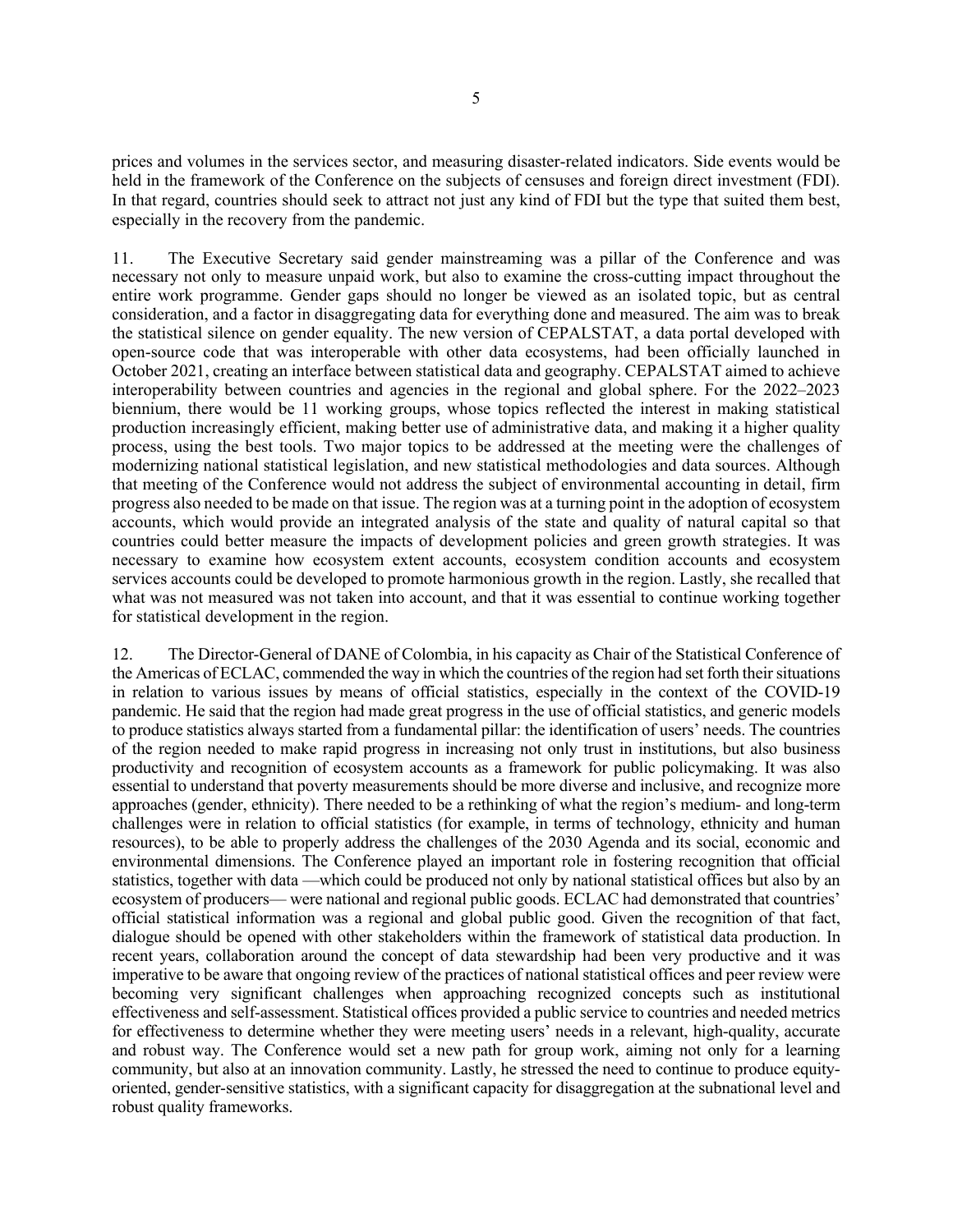13. The Director of the United Nations Statistics Division congratulated the Statistical Conference of the Americas on its success with the two key tasks from its first meeting in 2001: establishing a strong body for the region, and ensuring regional work was well-connected to global efforts. He said that the United Nations as a whole was concerned with connections among actors and themes, and gave five examples of important links relating to statistical work: among countries, between governments and other stakeholders (such as academia and the private sector), between the regional and global levels, between statistics and geospatial information, and between statistics and policymaking. In closing, he encouraged participants to attend the fifty-third session of the Statistical Commission in March 2022, which would serve as a forum for review of issues such as the terms of reference for the Statistical Commission's mandate and for discussion of new issues such as the new role of national statistical offices, and gender mainstreaming, and expressed his hope that they would also attend the United Nations World Data Forum in Medellín (Colombia) in 2024.

### Presentation and discussion of substantive issues (agenda item 2)

(a) Progress and challenges relating to the strengthening of statistical institutions

14. The discussion was moderated by Rolando Ocampo, Chief of the Statistics Division of ECLAC. The presentations were given by Mario Palma, former Vice-President of the Board of Directors of the National Institute of Statistics and Geography (INEGI) of Mexico, and Juan Daniel Oviedo, Director-General of DANE of Colombia.

## *Strengthening of statistical institutions in Mexico through the lens of the book* "Contar verdades: la saga del INEGI*"*

15. The former Vice-President of the Board of Directors of INEGI of Mexico gave an overview of the book *Contar verdades: la saga del INEGI*, which related the history of strengthening of statistical institutions in Mexico and analysed the circumstances and steps of the implementation process. The book was structured around two central areas of interest: proper measurement of real circumstances and its implications, and the professional independence of the Institute, which was legally known as "institutional autonomy". It also highlighted the basis of the institutional independence which INEGI had since its creation, as well as the basic universal right to information.

### *Strengthening of statistical institutions in Colombia*

16. The Director-General of DANE of Colombia said that his country expected to successfully strengthen the institutional statistical framework through approval of Bill No. 222 of 2021, which would provide a unified and robust legal framework for planning, producing and managing statistics at the national and subnational levels. The Bill stipulated the frequency of censuses, which enabled sampling frames and population projections to be updated. The text also provided for the non-opposability of reservations when providing information for statistical purposes, which would allow greater use of administrative records as a source of statistical information, and included provisions on quality assurance for official statistics, an area in which DANE was a leader. It provided for the creation of the Technical Advisory Council of the National Statistical System (CASEN), which would support DANE as coordinator of the national statistical system to contribute to compliance with standards and best practices to strengthen the technical, operational and administrative autonomy of the entity.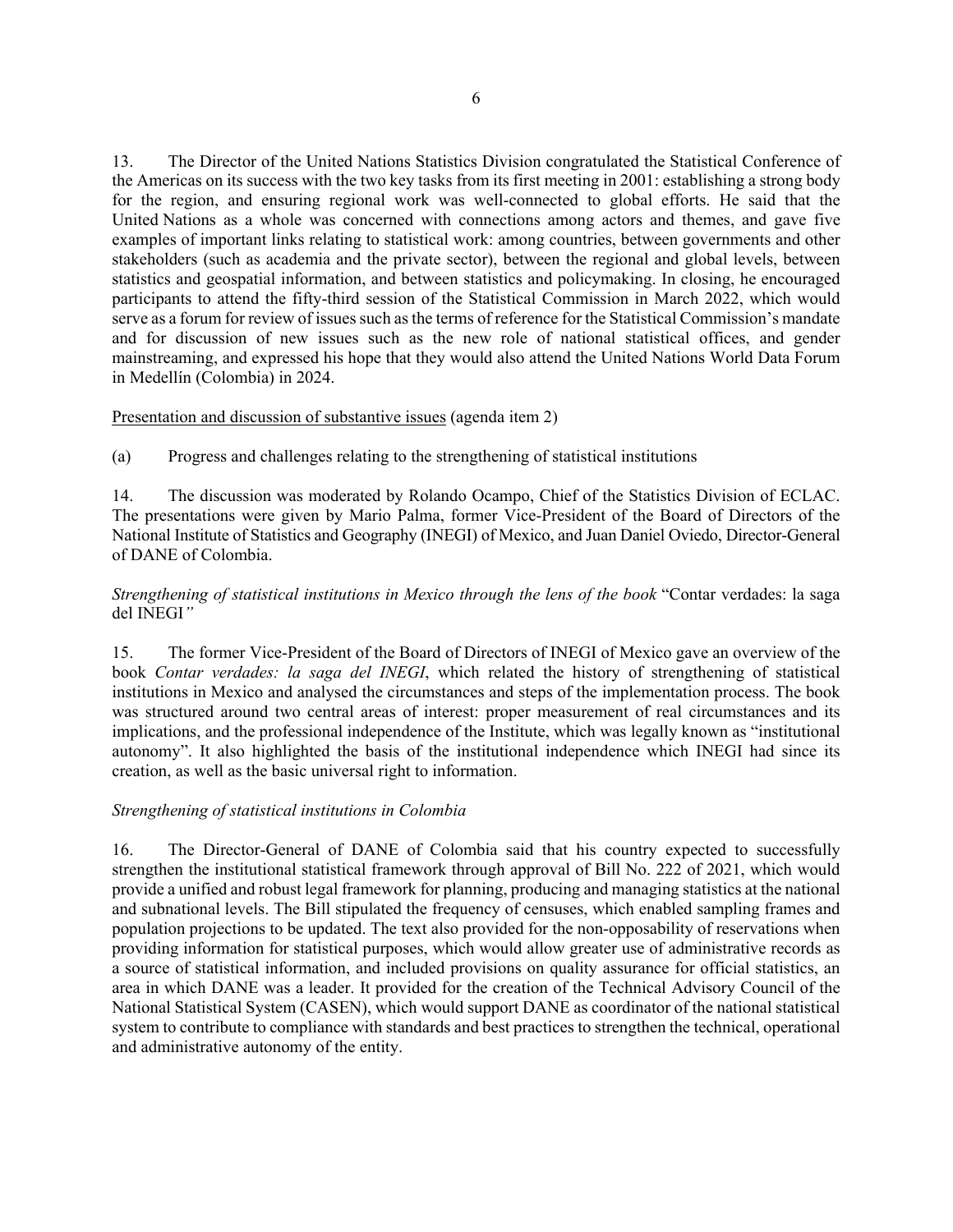## *Panel discussion on recent changes in statistical institutions*

17. The panel was attended by Floribel Méndez, Manager of the National Institute of Statistics and Censuses (INEC) of Costa Rica; Roberto Castillo, Executive Director of the National Institute of Statistics and Censuses of Ecuador; Tiemonne Charles, Deputy Director of the Central Statistical Office of Grenada; and Miosotis Rivas, Director-General of the National Office of Statistics of the Dominican Republic, who presented their thoughts on the challenges and progress needed to strengthen statistical institutions.

18. The Manager of the National Institute of Statistics and Censuses (INEC) of Costa Rica said that her country's National Statistical System Act had been adopted in mid-2019, so one of the main challenges was to make it operational and put it into practice; manuals, guidelines and protocols were required to do that. Support also needed to be provided to the institutions in the national statistical system, with follow-up to determine whether the regulations were being implemented. Putting the hierarchical structure in place was another challenge, which required considerable logistics and organization. It also was necessary to raise awareness within entities, including among technical and senior staff, so that they could take ownership of the Act, which applied to them. Formation of a National Advisory Council on Statistics was yet another challenge.

19. The Executive Director of National Institute of Statistics and Censuses of Ecuador described the improvements recently made to the institutional framework of the National Institute of Statistics and Censuses and the extent to which the Generic Law on Official Statistics for Latin America, adopted at the tenth meeting of the Statistical Conference of the Americas of ECLAC in November 2019, had been a point of reference for those improvements. He said that improvements had focused on three areas: strengthening technical and professional autonomy, modernizing the statistical system, and improving governance and the relationship with users. Lastly, he thanked the colleagues who had contributed to the preparation of the Generic Law for their support, as it had been a very valuable point of reference.

20. The Deputy Director of the Central Statistical Office of Grenada referred to the bill to strengthen the institutional framework for statistics, which was on the path to being adopted. He said that one of the challenges was related to the context created by the COVID-19 pandemic, which had deprioritized the bill for the time being. The population census had also affected progress with adoption of the new bill. The Partnership in Statistics for Development in the 21st Century (PARIS21) had conducted an institutional assessment of Grenada's national statistical system, which identified some weaknesses to be addressed. The benefits of implementing the law would include professional independence, establishment of an advisory board, and some degree of autonomy in terms of the programs to be implemented.

21. The Director-General of the National Office of Statistics of the Dominican Republic described the main rights and obligations included in the bill of that country. She said that the Fundamental Principles of Official Statistics had been taken into consideration so that they would be respected by all stakeholders. The bill also included the need for the technical independence of the statistical agency so that it would have technical procedures for quality assurance when producing official statistics. The provisions of the bill covered respect for the respondents' rights, such as statistical confidentiality, which guaranteed that the data would be used only for statistical purposes, as well as penalties for those who infringed the rule. Lastly, accountability was needed at different levels, both horizontally and vertically.

22. In the ensuing discussion, the representative of Mexico said that the pandemic would have a lasting effect on the work of national statistical offices, although the nature of the impact was not yet clear. In the context of the new data ecosystem, data stewardship needed to be modernized, and in that area INEGI needed to link its work with other information systems and administrative records. The representative of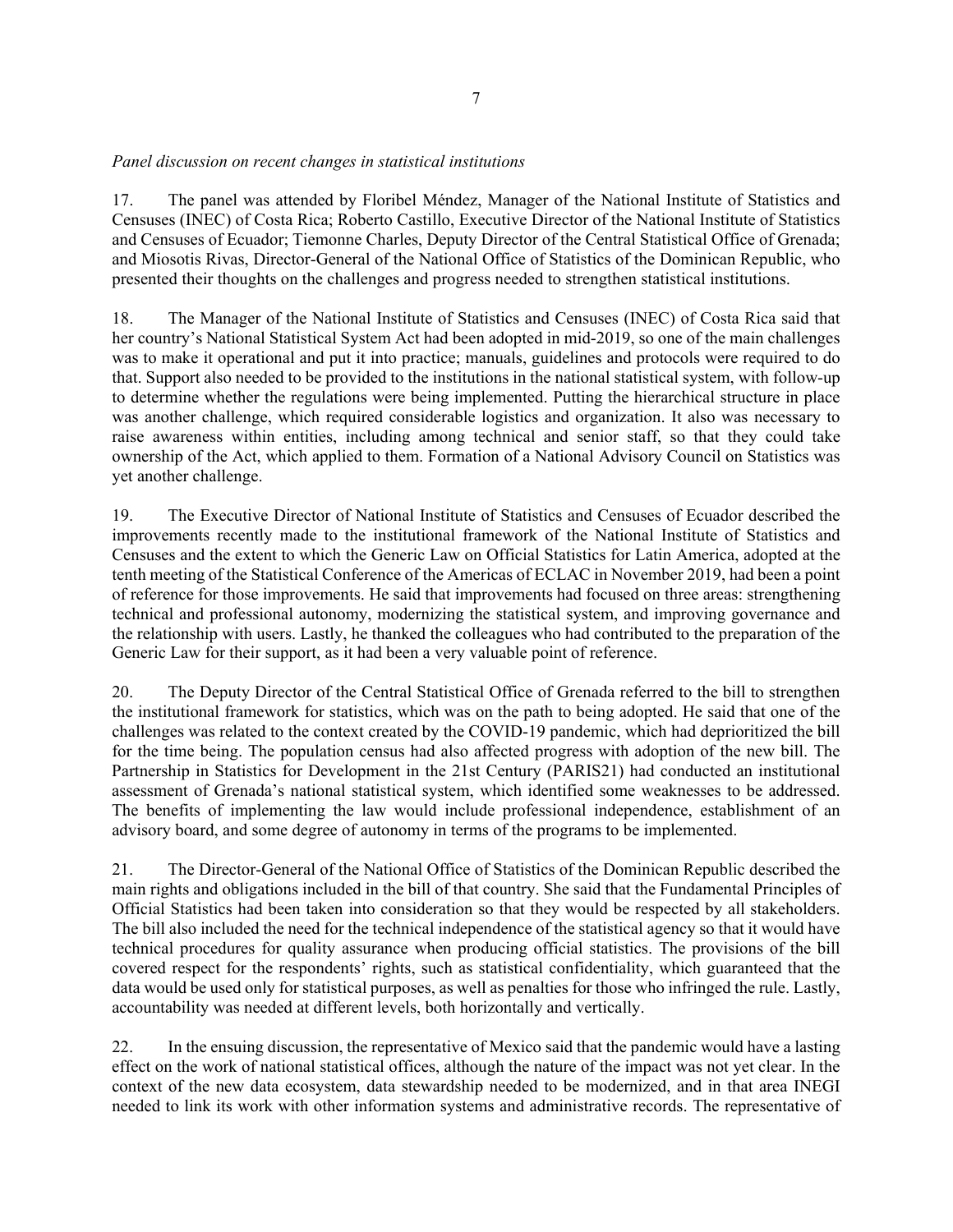Argentina agreed on the need to have greater access to administrative records, and stressed the importance of safeguarding statistical confidentiality, which was why it was important to work on the relationship with users. The representative of Mexico said that national statistical offices had a responsibility to engage with users, and that was related to a dimension of increasing citizen participation in offices. The Executive Secretary of ECLAC added to that last reflection and linked it to the need to restore the legitimacy of institutions in the eyes of citizens. She said people often mistrusted institutions, so national statistical offices had an important role to play in restoring trust. The representative of Colombia stressed the need to form explanations and develop teaching that would facilitate relationships among the different stakeholders. Lastly, the representative of Aruba added her reflections on challenges relating to statistical confidentiality.

(b) Regional perspectives on new methodologies and data sources

23. The discussion was moderated by Marco Lavagna, Director-General of the National Institute of Statistics and Censuses (INDEC) of Argentina and Julio Santaella, President of INEGI of Mexico, participated in the first of the presentations.

## *Outcomes of the United Nations World Data Forum 2021*

24. The President of INEGI of Mexico, in his presentation on the outcomes of the United Nations World Data Forum 2021, highlighted the need for greater collaboration with different areas of work to promote capacity-building and support, with a view to increasing information security and accountability. He highlighted two solutions that had been launched to reduce the gap between the supply and demand of financial resources for data and statistics programmes: firstly, the Bern Network's Clearinghouse for Financing Development Data, a platform for providers and requesters of financial resources, to promote the convergence of projects; and secondly, the World Bank's Global Data Facility. He also referred to the paper presented at the World Data Forum by the High-level Group for Partnership, Coordination and Capacity-Building for Statistics for the 2030 Agenda for Sustainable Development, which reaffirmed the importance of data as strategic progress, highlighted new approaches to data capacity and generation, drew attention to synergies in the data ecosystem, reiterated the importance of leaving no one behind and encouraged the world to build trust in data.

# *Panel Discussion with Directors of national statistical offices who participated in the United Nations World Data Forum 2021*

25. The panel was attended by Dante Carhuavilca, Chief of the National Institute of Statistics and Informatics (INEI) of Peru; Iván Ojeda, National Director of the National Institute of Statistics (INE) of Paraguay; Eduardo Rios Neto, President of the Brazilian Institute of Geography and Statistics (IBGE); and Samuel Moreno, Director of the National Institute of Statistics and Censuses (INEC) of Panama. In their presentations, they analysed thematic elements arising from the World Data Forum that were considered relevant to the statistical development of each of the countries. They also reflected on how to incorporate data generated by the private sector into their work and on the enabling factors that should be considered.

26. The Chief of INEI of Peru said that society's demand for data was increasingly focused and required data to be generated more quickly. Richer data ecosystems were available at that time, but they were less aligned with official statistics. Following the United Nations World Data Forum 2021, the challenges for Peru were to reflect on how the national statistical office should set out a new regulatory framework in the national system, to strengthen the use of administrative records, to analyse how to adopt and use data from private sources, and to make progress on generating disaggregated data. It was therefore important to forge ongoing partnerships with the private sector and civil society, and necessary to align data from these sources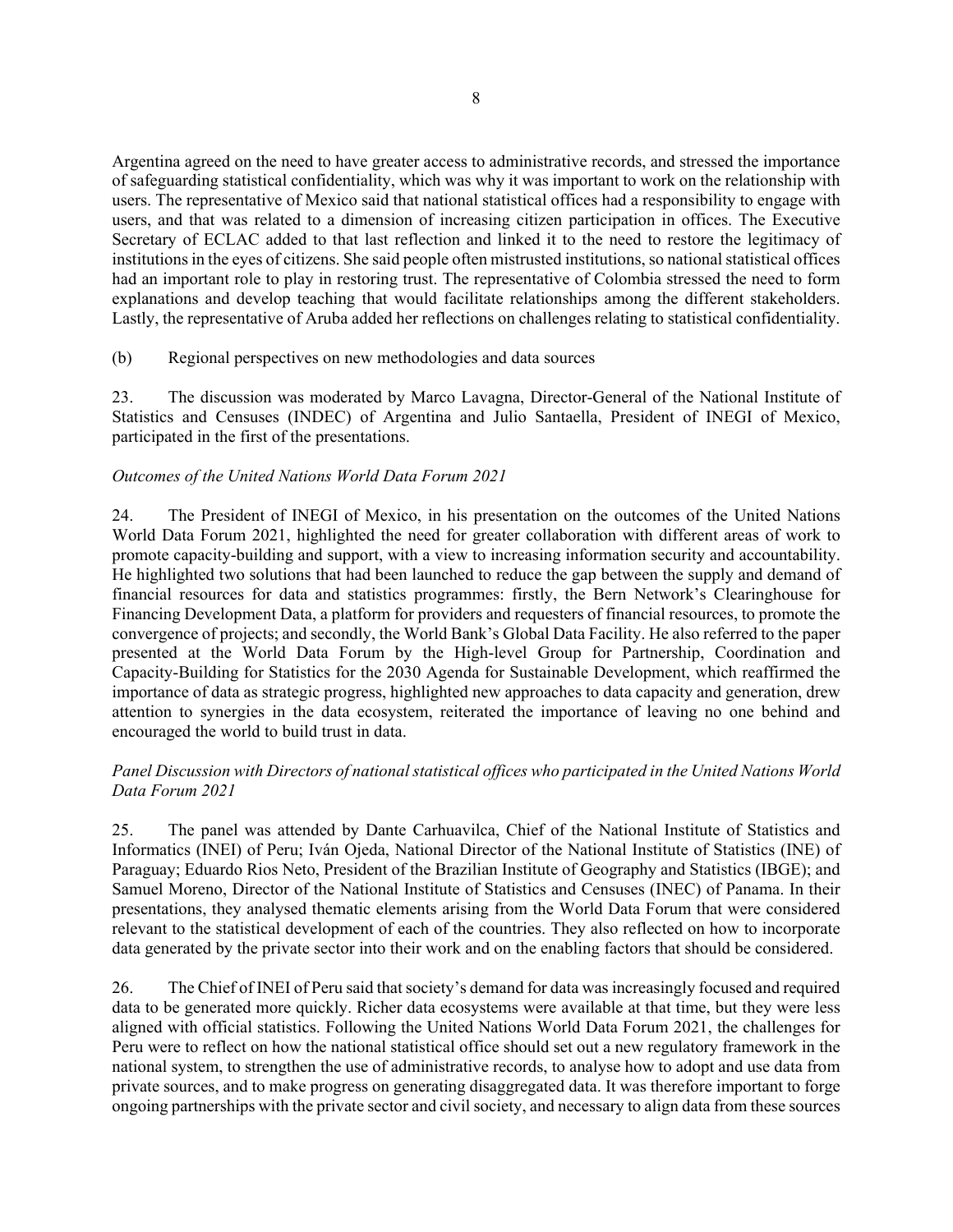with the Fundamental Principles of Official Statistics. It was also vital that national statistical offices conveyed the need to have institutional frameworks, to build trust, to act with transparency and reciprocity, to develop statistical science and culture, and to ensure confidentiality.

27. The National Director of INE of Paraguay said that public trust in the national statistical office as an institution had been fundamental to continuing to conduct household surveys during the pandemic. Maintaining and increasing funding for censuses in the context of the COVID-19 pandemic was a challenge for producers of official statistics, meaning that awareness needed to be raised of the importance of statistical information. Different national statistical offices in the region had cooperated as a strategy for statistical development and because a road map was needed for the next five years. In addition, international cooperation was important when it came to obtaining financing.

28. The President of IBGE of Brazil said that it was the responsibility of national statistical offices to maintain data privacy and statistical rigor in the context of new data ecosystems, while bearing in mind that all stakeholders should adhere to the Fundamental Principles of Official Statistics. Trust in official statistics was also important. The World Forum offered an opportunity to exchange experiences and new methodologies that strengthened and improved generation of sectoral statistics. Another requirement was cooperation among the different national statistical offices in the region for capacity-building. In that regard, he offered the support of IBGE to strengthen the statistical capacities of the countries in the region.

29. The Director of INEC of Panama said it was important to have disaggregated statistics at the regional, national and global levels in order to achieve the Sustainable Development Goals (SDGs) without leaving anyone behind as a result of asymmetries in the production of national data. For that reason, South-South cooperation was vital. Support was required to build the capacities of human resources in the use of software that made data use more efficient. It was also crucial to maintain the statistical confidentiality of data on the pandemic. Lastly, new data ecosystems needed to be formalized as public goods, seeking a balance between the public and private sectors, and safeguarding individuals' privacy.

## *Outlook for the World Data Forum 2024*

30. The representative of Colombia said the fifth United Nations World Data Forum, to be held in Medellín, Colombia, in 2024, was an opportunity to give the meeting a regional character, giving a voice to Latin America and the Caribbean and its interests. There were significant challenges, and the Forum could be the opportunity to demonstrate with facts and progress how official statistical information could interact with the new data ecosystem, with a view to achieving development agendas in the region. To do that, some results needed to be consolidated, the region needed to demonstrate it was aware that it was moving from a data community to a data society, and empirical information was required on how official statistics could be inclusive and how the fundamental principles of statistics should be adapted to new realities. The region of Latin America and the Caribbean could be a good proving ground to show that it was possible to increase the visibility of social patterns such as migration and informal employment by producing statistics. By the time of the fifth World Data Forum, only six years would be left before the target year set in the 2030 Agenda for Sustainable Development and it could be of value to showcase regional good practices to measure and track progress in relation to implementation of the Agenda and the pursuit of SDGs. Lastly, data governance and data stewardship were essential requirements in the region.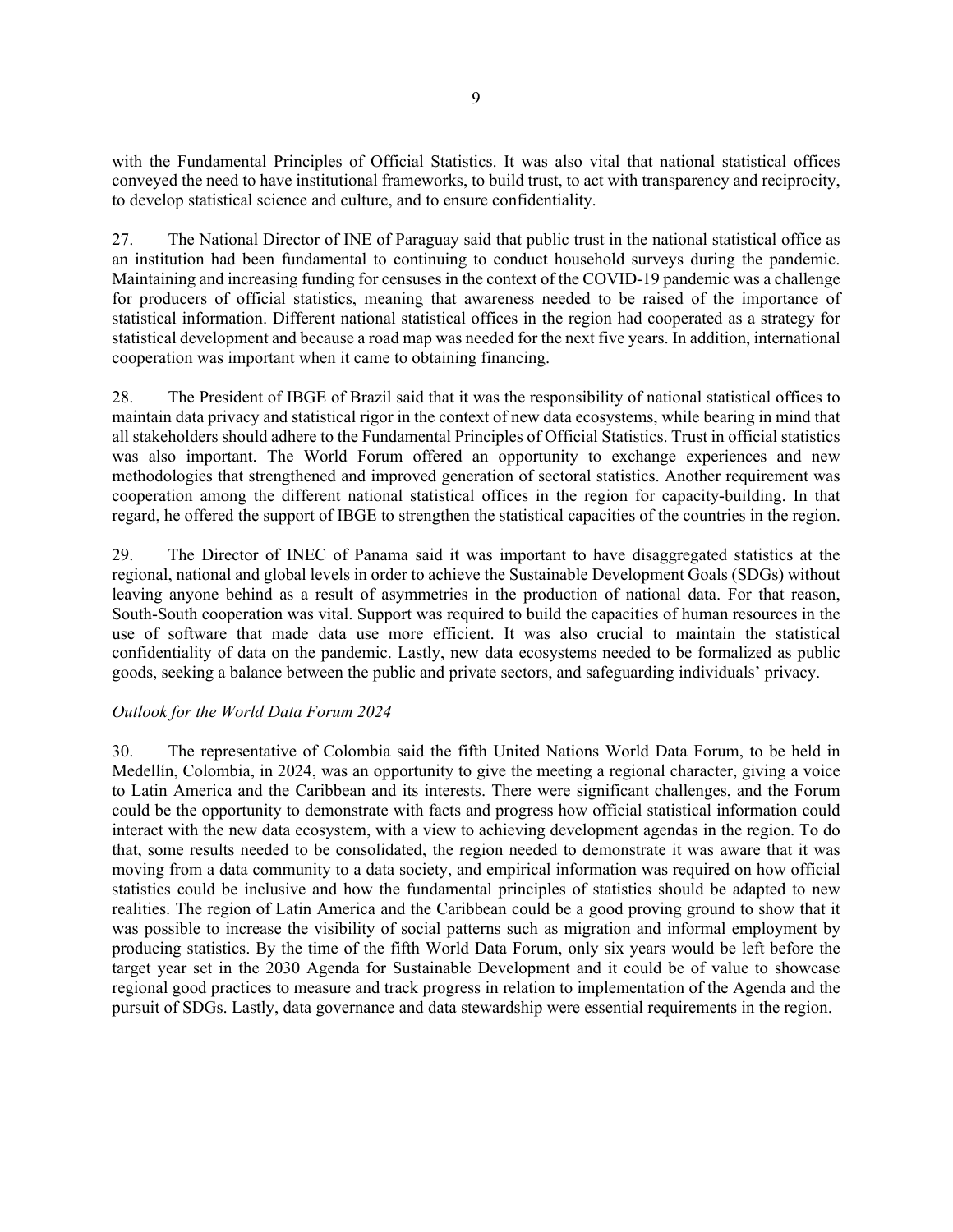## *Panel discussion on the challenges of new data sources and capacity-building*

31. The panel was attended by representatives from the Inter-American Development Bank (IDB), the International Labour Organization (ILO), the Food and Agriculture Organization of the United Nations (FAO) and the Centre for International Strategic Thinking (CEPEI).

32. The representative of IDB said that the Bank's work in relation to the basic principles contained in the Bern Data Compact for the Decade of Action on the Sustainable Development Goals was aligned with the work of national statistical offices in the region. The purpose of the technical cooperation operations was to contribute to building statistical capacities in the region. Such strengthening had been proposed in some of the financing operations, when a need was found to increase the use of official statistics generated by national statistical offices. That entailed expanding the concept of data quality (relevance, timeliness, reliability, accessibility) and creating programmes to raise society's awareness of the need to use official statistics. It was important to foster public demand for official statistics and contribute to national statistical offices having a critical mass of users beyond governments, which could support those offices in the event of budget cuts or political difficulties. Legal frameworks were critical to supporting national statistical offices' access to third-party data in a reliable manner, while respecting statistical confidentiality, and they should highlight the prerogatives and duties of such offices.

33. The representative of ILO said the pandemic had exacerbated existing trends and traits, which had led to changes in the labour market that had blurred the definitions, standards and methodologies used in relation to employment. The pandemic had highlighted the importance of defining concepts such as potential labour force and underemployment owing to insufficient working hours, and alternative metrics to the unemployment rate. In that regard, some important metrics had been identified in 2013. Flexible standards were also needed, which could be adapted to social circumstances. The proliferation of welfare systems had highlighted formality and informality, and the need to provide services to people in informal employment, making it clear that measurement of these new emerging forms of employment was a challenge for the future. Importantly, in 2018 classifiers had been adopted that covered new ways of working, contributing to having planned metrics in place, which it had proved necessary to apply. It was vital to gather information through improved household surveys, to produce statistics that reflected the new forms of employment.

34. The representative of FAO said that the large supply of available data and the public's need for more information both posed challenges for national statistical offices. National statistical offices also needed to modernize statistical production by conscientiously adopting new data sources. There was a lack of information from official statistics to produce agricultural statistics, meaning that new sources of statistical information were an opportunity. Alternative data sources were useful for measuring agricultural indicators. Some online data sources were unstructured and generated with mobile devices to fill information gaps or act as early warning systems. Use of those technologies entailed different technological, human and quality challenges, and standards and frameworks were needed for data produced through non-traditional sources, connected with the need to maintain data privacy and confidentiality.

35. The representative of CEPEI began by saying how important it was to have reliable statistics, data privacy and institutional frameworks. There had always been those who worked outside the scope of official statistics, but they did not have a suitable enabling environment, which was to say the legal frameworks and cooperation mechanisms needed to include new actors and their sources. Co-creation by non-State actors and national statistical offices suffered from a lack of incentives, and it was important to consider the data community in a broader and more holistic sense (academia, private sector and society). In that respect, he invited producers of official statistics to be open to including non-State stakeholders. He invited the Statistical Conference to be a facilitator of dialogue between producers of unofficial statistics and producers of official statistics, promoting such discussions at the regional, national and subnational levels.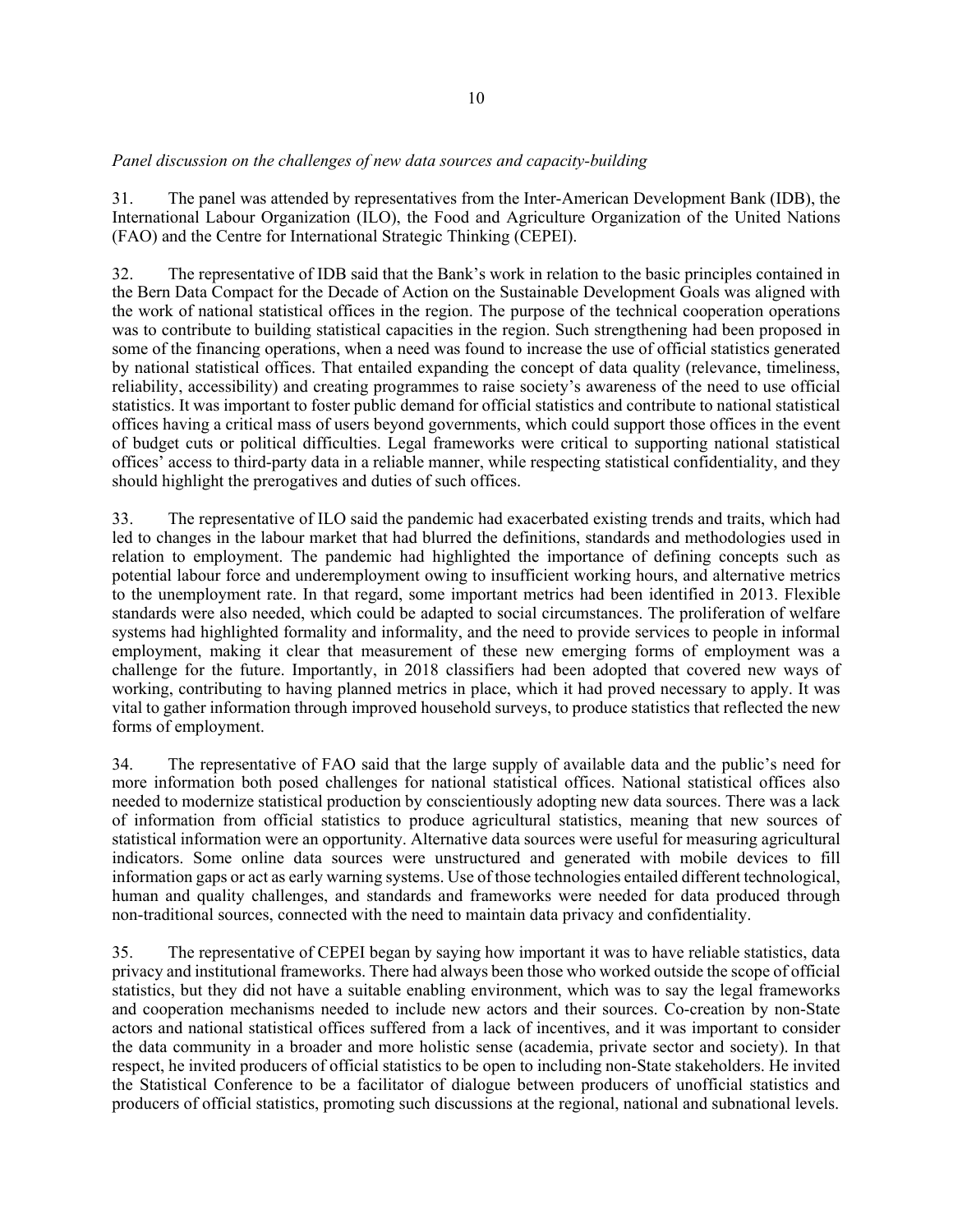## *Introduction to the regional hub of the United Nations Global Platform*

36. The presentation was given by Andrea Diniz, from IBGE of Brazil, who gave a brief introduction to the subject and said that the regional hub could be a milestone for Latin America and the Caribbean, by freeing up the use of big data. A consultation was being carried out in the region, and it could be seen that although most centres were not analysing the use of big data for official statistics, many were making use of it in experimental statistics and were performing various studies, so sharing of experiences could be crucial in freeing up the use of big data throughout the region.

## *United Nations Global Platform*

37. The presentation was given by Ronald Jansen, representative of the United Nations Statistics Division, who outlined the creation, structure, technological services, expert profiles and projects of the Committee of Experts on Big Data and Data Science for Official Statistics. He said that the United Nations Global Platform had more than 400 users from intergovernmental agencies in 31 countries and 16 international organizations, including 300 experts from all partner communities, who were working to develop new statistical methods using big data sources, such as automatic identification. The Global Platform enabled international collaboration and the sharing of data, methods and learning among trusted partners. It could provide the 193 member States of the United Nations with unlimited access to those global data sources using cloud services and enabled virtual international collaboration on data use, to develop new methods for constructing economic and social indicators, including many SDG indicators.

## *Regional hub of the United Nations Global Platform*

38. Maysa Magalhães, representative of IBGE of Brazil, spoke about the regional hub of the United Nations Global Platform in Brazil, and said that its main goal was to contribute to progress on use of big data and data science to improve production of official statistics in Latin America and the Caribbean. The hub's four lines of work were: (i) strengthening partnerships and promoting cooperation among producers of official statistics in the region; (ii) training and encouraging the interest of young statisticians in the use of big data in official statistics; (iii) supporting research on the use of big data and data science; and (iv) organizing and offering seminars and conferences. She also outlined the work programme for the 2021–2022 period by activities and lines of work, the objective of which was to increase the participation of the national statistical offices in Latin America and the Caribbean in the development of new data sources, methods and algorithms for the global big data statistical system.

## Outcomes of the biennial programme of regional and international cooperation activities, 2020–2021, of the Statistical Conference of the Americas of the Economic Commission for Latin America and the Caribbean (agenda item 3)

39. A representative of ECLAC presented a summary of the results of the working groups' activities in the 2020–2021 biennium. Of the 11 working groups, 6 had submitted documents on regional standards or guides for adoption by the Conference, which had undergone a regional review process in order to be endorsed by the countries. Of those six, five were already published as working papers, on the following topics: quality assurance for statistical processes and products, statistical use of economic administrative records, time-use measurements, collection and dissemination of data on children and adolescents participating in studies, and statistical systems for security and criminal justice. The sixth document, on the topic of measuring disaster-related SDG indicators, would be presented at the next meeting of the Executive Committee of the Conference, since for time reasons its final version was not available. The remaining five working groups had already finalized the pledged documents, which were available on the Conference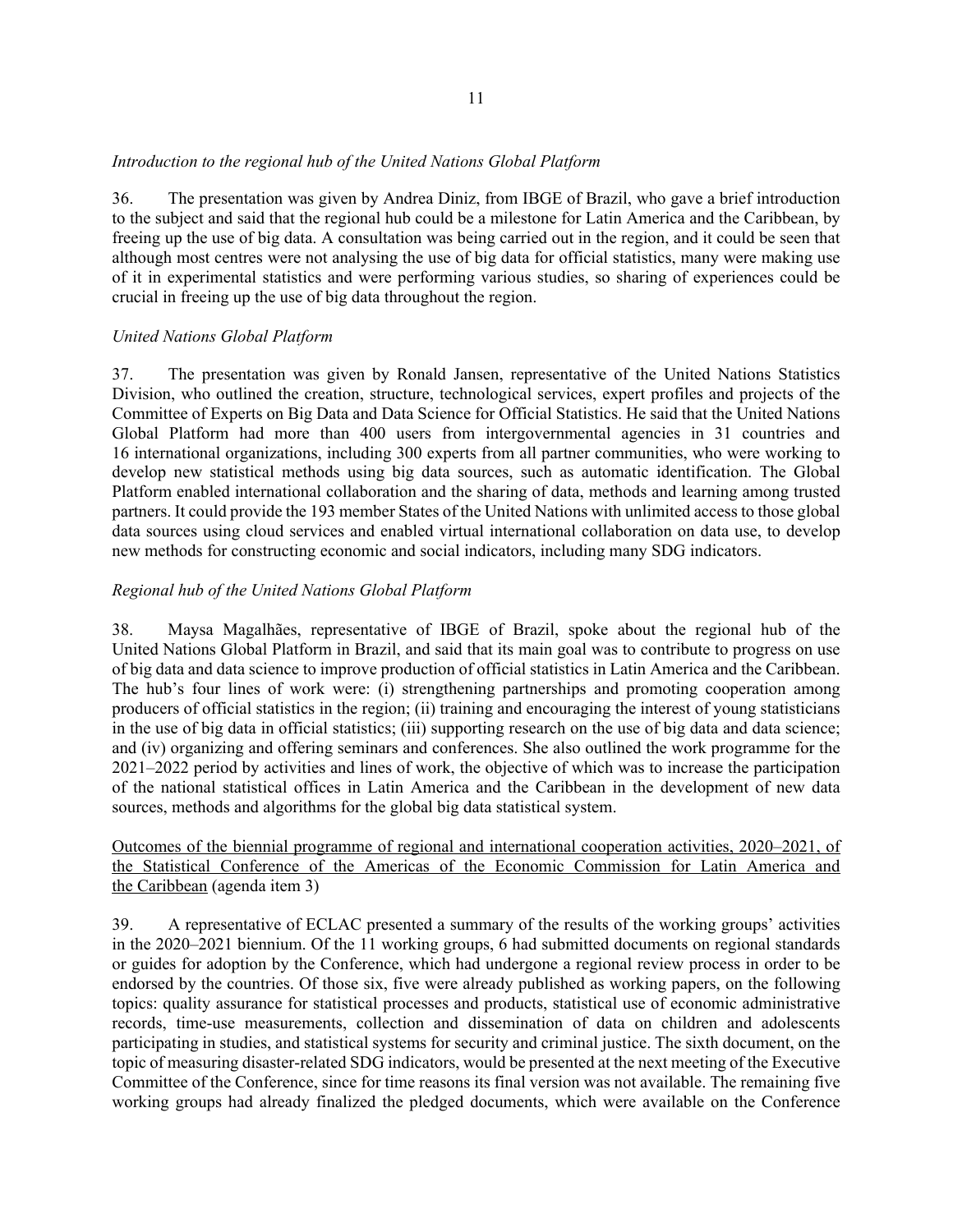website. The documents addressed the following topics: census data capture, generating environmental statistics and indicators using geospatial information and non-conventional information sources, adoption of the new international standards of ILO, measuring prices and volumes in the services sector, and the capacities of statistical systems to measure international migration. Other subjects referred to included the Statistical Coordination Group for the 2030 Agenda in Latin America and the Caribbean, and the Knowledge Transfer Network.

## *Guidelines for gender mainstreaming in the working groups of the Statistical Conference of the Americas and terms of reference of the advisory group on gender mainstreaming of the Statistical Conference of the Americas*

40. The presentation was given by a representative of ECLAC, who began by providing the background to preparation of the guidelines for gender mainstreaming, such as resolution 11 of the tenth meeting of the Conference. Those guidelines were important, and gender needed to be mainstreamed in each stage of statistical production, from specification of needs to dissemination of data, drawing on the Generic Statistical Business Process Model. All outputs produced by the working groups could contribute to gender equality or visibility, regardless of the theme or type of output. The gender perspective should be present at every stage of output development, from the proposal to the final document. The basic aspects to be considered included use of inclusive language and the sex variable as a minimum level of disaggregation. In that regard, to support the working groups, an advisory group had been formed, comprising members of various national statistical offices in the region, in addition to the United Nations Entity for Gender Equality and the Empowerment of Women (UN-Women) and the Statistics Division and Division for Gender Affairs of ECLAC.

41. In the ensuing discussion, a representative of the National Office of Statistics and Information (ONEI) of Cuba expressed her gratitude for the opportunity to participate in the 2020–2021 working groups and said that the documents containing guidelines and recommendations were very relevant for statistical offices. The Chief of the Division for Gender Affairs of ECLAC commended the preparation of the gender mainstreaming guidelines as a milestone and said that the region was a pioneer in gender statistics. Argentina would host the next Regional Conference on Women in Latin America and the Caribbean, to be held in 2022, where the great challenge would be how to mainstream gender in thematic statistics.

Review and adoption of the biennial programme of regional and international cooperation activities, 2022–2023, of the Statistical Conference of the Americas of ECLAC (agenda item 4)

42. The presentation on the Conference's biennial programme of regional and international cooperation activities, 2022–2023, was given by a representative of ECLAC, who said that the working groups for the new biennium would have the same life cycle as in the previous period: first, a selection of the proposals sent by the countries had been made and then, once the working groups had been adopted and formed, their activities would be followed up at the next two meetings of the Executive Committee of the Conference, until the presentation of the final output at the twelfth meeting of the Conference. For the 2022–2023 biennium, 14 output proposals had been received from 8 countries and circulated in the region to identify those of greatest interest. Through that process, the Executive Committee had selected 11 proposals, which would give rise to the new Conference working groups. The topics covered were peer review, data stewardship, gender, household surveys, administrative record quality, administrative records related to children, disasters, labour informality, measurement of perceptions, penal systems and input-output tables.

43. Representatives of the countries that submitted the chosen proposals that would give rise to the Conference's working groups in the 2022–2023 biennium then gave brief presentations on the goals and purpose of each.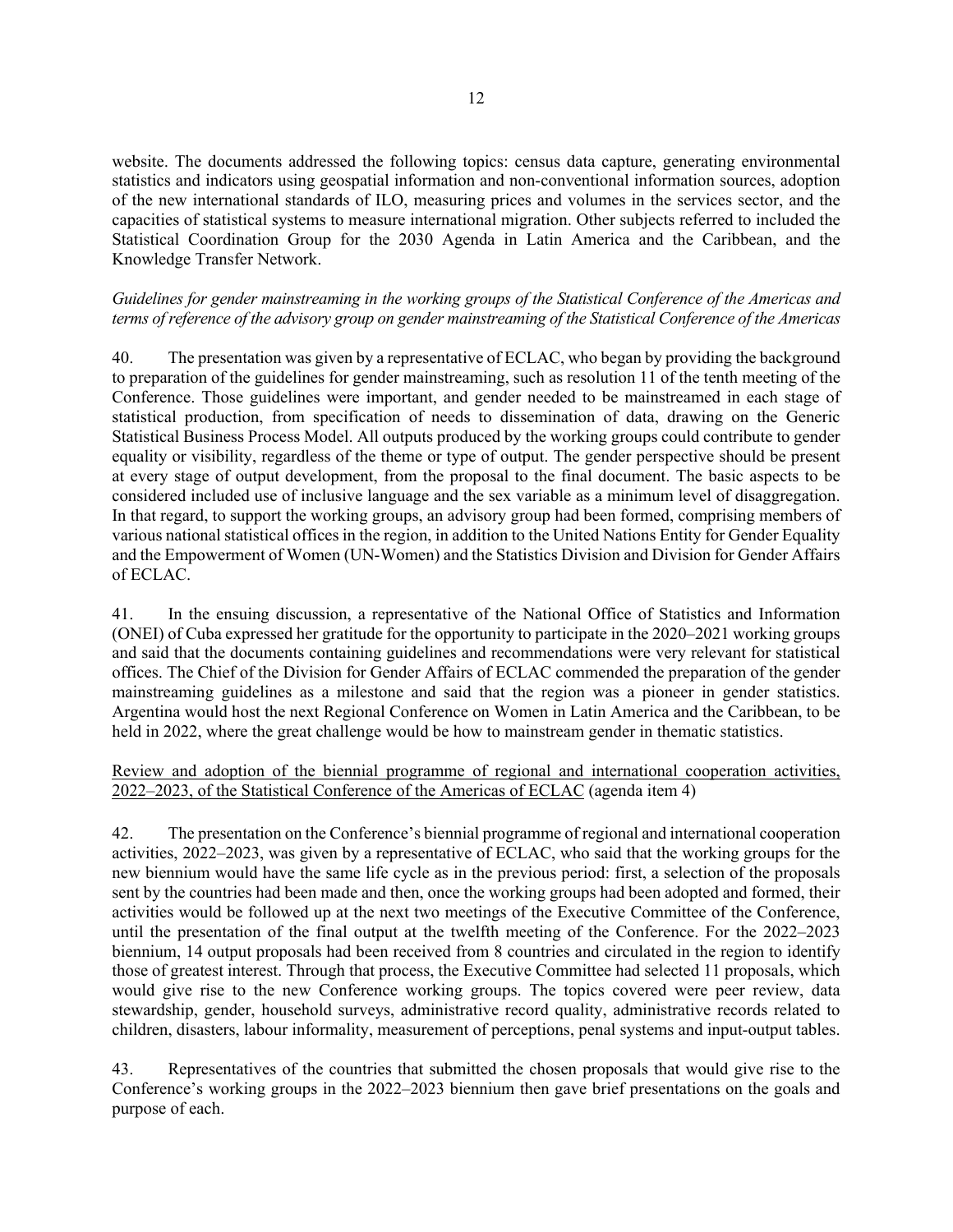## *Peer review mechanism in Latin America and the Caribbean*

44. The Director-General of DANE of Colombia presented the proposal to establish a peer review mechanism in Latin America and the Caribbean, with the aim of consolidating a regional methodology for peer review of statistical practices, established within the framework of the Conference and based on the examination of references in official statistics and international peer review methodologies, such as that of Eurostat. He said that it was hoped that that methodology would promote application of international and regional quality assurance standards and strengthen statistical cooperation among the countries of the region. The peer review mechanism was intended to consider the inclusion of gender as an evaluation variable. He then presented the plan of activities for the biennium.

45. In the ensuing discussion, the representative of Mexico applauded the proposal and said that other entities, such as metrology institutes, often used peer review systems that could be used as points of reference, as could the International Monetary Fund (IMF) evaluation of Mexico's national accounts. The representative of the Plurinational State of Bolivia also welcomed the proposal and said that it would be very useful for the countries.

## *Assessment of data stewardship in Latin America and the Caribbean*

46. A representative of Argentina presented the proposed assessment of the scope of the concept of data stewardship in the role of national statistical offices in Latin America and the Caribbean. The aim was to define a regional concept of data stewardship in order to propose enabling elements for its implementation and mainstreaming by national statistical systems, and particularly national statistical offices. It was hoped that a common understanding of that concept would be reached —considering the particularities, challenges and different starting points of the countries in the region— for adoption by national statistical offices. With respect to the gender perspective, the goal was to raise awareness of good practices that would contribute to mainstreaming gender in production of official statistics. He then presented the plan of activities for the biennium in relation to that topic.

47. In the ensuing discussion, the representative of Chile commended the proposal. She said her country was available to contribute to the working group within the framework of the virtual talks of the Knowledge Transmission Network and wished to join as a member country.

## *Recommendations for quality analysis of household surveys*

48. The representative of Chile said that the aim was to formulate a set of recommendations for quality analysis of the estimates resulting from household surveys, through methodologies that were accessible to the users of those statistics. She summarized the background of the project and how ECLAC and the National Institute of Statistics (INE) of Chile had pioneered development of quality standards in the region. With regard to the gender perspective, it was important to have quality statistics for appropriate decisionmaking to close the gaps that could be measured using household surveys. It was also crucial to systematize the current state of publication practices among different national statistical offices in the region and beneficial to have a regional standardized procedure which could be adapted to the reality of each country, including examining the particular characteristics of database anonymization processes.

49. In the ensuing discussion, the representative of the United Nations Children's Fund (UNICEF) said that the issue of estimate quality had already been addressed in the Multiple Indicator Cluster Surveys (MICS). A representative of ECLAC highlighted the potential and benefits of quality recommendations in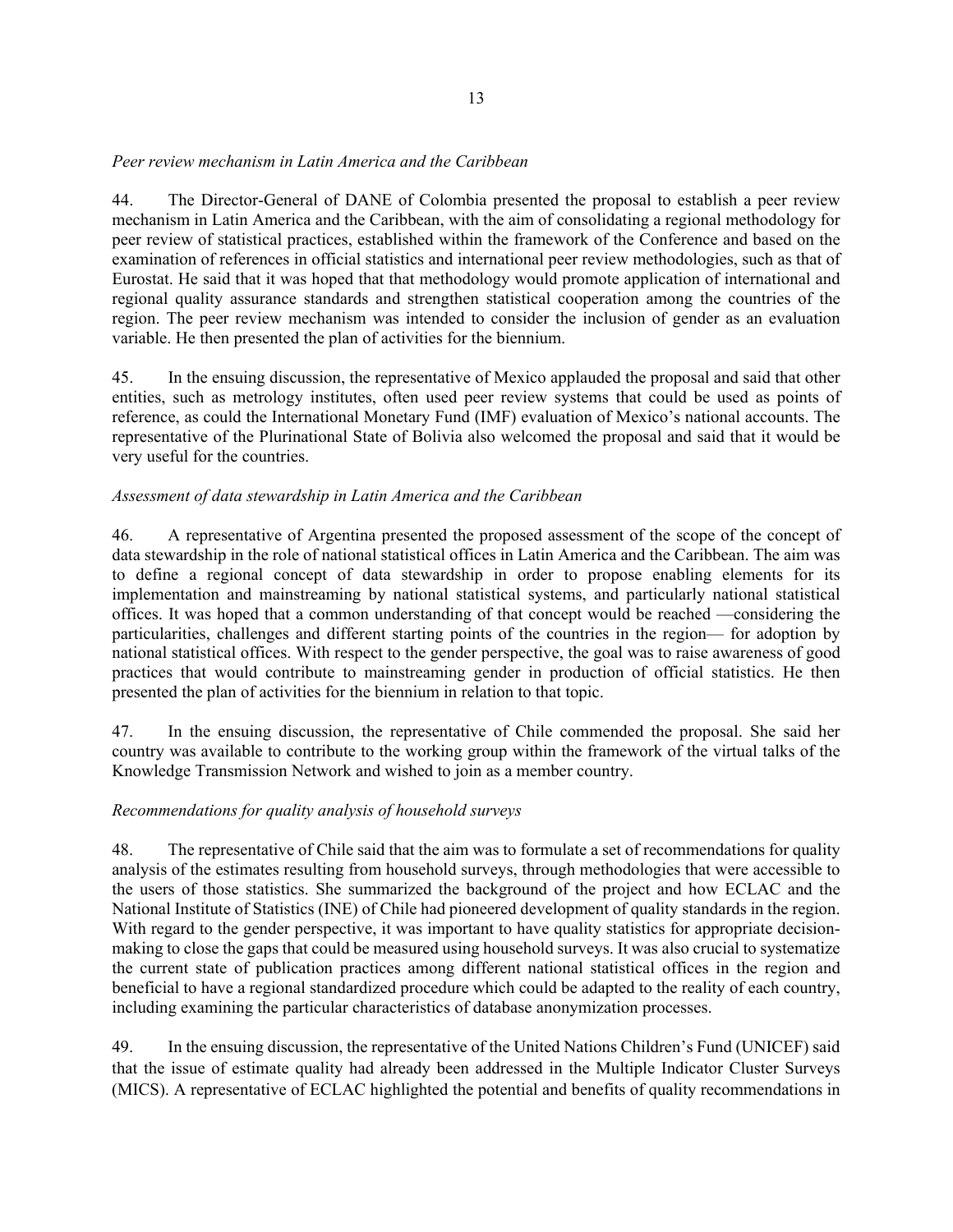surveys with regard to generation of small-area estimation models. The representative of Cuba said that it was important to take into account non-sampling errors. The representative of ILO expressed interest in the application of small-area estimation models for labour market indicators. Lastly, the representative of Uruguay expressed his country's interest in the National Institute of Statistics of Uruguay participating in the working group and linked the topic to the technical standards that had just been developed in Uruguay regarding certification of statistical operations.

# *Guidelines for mainstreaming the gender perspective into statistical production*

50. A representative of Mexico presented a proposal for practical methodological and conceptual guidelines for mainstreaming gender in the production of official statistics, mainly with respect to priority issues. She said the first step would be to systematize the work done in that area in the countries of the region and in other regions, followed by the development of a general conceptual framework on the gender perspective and the definition of criteria and recommendations. It was hoped that thematic coverage of statistical production with a gender perspective would improve as a result, offering statistics in a clearer form so that they could be used more widely and closing gaps in the production of statistics. Lastly, she presented the plan of activities for the biennium.

51. In the discussion that followed, the representative of the Dominican Republic commended the proposal and said it would be very useful, since the region had yet to make progress in mainstreaming gender throughout the statistical production process. Her country had been working with PARIS21 in that area and was interested in participating in the working group. The representative of Chile noted that the National Institute of Statistics of her country had created a Gender Statistics Subdepartment, which could contribute to the working group. The representative of Paraguay applauded the proposal and said that a strategy document on gender statistics had recently been published in his country. The representative of Argentina outlined to the work the country's National Institute of Statistics and Censuses had been doing to mainstream gender in statistical production and expressed his country's interest in participating in the working group. Lastly, the Chief of the Division for Gender Affairs of ECLAC stressed the importance of institutionalizing gender statistics and strengthening links with other entities, such as the United Nations Statistics Division.

## *Quality assessment tool for administrative records*

52. The representative of Colombia stated that the proposal was aimed at improving governance and expanding the use of administrative records as a statistical source, taking into account the diversity of the entities that compiled them and the purposes for which they did so, as well as the difficulties that entailed in terms of standardization of statistical processes. The goal was to formulate a set of recommendations regarding inputs, processes and outputs to ensure the quality of the source, homogenize evaluation criteria and standardize tools, taking into account the gender perspective. He presented the plan of activities, which would include an evaluation report, which, after analysis, would give rise to a set of recommendations for a tool to assess the quality of records.

53. In the ensuing discussion, the representative of Uruguay expressed his country's interest in participating in the working group. The representative of the Dominican Republic referred to the information needs in different fields and said administrative records could help fill different gaps with quality. The representative of Costa Rica said progress was required in the use of those records, given the regulatory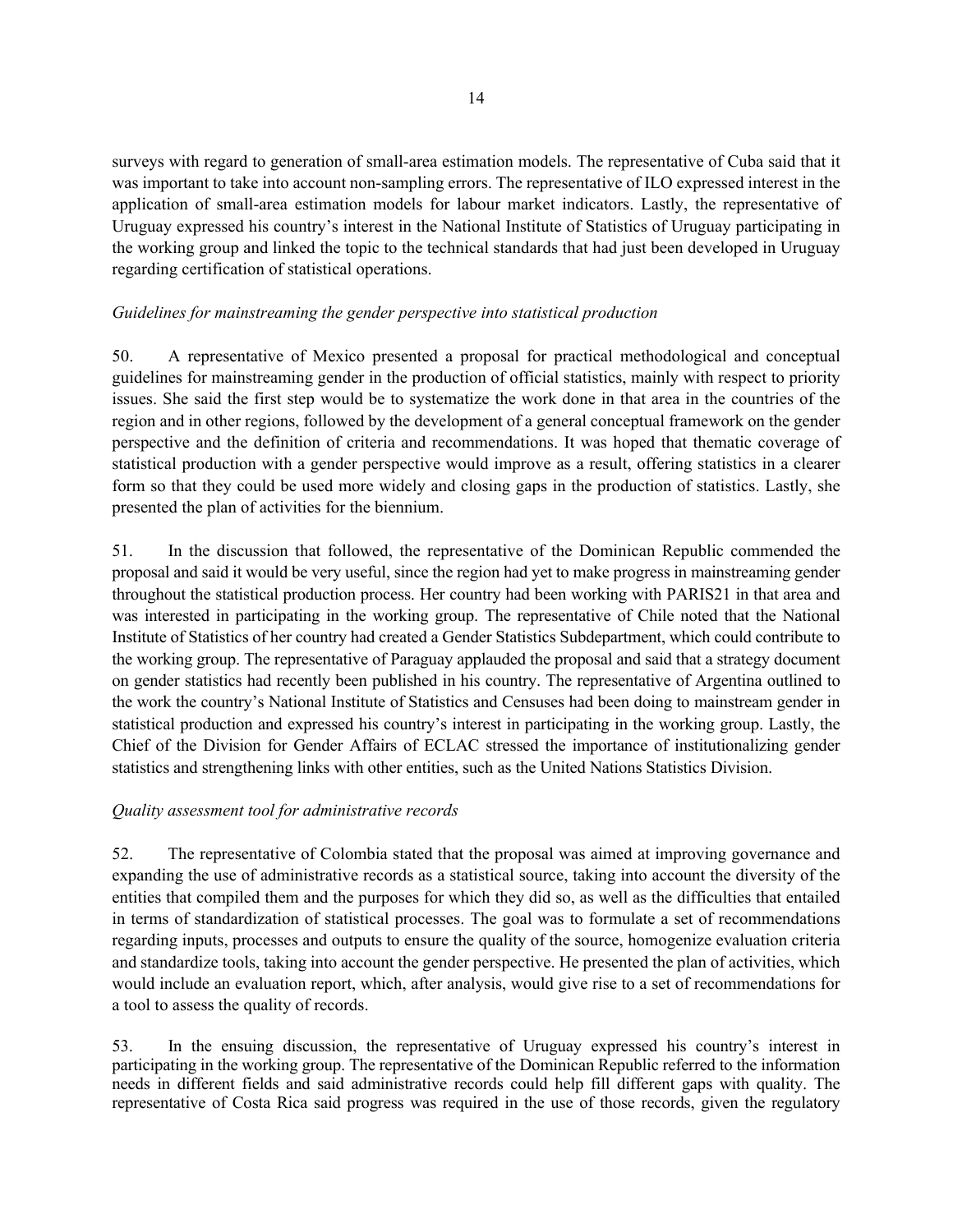advances achieved by the countries of the region. The representative of Mexico said that the working group continued the work of the group on administrative records, whose tenure was coming to an end. He then offered the working group access to the HECRA administrative record quality assessment tool.<sup>[2](#page-14-0)</sup>

## *Recommendations for the integration of administrative records related to children*

54. The representative of Uruguay presented the working group's workplan, proposed by the national statistical offices of his country and of Chile and by UNICEF, which he said aimed to develop an integrated set of administrative records related to children in order to improve their informative capacity and inclusiveness. Various challenges —institutional, methodological and relating to IT, among others— had to be overcome for there to be an integrated system of records. An evaluation of the maturity of childrelated records in the countries of the region was therefore proposed, enabling preparation of a set of recommendations for a common methodology, inclusion of quality assurance mechanisms in the process and, if possible, an explanation of how to integrate the records with census information.

55. In the ensuing discussion, the representative of Colombia highlighted the importance of creating these integrated records in order to improve information on children, taking into account both gender mainstreaming and related ethical factors. The representative of Chile expressed her country's interest in raising the profile of information on that population group, which had been affected by the pandemic in an as yet unquantified way. The representative of the Dominican Republic expressed her country's interest in joining the working group, which would allow it to coordinate the work it was carrying out on vital statistics, and to produce information on the working group for the recently formed Office for Children and Adolescents.

# *Tools for the production of disaster-related indicators*

56. The representative of Peru presented the proposal for an online toolkit and reference material, in order to produce indicators for the SDGs and the Sendai Framework for Disaster Risk Reduction in the countries of Latin America and the Caribbean. He said it was important to have such tools, as to date 77% of the countries in the region had different levels of monitoring and reporting and faced common challenges, such as gathering and measuring disaster data. He then described the aims and expected outcomes, focusing on strengthening statistical information management practices related to disaster risk reduction. It was vital to consider gender mainstreaming, since women and girls suffered more from the effects of disasters, which exacerbated existing inequalities and gaps, and use of those statistics would enable better public policy design. Lastly, he presented the working group's workplan for the next biennium.

57. In the ensuing discussion, the representative of the United Nations Office for Disaster Risk Reduction (UNDRR) said that the working group was doing very important work, including at the global level by participating in international forums. Work was needed on a common framework for the development of disaster-related statistics and indicators and the document on institutional and methodological recommendations for the measurement of disaster-related SDG indicators and the Sendai Framework included the outputs and positive experiences of the member countries of the working group. The web platform proposed for the biennium could be very useful and serve as a repository, since it promoted the conceptual and methodological development of disaster-related statistics and indicators in Latin America and the Caribbean, and was intended to disseminate comparable information at the regional level, for example, by providing access to reference documents such as a Spanish translation of the document *Recommendations on the Role of Official Statistics in Measuring Hazardous Events and Disasters*, prepared by the Economic Commission for Europe (UNECE).<sup>[3](#page-14-1)</sup>

<span id="page-14-0"></span><sup>2</sup> See [online] https://www.inegi.org.mx/infraestructura/hecra/.

<span id="page-14-1"></span><sup>3</sup> See [online] https://unece.org/statistics/publications/recommendations-role-official-statistics-measuring-hazardousevents- and-disasters.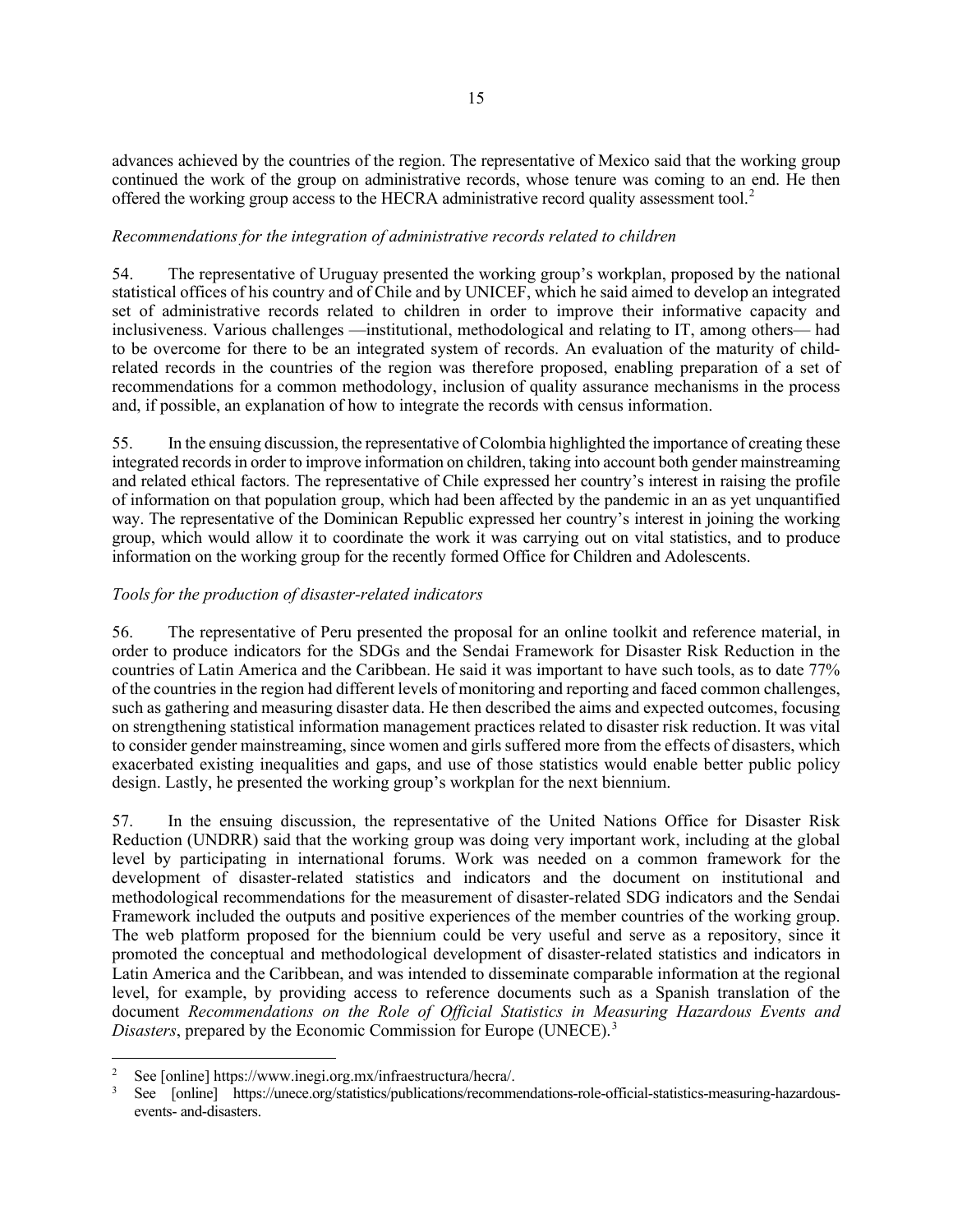### *Assessment of statistics on work relationships and labour informality*

58. A representative of Chile presented a proposal for a document on progress made and challenges in the adoption of ILO international standards, adopted at the twentieth International Conference of Labour Statisticians (ICLS) in 2018, for improving and harmonizing statistics on labour relations and informality in Latin America and the Caribbean. He said the expected outcomes were: a methodological document to systematize progress made in the region in adopting the latest ILO recommendations; keeping national statistical offices up to date with the discussions of the ILO Group of Experts in preparation for the next ICLS; strengthening the region as an interlocutor for ILO in the modernization of on labour informality statistics; and developing a body of knowledge and experience that was available to the countries when adjusting measurement instruments in response to changes in the labour market. The proposal was expected to contribute to gender equality by identifying the impact of statistical labour relations and informality standards on analysis of gender gaps in the labour market. He then presented the plan of activities for the biennium.

59. In the discussion that followed, the representative of ILO, in her capacity as technical secretariat of the working group, applauded the work carried out in recent years. She underscored the importance for the countries of the new category of "dependent contractor" and said that the new forms of work that had arisen during and after the pandemic should be made visible through surveys. The representative of Peru noted that the upcoming ICLS was an opportunity to measure the new labour relationships that were emerging in the pandemic, such as telework and dependent contractors. The representative of Argentina highlighted the challenge of measuring the new forms of labour relations in household surveys and expressed his country's interest in collaborating in the working group. The representative of Cuba reaffirmed the importance of the working group and said that his country was working to include topics from the nineteenth International Conference of Labour Statisticians in its National Occupational Survey, in order to encompass the different forms of work.

### *Recommendations for measuring perceptions in household surveys*

60. The representative of Mexico outlined the proposal to create a working group on the measurement of perceptions, the aim of which would be to contribute to strengthening the capacity of national statistical systems of the region to measure well-being based on subjective information. He said the purpose of the working group was to review international experiences that were relevant to the region and conduct a regional consultation on important issues. The aim was to reach a regional consensus on the importance of incorporating statistics on perceptions into the routine work of national statistical offices and to propose a basic questionnaire to measure perceptions, which would mainstream gender and was intended as a regional benchmark. The outputs were expected to be produced mainly by drawing on the resources of the institutions participating in the working group. The possibility of financial support from international organizations for pilot questionnaires would be evaluated. A final report on all activities and outputs was expected to be submitted by November 2023.

61. In the ensuing discussion, the participants agreed that the topic was important and a challenge for national statistical offices, and that experiences needed to be shared to foster shared learning. They also highlighted initiatives to include questions on perceptions in the countries' household surveys, which they said should be considered in the working group's work. There was agreement that the working group could be a fundamental space for progress towards common reference frames and questions, which would not only facilitate harmonized measures, but would also avoid overburdening national statistical offices. They said that type of information was important for understanding the progress dilemmas faced by developing countries and for analysing complex phenomena such as jobless growth and high levels of citizen dissatisfaction. Finally, the importance of the working group was underscored, given the need to move closer to what was being done on the issue in other regions.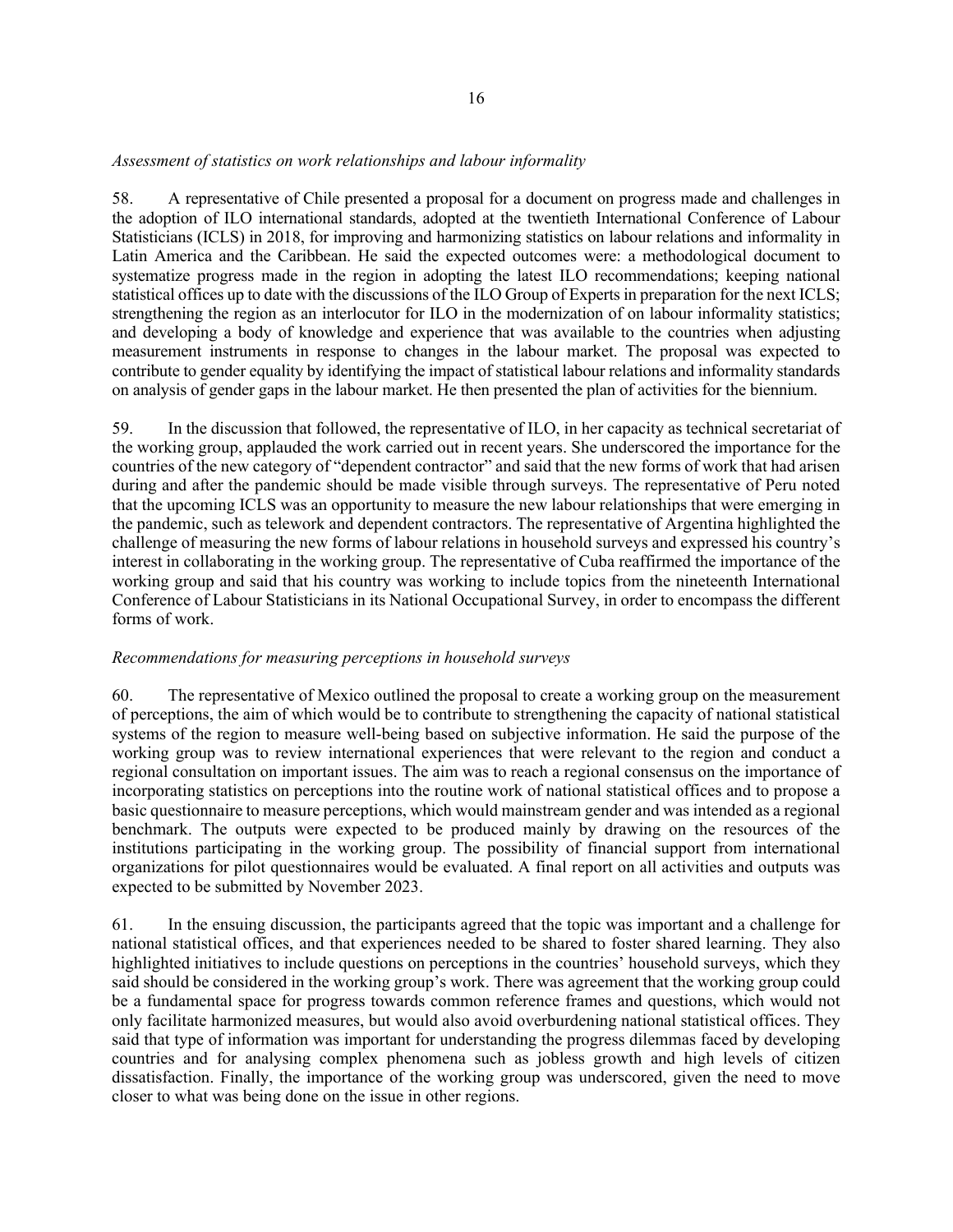### *Compilation of experiences in generating statistics relating to prison systems*

62. The representative of Mexico said that the region's penal systems were highly crowded, not only affecting the living conditions of those deprived of their liberty, but also making it more difficult to produce prison statistics that met standards concerning homogeneity, quality and certainty. He therefore proposed an evaluation of institutional capacities to produce prison statistics in the region. The evaluation would enable identification of the main challenges relating to collection, analysis and use of such statistics, provide feedback on international efforts to establish standards on prison statistics, contribute to the monitoring of the indicators of Goal 16 of the SDGs and provide insight into observance of the United Nations Standard Minimum Rules for the Treatment of Prisoners (the Nelson Mandela Rules) and the United Nations Rules for the Treatment of Women Prisoners and Non-custodial Measures for Women Offenders (the Bangkok Rules), the latter being particularly important in terms of the gender approach. The Centre of Excellence for Statistical Information on Governance, Victims of Crime, Public Security and Justice, the United Nations Office on Drugs and Crime (UNODC) and INEGI were supporting the evaluation, and final report was expected to be delivered in August 2023.

63. The participants agreed that such statistics were important, since they increased the visibility of persons deprived of their liberty, and highlighted the contribution of the indicator based on the proportion of unsentenced detainees, corresponding to one of the targets of Goal 16. It was mentioned that these indicators were in high demand and therefore had to be addressed, particularly by national statistical offices. The participants also noted that production of security statistics involved many institutional stakeholders (ministries of justice and home affairs, the police and penal institutions), so there was a great need for coordination, and national statistical offices should play a central role in creating a prison statistics system of quality. UNODC support was essential for assessing and building institutional capacities. The representative of UNODC expressed the Office's great interest in supporting such tasks, since the lack of high-quality statistical information hindered implementation of crime prevention and social reintegration policies for prison populations worldwide, so the efforts made in the region would provide feedback for actions at the global level.

### *Guide on the compilation and use of input-output tables*

64. The representative of the Central Bank of Guatemala presented a proposal for a guide on the compilation and use of input-output tables. He said it was important to have that type of tool for evaluating a country's production structure, as well as to create social accounting matrices, which would enable assessment of the circular flow of an economy. In recent years, such tools had also formed the basis for analysis of issues such as the use of renewable energy and carbon footprints. At that time, 14 countries in Latin America and the Caribbean were compiling such tables. Emphasis had been placed on their use for national accounts, simulations of economic models and estimates and indicators with a gender perspective. In relation to gender, it was hoped that gender mainstreaming would be analysed by including a vector of employment by sex. The work proposal was to develop a guide that would outline the minimum requirements for compilation of an input-output table and address the interpretation of its results, to encourage more countries in the region to develop such tools. Lastly, he presented the working group's workplan for the next biennium.

65. Thus ended the presentation of the biennial programme of regional and international cooperation activities, 2022–2023, of the Statistical Conference of the Americas of ECLAC, which was adopted, establishing 11 new working groups that would operate for the next two years. This was followed by the sessions to address the activities performed by the Statistical Coordination Group for the 2030 Agenda in Latin America and the Caribbean, the Knowledge Transfer Network, the Buenos Aires Group on disability statistics and the working groups of the Caribbean Community (CARICOM).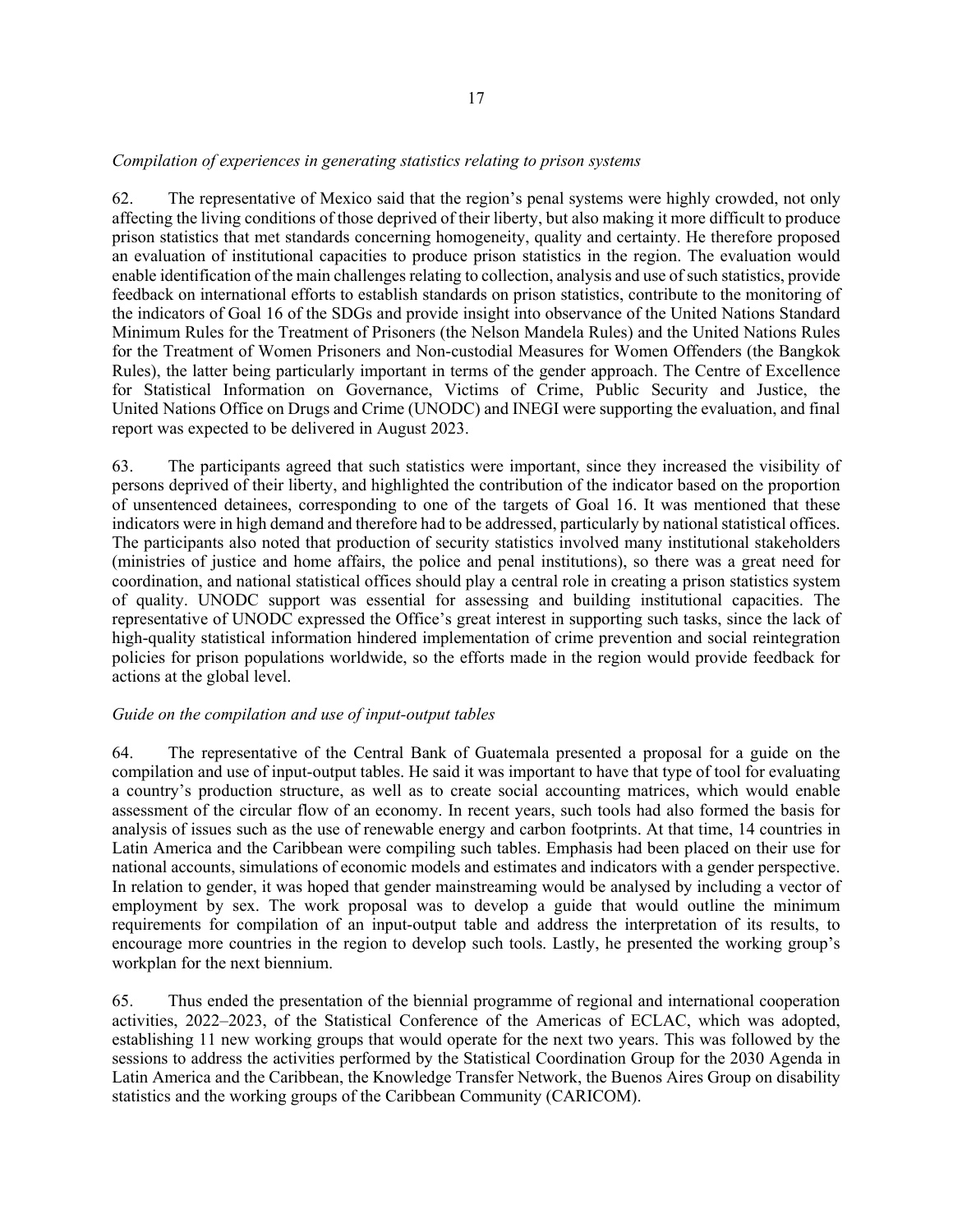#### *Statistical Coordination Group for the 2030 Agenda in Latin America and the Caribbean*

66. The representative of ECLAC outlined the activities carried out by the Statistical Coordination Group in 2021. With respect to the structure of the Group, he said that there had been confirmation of the countries that would represent the region in the 2021–2023 period in the Inter-Agency and Expert Group on Sustainable Development Goal Indicators (Brazil, Colombia, Dominican Republic, Grenada and Trinidad and Tobago) and in the High-level Group for Partnership, Coordination and Capacity-Building for Statistics for the 2030 Agenda for Sustainable Development (Argentina, Belize, Ecuador, Mexico, and Saint Vincent and the Grenadines). The reported activities included the development and upcoming launch of an information system on national capacities to produce SDG indicators, the purpose of which was to enable ongoing monitoring of the level of production of the indicators and to identify areas for horizontal cooperation and technical assistance. A description was given of a new online collaborative platform, [4](#page-17-0) developed to improve communication between the countries representing the region in the aforementioned two global groups and the rest of the Latin American and Caribbean countries, allowing information to be stored and shared and including collaborative features. The countries of the Statistical Coordination Group, with the support of the secretariat, would be responsible for managing the content to make it available to all the countries of the region.

### *Knowledge Transfer Network*

67. The presentation was given by the representative of Chile, who said that the Knowledge Transmission Network had been created as a space that —in the context of the COVID-19 pandemic enabled and fostered sharing of experiences and methodological discussions among the countries of the region through online talks. He said that there had been a high level of participation in the monthly meetings, which had contributed to peer-to-peer exchange and capacity-building. She presented the Network's plan of activities for the 2022–2023 period, highlighting the pilot project for new forms of cooperation, which would focus on the topic of censuses. The project would be led by the National Institute of Statistics of Chile, and the Latin American and Caribbean Demographic Centre (CELADE)-Population Division of ECLAC would act as technical secretariat. The purpose of the pilot project was to create a community to exchange experiences, publish information and undertake closed and open discussions, offering the opportunity to carry out collaborative work.

68. In the discussion that followed, representatives from different countries expressed their appreciation to the National Institute of Statistics of Chile and ECLAC for the activities carried out within the Knowledge Transmission Network and acknowledged the importance of having those tools to generate knowledge and create a community in the field of statistics. Representatives of Colombia, Costa Rica, the Dominican Republic, Panama and Paraguay, countries that were at different stages of preparation for the next census, said their countries were interested in participating in the future collaborative space to address census issues, in order to share best practices and learn from the experience of countries that had already gone through the different census stages. The representative of Chile expressed her country's interest in participating in the pilot test of the information system on national capacities to produce SDG indicators.

<span id="page-17-0"></span><sup>4</sup> See [online] https://sdgstatsurvey.cepal.org/About.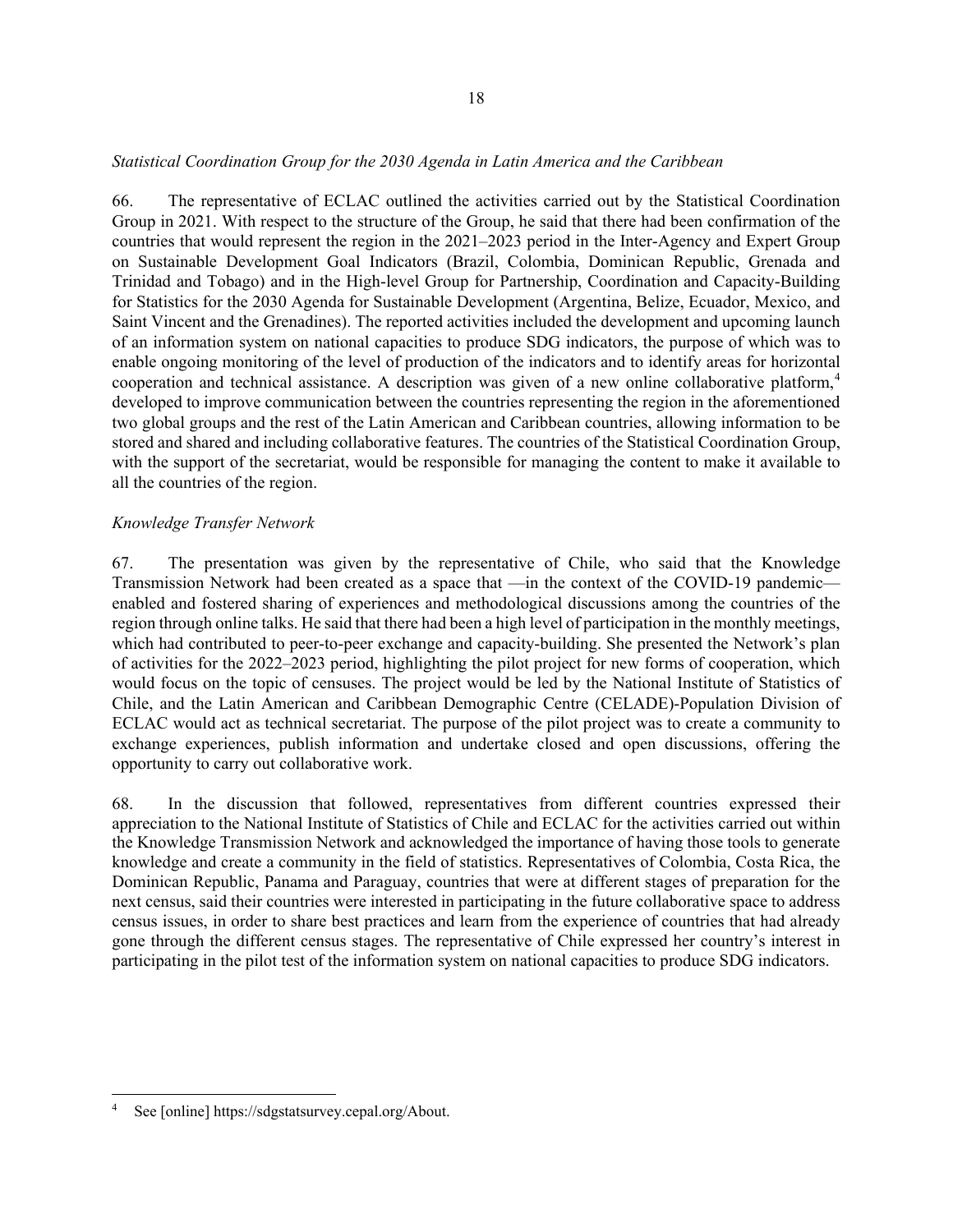#### *Buenos Aires Group on disability statistics*

69. The representative of Argentina said that the Buenos Aires Group was created in May 2021, comprising the national statistical offices of the region, with ECLAC in the role of technical secretariat. The aim of the Group was to promote harmonization of disability measurement and to develop conceptual and methodological designs to improve measurement of disability in the region. The Group's planned activities included formulating proposals for measuring and disseminating information on persons with disabilities for the 2020 census round, incorporating standardized question modules based on the proposals of the Washington Group on Disability Statistics to measure disability based on administrative records and other sources, and creating spaces for countries to share experiences in measuring disability. Recently, the Group had agreed to create working subgroups (surveys, censuses and administrative records) and to give priority to work with educational records, including an ECLAC consultancy and presentation of a system of indicators by the United Nations Educational, Scientific and Cultural Organization (UNESCO). The Group expected to produce a wide range of outputs, such as technical reports and question modules, and perform various activities, including workshops, to identify the population with disabilities in censuses and administrative records.

70. In the ensuing discussion, the Deputy Executive Secretary of ECLAC expressed his appreciation to INDEC of Argentina for the progress made. He said that disability inclusion was a priority for the Secretary-General of the United Nations, as reflected by the development of strategies to include persons with disabilities in the United Nations system and in ECLAC. Putting an end to the statistical invisibility of the population with disabilities was a challenge for human development, and ECLAC was committed to continuing to support the work of the Group. He then expressed the wish that the Buenos Aires Group would become a regular group of the Conference.

### *Working groups of the Caribbean Community (CARICOM)*

71. The representative of CARICOM presented the report on the working groups of the Caribbean Community. She said that those technical working groups, with CARICOM as technical secretariat, had been created in 2008. She briefly introduced each of the working groups, starting with the areas of trade in services and national accounts, and stated that the latter was developing implementation of the System of National Accounts 1993 (SNA 93) and harmonizing national accounts estimates. The working groups on the environment and climate change, and on the SDGs, were working on specific targets for the Caribbean, seeking to ensure that they were related to regional and national programmes, to enable national, regional and international comparability. In the case of the working group on population and household censuses, the harmonization processes for methodological instruments in the countries of the region applied to the 2010 census round had been reviewed and improved for the 2020 census round. The working group on classifications was developing guidelines for the future formation of a group on Statistical Data and Metadata Exchange (SDMX).

72. In the discussion that followed, the representative of the Dominican Republic expressed her country's appreciation for all the work being done, particularly in the working group on disability. She said that the 2021 National Multipurpose Household Survey (Enhogar) was being conducted in her country, which included the Washington Group's Short Set on Functioning (WG-SS), in a cross-sectional manner for all household members aged 5 years and older, taking into account the experience of the 2019 Multiple Indicator Cluster Survey (MICS), which had also gathered information on that topic. Since the creation of the Buenos Aires Group, an agreement had been reached to work in conjunction with the National Council for Persons with Disabilities (CONADIS) of the Dominican Republic. Therefore, the country offered its support to the working group.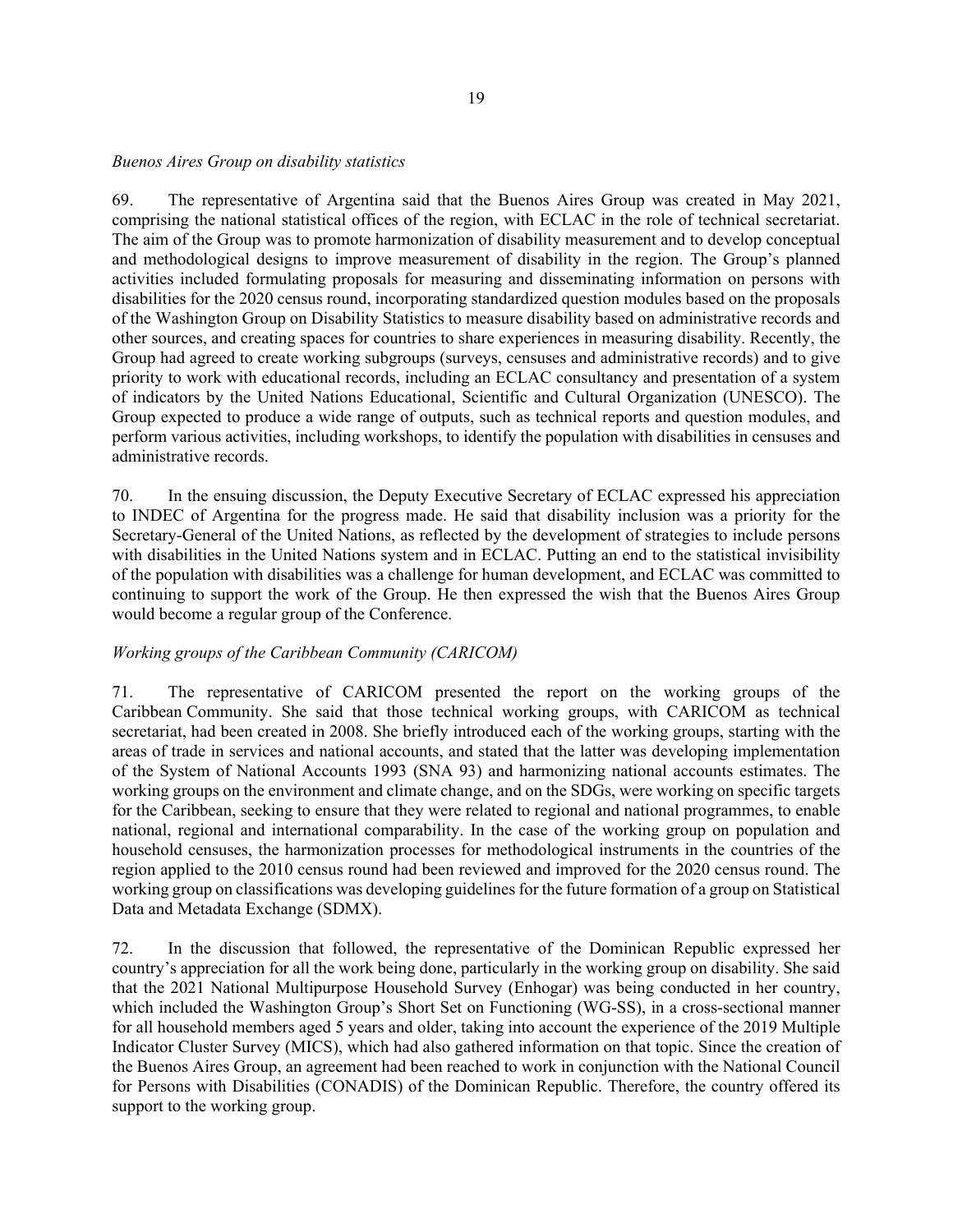## Other matters (agenda item 5)

### *Status of the 2020 census round*

73. The presentation was given by a representative of ECLAC, who said that in coordination with the United Nations Population Fund (UNFPA), CARICOM and the United Nations Statistics Division, various activities were being carried out to address the situation of national statistical offices and the impact of the pandemic on censuses, in order to collaborate with the countries as appropriate. Within the framework of the Knowledge Transfer Network, three meetings had been held in 2020 on the effects of the pandemic and censuses. The workplan had been fulfilled and in October 2021 a document containing guidelines for census data capture had been presented, which was very useful as it provided guidance to national statistical offices on the requirements for the use of capture devices and their advantages and disadvantages. The Knowledge Transfer Network and the new way of working had enabled coordination on specific issues such as gender identity measurement and online self-registration, and a series of meetings had been held jointly with UNFPA. Another publication on recommendations on population and housing censuses in Latin America would soon be available. He then summarized the status of the census round.

### *Citizen-generated data*

74. The presentation was given by the representative of GeoCensos. He said that citizen-generated data could support fulfilment of the SDGs and development of censuses, and proposed three lines of action: use of data dashboards for collating information from civil society, organization of crowdsourcing events, and the use of databases for monitoring of the SDGs at the local level. The data dashboards in question consisted of citizen-generated data visualizations to track events of local importance. The crowdsourcing activities consisted of meetings with the community, with talks and training courses, and challenges were set, which were solved by the attendees. Regarding monitoring compliance with the SDGs, his proposed approach was voluntary local reports. These three elements contributed to monitoring the SDGs and offered the possibility of downloading open data, metadata and disaggregated data, contributing to areas such as transparency and citizen empowerment.

## *Recent initiatives of the Statistics Division of ECLAC*

75. A representative of ECLAC gave the presentation. He began by referring to the Economic Indicators and Statistics Database (BADECON), a repository of economic survey databases. He said that work was being done to create the database, so that it could be used to produce regional indicators and perform comparative analyses, by economic sector and by other variables. There was also a statistical record system project to make use of administrative data, in cooperation with DANE of Colombia and the Colombian Presidential Agency for Cooperation. That initiative was in line with the worldwide trend of using administrative records to generate statistics, the systematization process of which should take into account identification, characterization and record providers, in order to make use of them. In the environmental area, preparation of ecosystem accounts was being fostered and a project was planned for 2022. Work was being done on a statistical portal on inequalities in Latin America, to gather all the information available to ECLAC on inequality in areas such as income, employment, education, housing, services, security and participation. Lastly, he referred to translation into Spanish of SDG indicator metadata.

### Consideration and adoption of resolutions (agenda item 6)

76. The Conference adopted the resolution included as annex 1 to this report.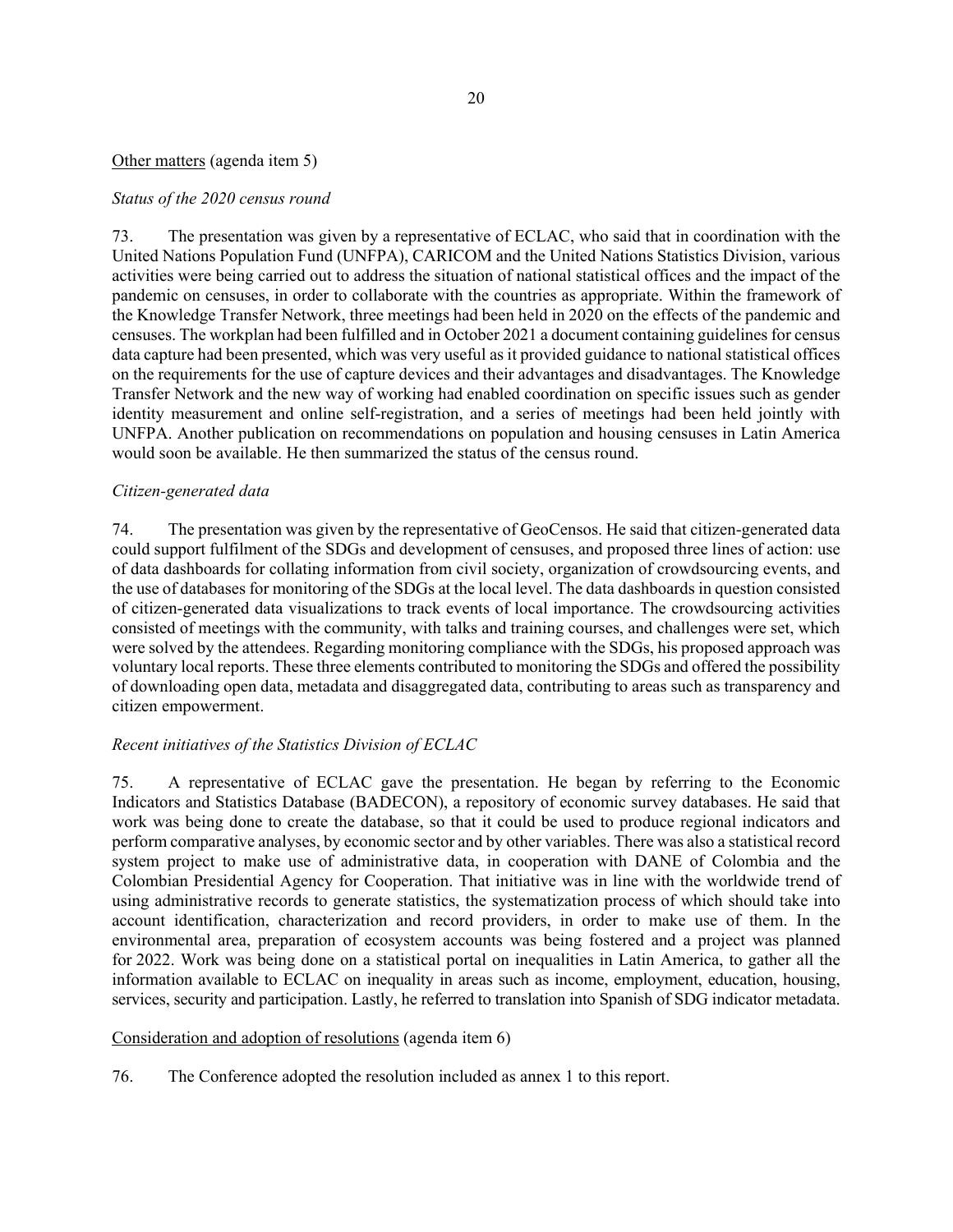Election of the Executive Committee of the Statistical Conference of the Americas for the period 2022–2023 (agenda item 7)

77. In keeping with the provisions of resolution 2000/7 of the Economic and Social Council of the United Nations, the Conference elected the following Executive Committee for the 2022–2023 biennium:

Chair: Argentina

Members: Canada Colombia Dominican Republic Grenada Italy Jamaica

#### **Closing session**

78. In the closing session, statements were made by Alicia Bárcena, Executive Secretary of ECLAC, Marco Lavagna, Director-General of INDEC of Argentina in his capacity as incoming Chair of the Statistical Conference of the Americas for the 2022–2023 period, and Juan Daniel Oviedo, Director-General of DANE of Colombia, in his capacity as Chair of the Statistical Conference of the Americas of ECLAC.

79. The Executive Secretary of ECLAC said the Conference had confirmed that the region's statistical community was stronger and more active than ever and had demonstrated the large number of activities being carried out by national institutions that produced statistics. The COVID-19 pandemic had not prevented work and had even prompted institutions to adopt new practices and use new data sources. Very specific documents had been presented, as a result of two years' work, and in the 2022–2023 biennium there would be 11 new working groups, covering three key areas of statistical work: (i) strengthening of statistical institutions; (ii) development of statistical processes and data sources; and (iii) progress on production of topic-specific statistics. The purpose of the production and dissemination of statistics by statistical institutions was to meet the needs of users. In that regard, legal frameworks were important, as was how statistical systems operated. The ultimate goal was to increase confidence in official statistics.

80. The Executive Secretary praised the innovative nature of the Conference, which she said was an example and inspiration for the world, and underscored the importance of gender mainstreaming in all statistical work. There was a need to move towards a care society and what had been achieved at the Conference in relation to measurements of time use and unpaid work went beyond the borders of the region. In order to talk about equality, it was necessary to address gender violence, a major pandemic that was systematic and persistent in the region and affected women and girls of all ages in all spaces. The situations of violence strengthened each other and exacerbated the structural challenges of inequality. At the root of the structural causes of gender inequality were a lack of economic autonomy and of full digital inclusion. Statistical offices could contribute to the collection of data to improve services, programmes and knowledge, and consolidation of statistical systems and technological innovation led to modernization of national legislation. Priority should be given to ecosystem accounts, going beyond environmental accounts, as they were important for monitoring and understanding environmental changes and linking them to economic activities. She underscored the high level of coordination of the Statistical Conference with the entire United Nations system. Lastly, she said there was a need to move towards fairer development on the basis of conclusive data and information —because what was not measured did not count— and a need to break the statistical silence that sometimes made social justice so elusive.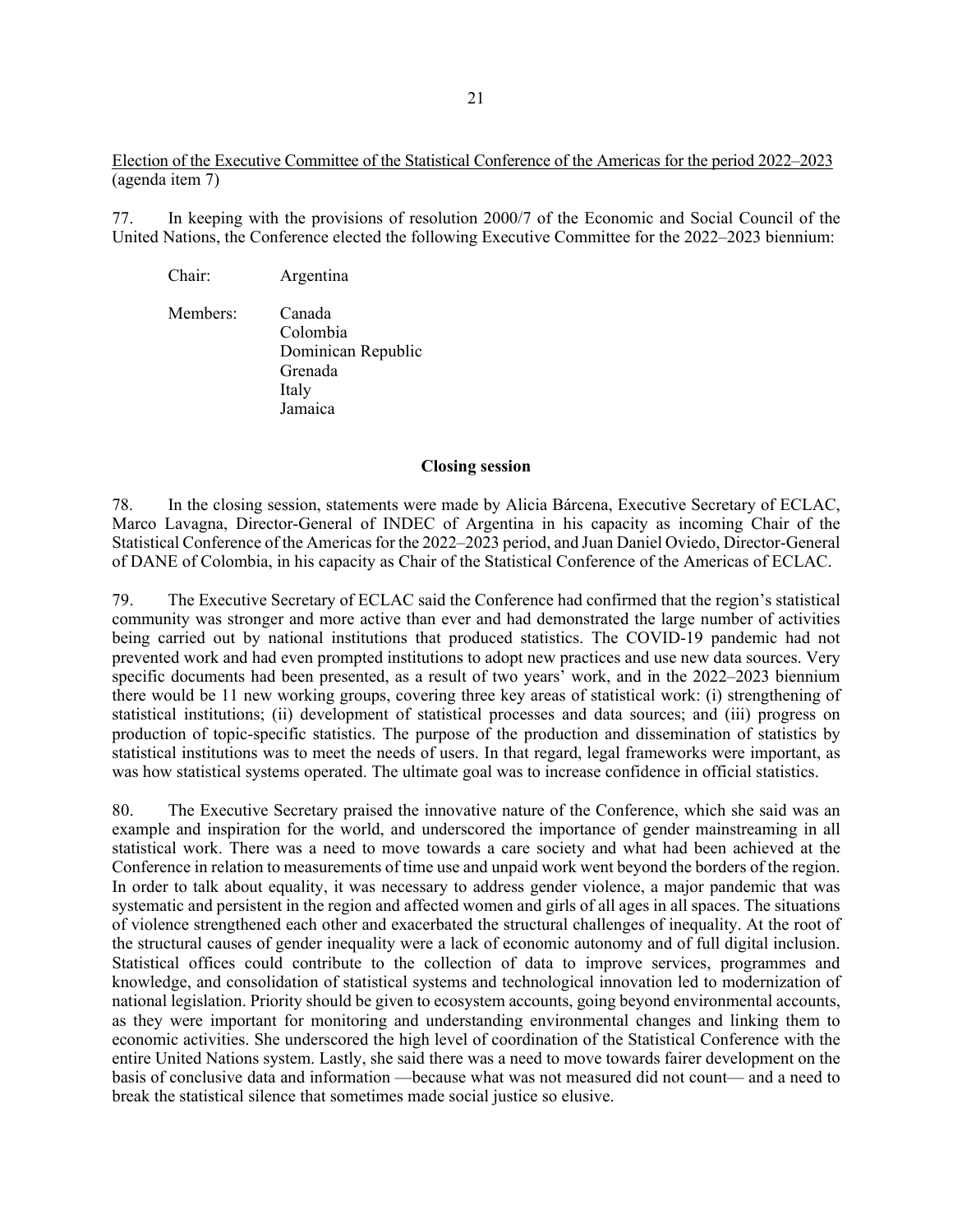81. The Director-General of INDEC of Argentina highlighted the importance of the Conference and the growth it had achieved as a platform for coordinating the statistical community in Latin America and the Caribbean. He said that bilateral relations and relations with international organizations and civil society were all critical, and the focus should be on determining how to deepen the coordination and relationship that had been achieved. All the countries had much to contribute and could collaborate with each other, since the problems of one country were also the problems of others, and lessons could be learned from the mistakes and virtues of all. One of the great challenges of the Conference —and its commitment— was to continue growing as a statistical community for Latin America and the Caribbean.

82. The Director-General of DANE of Colombia, in his capacity as Chairman of the Statistical Conference of the Americas of ECLAC, noted that all members of the Conference were committed to continue working within the framework of the valuable space that had been built collectively. The 11 working groups that would operate in the 2022–2023 biennium were important, addressing topics with economic, social and institutional dimensions that would help strengthen the capacities and above all the voices of the region's national statistical offices. Statistics represented a voice that —in a neutral manner— strengthened conversations, dialogues and discussions, and explained public policies, which were so vital at that time in the region. Use should be made of the space offered by the Conference to encourage interdisciplinary dialogues and work with the different divisions of ECLAC. Work on the issue of gender-based violence was interdisciplinary because of the need to form links with the judiciary, civil society and other stakeholders. While the commitment was to make gender-based violence visible, decisions had to be made on how such sensitive issues would be handled in surveys and appropriate methods needed to be formulated for identifying women who were victims of any form of violence. Another important challenge was how to make use of crowdsourced statistics, which was to say how to empower users to contribute by complementing statistical production frameworks. Emphasis should be placed on the need to strengthen the institutional aspects of statistical systems and to build trust in official statistics. Lastly, he highlighted the importance of two particularly useful tools in relation to the pursuit of the SDGs and statistics: the Regional Knowledge Platform on the 2030 Agenda in Latin America and the Caribbean (SDG Gateway) and CEPALSTAT.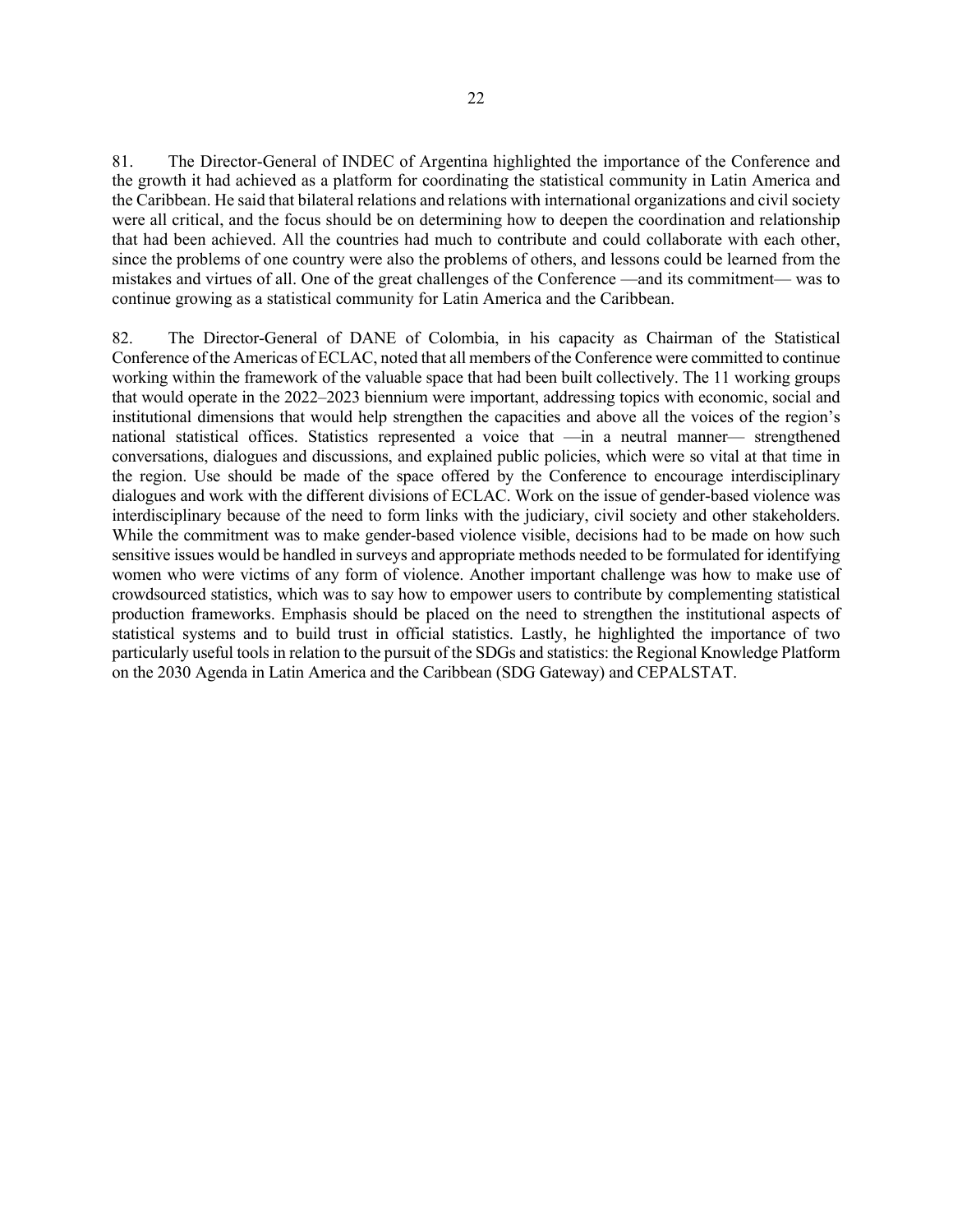#### Annex 1

#### **RESOLUTION 12(XI)**

*The Statistical Conference of the Americas of the Economic Commission for Latin America and the Caribbean, at its eleventh meeting, held virtually from 23 to 25 November 2021,*

*Bearing* in mind Economic and Social Council resolution 2000/7 of 25 July 2000, in which the Council approved the proposal on the establishment of the Statistical Conference of the Americas of the Economic Commission for Latin America and the Caribbean as one of the subsidiary bodies of the Commission,

*Bearing in mind also* that the annex to Economic and Social Council resolution 2000/7 provides that the Executive Committee of the Conference shall have the following duties: carry out the tasks assigned to it by the Conference; draw up, every two years, a biennial programme of activities of regional and international cooperation on statistical matters, to be submitted at the regular meeting of the Conference; follow up the implementation of the agreements reached at the Conference and the tasks entrusted to it by the Conference, particularly the biennial programme of activities; and decide on the documentation required for its meetings,

### **Presentation and discussion of substantive issues: progress and challenges relating to the strengthening of statistical institutions**

1. *Takes note* of recent progress in strengthening and modernizing the legal frameworks for the production of official statistics in the region with a view to promoting consistency with the fundamental principles of official statistics, the proper coordination of national statistical systems and the use of administrative records and other data sources for statistical purposes;

2. *Expresses* its firm and resolute support for the updating and modernization of statistical legislation in Colombia, the Dominican Republic and Ecuador, which will contribute to the production of official statistics that are regionally and globally comparable and are essential inputs for decision-making on public policies in those countries, enabling them to address major challenges and adopt existing guidelines in this regard;

### **Presentation and discussion of substantive issues: regional perspectives on new methodologies and data sources**

3. *Takes note* of the outcomes of the United Nations World Data Forum 2021 and the Bern Data Compact for the Decade of Action on the Sustainable Development Goals, which call for action on the implementation of the Cape Town Global Action Plan for Sustainable Development Data, and bears in mind the challenges and opportunities for the statistical use and integration of new sources of data and the capacity-building needs in that regard, as well as the outlook for the World Data Forum 2024;

4. *Invites* the countries of the region to collaborate in the context of the new regional hub of the United Nations Global Platform, in order to foster access to and use of big data to improve the production of official statistics, both through the combination of big data and traditional data sources and the development of new indicators;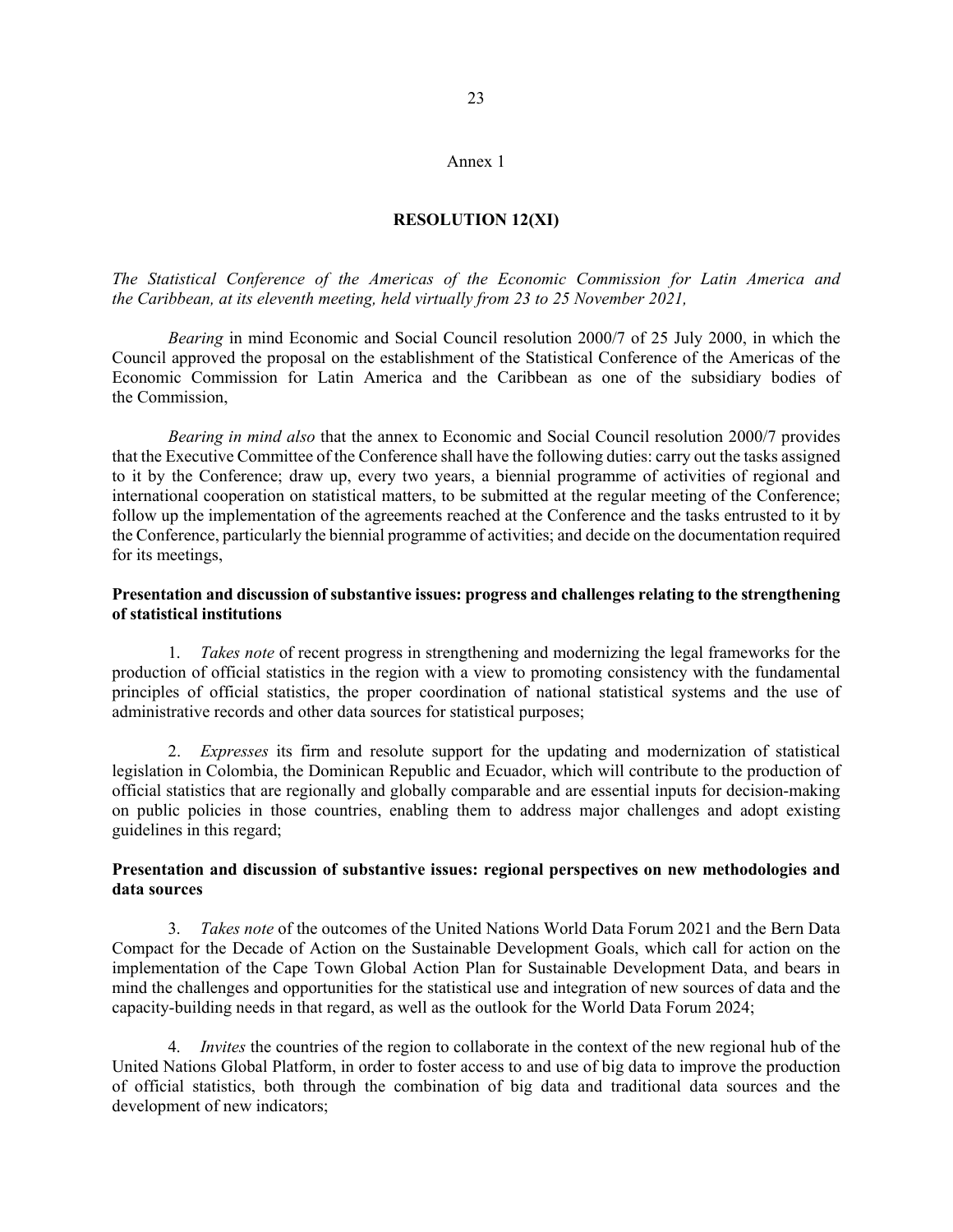## **Outcomes of the biennial programme of regional and international activities, 2020–2021, of the Statistical Conference of the Americas of the Economic Commission for Latin America and the Caribbean**

5. *Endorses* the Report on the outcomes of the 2020–2021 biennial programme of regional and international activities of the Statistical Conference of the Americas of the Economic Commission for Latin America and the Caribbean; $<sup>1</sup>$  $<sup>1</sup>$  $<sup>1</sup>$ </sup>

6. *Endorses* the Methodological guide on time-use measurements in Latin America and the Caribbean (Summary)<sup>[2](#page-23-1)</sup> and urges the countries of the region to incorporate, on a regular basis, the production of time-use surveys into their work programmes as an essential tool for measuring unpaid work and monitoring gender inequalities;

7. *Endorses* the Methodological document on statistical use of economic administrative records  $(Summary)^3$  $(Summary)^3$  and urges the countries of the region to take the necessary measures to strengthen the use of this source of information in statistical production;

8. *Endorses* the Protocol for the collection and dissemination of data from studies involving children and adolescents (Summary)<sup>[4](#page-23-3)</sup> and emphasizes the importance of taking into consideration the recommendations set forth in that document when conducting research involving children and adolescents;

9. *Endorses* the Framework of reference for security and criminal justice statistical systems in Latin America and the Caribbean (Summary)<sup>[5](#page-23-4)</sup> and calls on countries to develop these systems as an indispensable input for the design and evaluation of crime prevention policies and programmes, with a view to strengthening the rule of law and criminal justice;

10. *Endorses* the Guide for the implementation of a quality assurance framework for statistical processes and outputs (Summary)<sup>[6](#page-23-5)</sup> and calls on national statistical offices to strengthen the instruments and tools for quality assurance and control in statistical production, in line with the fundamental principles of official statistics, in order to respond adequately to the needs of policymakers and users in general;

11. *Notes* that the complete versions of the documents mentioned in paragraphs 6 to 10 were reviewed and commented on by the member countries of the Conference as part of a regional consultation process;

12. *Expresses its satisfaction* with the successful preparation of the following agreed outputs of the working groups: General guidelines for census data capture: a review of data capture methods with a view to the 2020 census round; Recommendations for generating environmental statistics and indicators with geospatial information and using non-conventional sources; the Guide for the measurement of prices and volumes in the services sector and the Document on good practices for the adoption of the new international standards of the International Labour Organization (ILO);

- <span id="page-23-1"></span>2 LC/CEA.11/4.
- <span id="page-23-2"></span>3 LC/CEA.11/5.
- <span id="page-23-3"></span>4 LC/CEA.11/6.
- <span id="page-23-4"></span>5 LC/CEA.11/7.
- <span id="page-23-5"></span>6 LC/CEA.11/8.

<span id="page-23-0"></span><sup>1</sup> LC/CEA.11/3.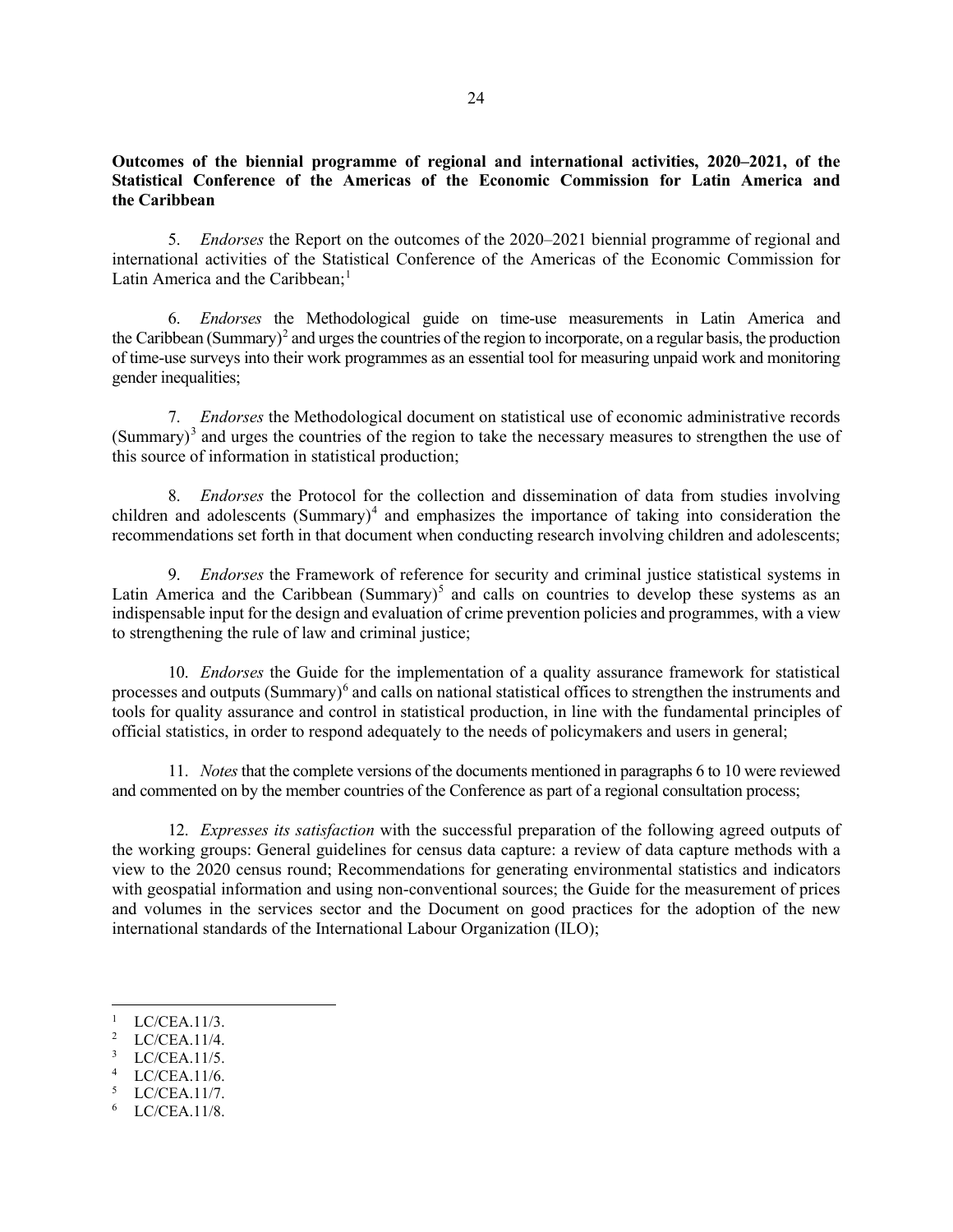13. *Endorses* the extension of the working groups for the 2020–2021 biennium tasked with finalizing the Institutional and methodological recommendations for the measurement of disaster-related Sustainable Development Goal indicators and the Sendai Framework for Disaster Risk Reduction,<sup>[7](#page-24-0)</sup> which will be submitted for approval by the Executive Committee at its twenty-first meeting, and the Assessment of the capacities of statistical systems in Latin America and the Caribbean and best practices to measure international migration;

14. *Endorses* the Report on the activities of the Statistical Coordination Group for the 2030 Agenda in Latin America and the Caribbean for the biennium  $2018-2019$  $2018-2019$  $2018-2019$ , expresses its satisfaction with the development of an information system for the continuous update of the inventory of national capacities to produce the indicators of the Sustainable Development Goal global indicator framework, and invites countries to use this tool to facilitate the planning of statistical cooperation and technical assistance activities related to the Sustainable Development Goal indicators, in collaboration with the Development Coordination Office and the working group on statistics and data of the United Nations Regional Collaborative Platform for Latin America and the Caribbean;

15. *Endorses* the Guidelines for the formation and functioning of the working groups of the Statistical Conference of the Americas (2022–2023 biennium),<sup>[9](#page-24-2)</sup> in update of the Operational guidelines for the working groups,<sup>[10](#page-24-3)</sup> incorporating the suggestions made by member States at the tenth meeting of the Conference;

16. *Endorses* the Guidelines for gender mainstreaming in the working groups of the Statistical Conference of the Americas, $^{11}$  $^{11}$  $^{11}$  and invites the working group focal points to follow the recommendations set forth therein for the proper consideration of the gender perspective in the outputs of the Conference;

17. *Reaffirms* the commitment of the Conference to mainstream the gender perspective and endorses terms of reference of the advisory group on gender mainstreaming of the Statistical Conference of the Americas,<sup>[12](#page-24-5)</sup> which will contain recommendations and suggestions for the proper consideration of the gender perspective in the outputs of the working groups of the Conference;

18. *Conveys thanks* to the member countries of the Conference that have served as working group coordinators for their valuable efforts in pursuit of the statistical development of the Latin American and Caribbean countries through the cooperation of the international and regional statistical community;

19. *Thanks* the international organizations for their support and collaboration in assisting with the activities of the working groups, by serving as technical secretariats or by providing financing for planned activities;

- <span id="page-24-3"></span>10 LC/L.4156.
- <span id="page-24-4"></span> $11$  LC/CEA.11/9.

<span id="page-24-0"></span><sup>7</sup> LC/CEA.11/DDR/2.

<span id="page-24-1"></span><sup>8</sup> LC/CEA.11/12.

<span id="page-24-2"></span><sup>9</sup> LC/CEA.11/10.

<span id="page-24-5"></span><sup>12</sup> LC/CEA.11/13.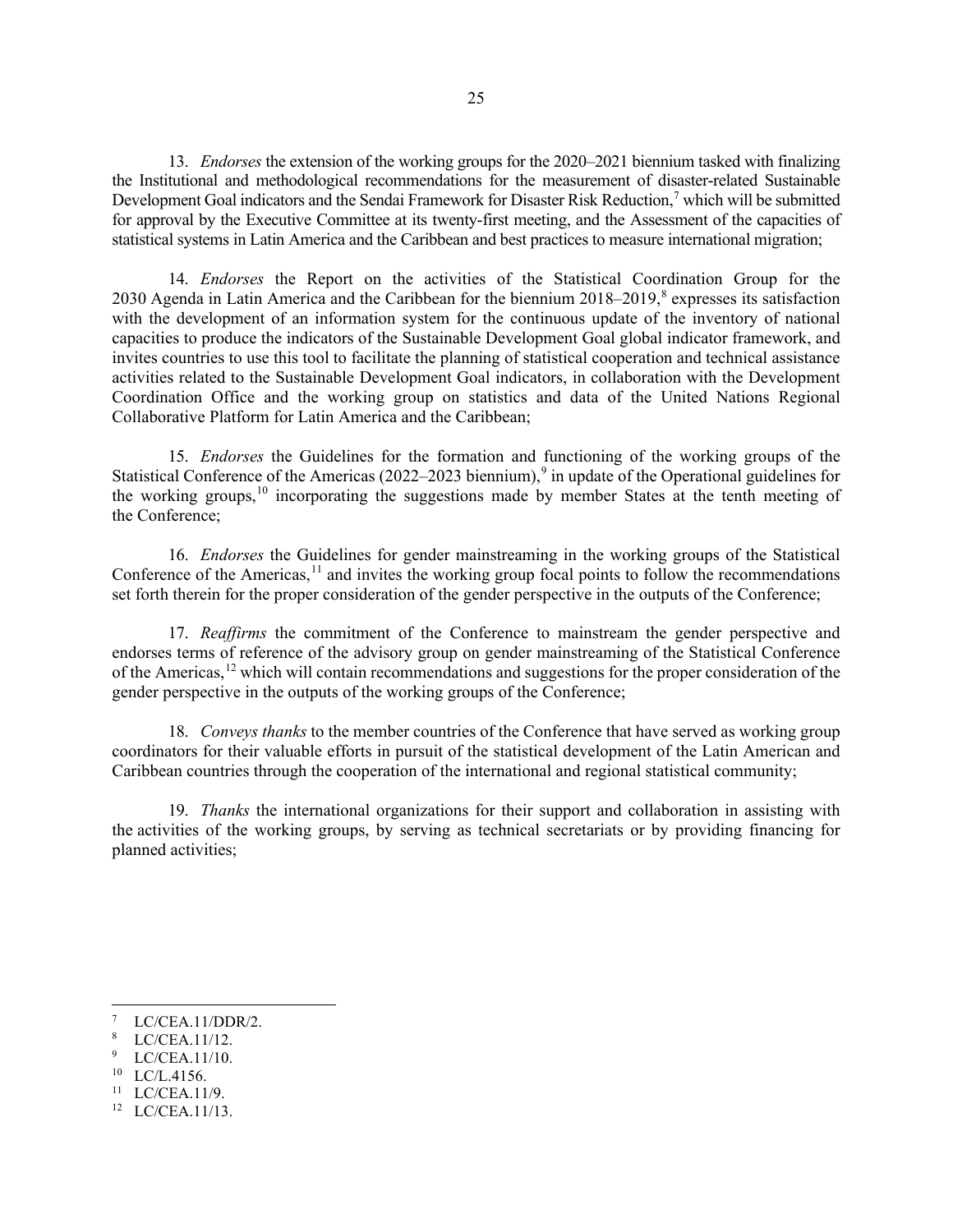## **Review and adoption of the biennial programme of regional and international cooperation activities, 2022–2023, of the Statistical Conference of the Americas of ECLAC**

20. *Takes note o*f the Draft biennial programme of regional and international cooperation activities, 2022‒2023, of the Statistical Conference of the Americas of the Economic Commission for Latin America and the Caribbean,<sup>[13](#page-25-0)</sup> as well as the suggestions made during the discussions at this tenth meeting of the Conference, which will be included in the respective report;

21. *Endorses* the establishment of a working group to propose a peer review mechanism in Latin America and the Caribbean, within the framework of the Statistical Conference of the Americas of ECLAC, based on the Code of Good Practice in Statistics for Latin America and the Caribbean and other international peer review practices;

22. *Endorses* the establishment of a working group for the preparation of an assessment of data stewardship in Latin America and the Caribbean, taking into consideration the particularities and different starting points of the countries of the region and proposing elements for implementing and mainstreaming data stewardship in national statistical systems;

23. *Endorses* the establishment of a working group to prepare a guide for mainstreaming the gender perspective in statistical production, as a methodological and conceptual tool to guide the incorporation of the gender perspective in the production of official statistics;

24. *Endorses* the establishment of a working group for the development of recommendations for quality analysis of household surveys, which will allow standardized analysis of the quality of data obtained from household surveys and the appropriate measurement of sampling errors, using methodologies that are accessible to the users of these statistics;

25. *Endorses* the establishment of a working group for the development of quality assessment tools for administrative records, to assist the countries of the region in carrying out proper quality and confidentiality management and thus enhance the use of this source of information in the production of official statistics;

26. *Endorses* the establishment of a working group to prepare recommendations for the integration of administrative records related to children, which will help to produce Sustainable Development Goal indicators related to this age group with more frequency, better quality and more disaggregation;

27. *Endorses* the establishment of a working group to develop tools for the production of disasterrelated indicators, to help strengthen statistical information management practices for disaster-related Sustainable Development Goal indicators and the Sendai Framework for Disaster Risk Reduction 2015-2030;

28. *Endorses* the establishment of a working group to prepare an assessment of statistics on work relationships and labour informality, with the aim to promote the conceptual and methodological harmonization of labour statistics with the standards adopted at the twentieth International Conference of Labour Statisticians and identify good practices for the measurement of informality in the region;

29. *Endorses* the establishment of a working group to prepare recommendations for measuring perceptions in household surveys, in order to contribute to the generation of information needed to assess social progress and well-being beyond material conditions, taking into account people's perceptions, evaluations and experiences of their own lives;

<span id="page-25-0"></span><sup>13</sup> LC/CEA.11/11.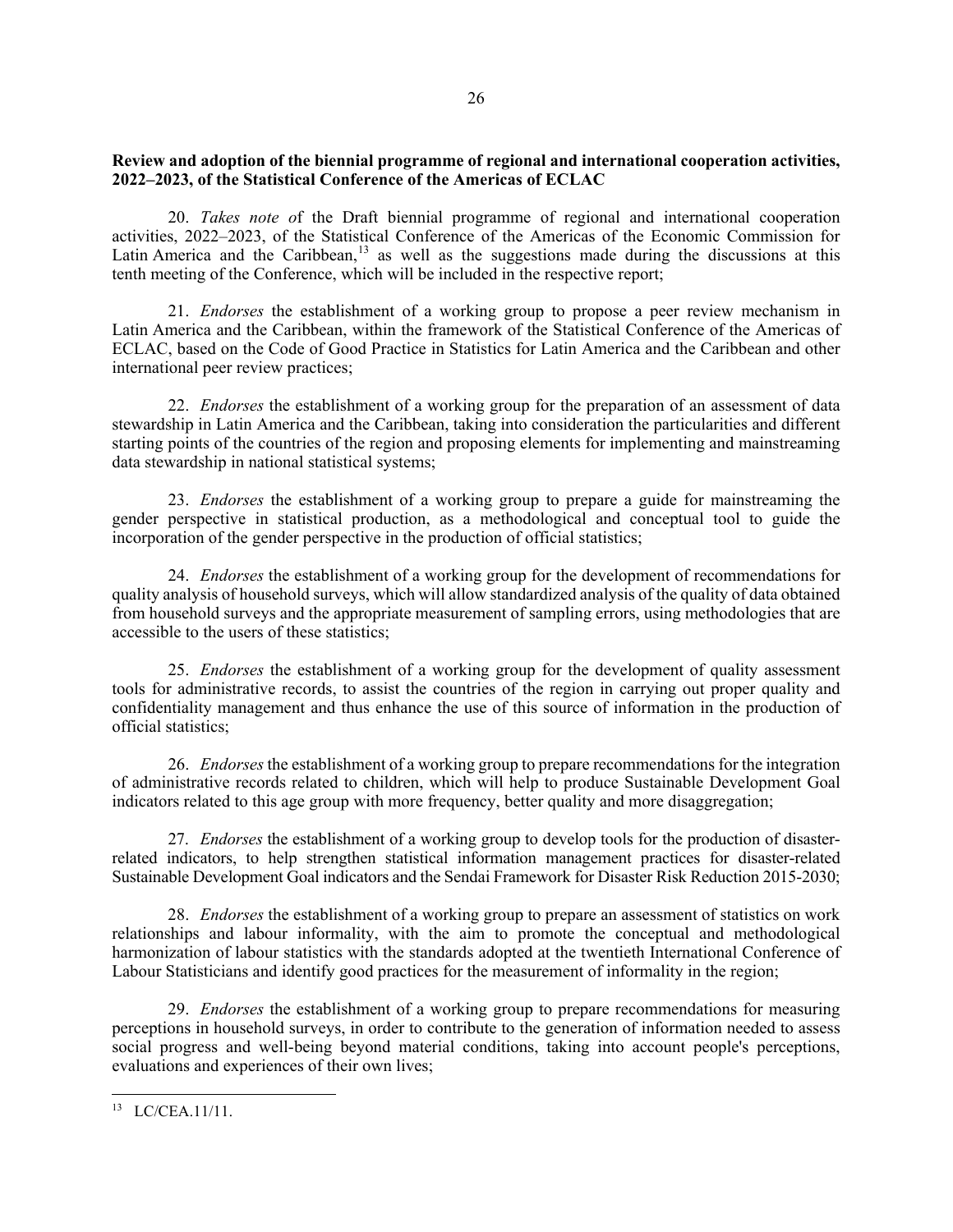30. *Endorses* the establishment of a working group to prepare a compilation of experiences in generating statistics relating to prison systems, to assist in the generation of useful information for the design, monitoring and evaluation of public policies and for follow-up and reporting on progress towards the 2030 Agenda for Sustainable Development as well as compliance with international standards relating to prisons.

31. *Endorses* the establishment of a working group to develop a guide on the compilation and use of input-output tables, to be used in the preparation of these instruments and which will include suggested statistical procedures to be followed, as well as some guidelines for their use;

32. *Invites* member countries of the Conference to strengthen knowledge dissemination and horizontal cooperation through the Knowledge Transfer Network, by organizing remote meetings and jointly constructing a repository of information relevant to the production and dissemination of statistics;

33. *Takes note* of the proposed creation of virtual communities under the Knowledge Transfer Network, which are intended to encourage dialogue and the sharing of experiences on issues of importance for the countries of the region;

34. *Urges* the member States of the Conference to support the proper conduct of the 2020 round of population and housing censuses, both by applying relevant international recommendations and standards, and by mobilizing the necessary financial resources to carry out these censuses, as they are essential to decision-making in the framework of a sustainable and inclusive recovery that leaves no one behind;

#### **Other matters**

35. *Conveys its appreciation and thanks* for the work of the National Administrative Department of Statistics of Colombia during that country's service as Chair of the Executive Committee of the Conference during the biennium 2020–2021.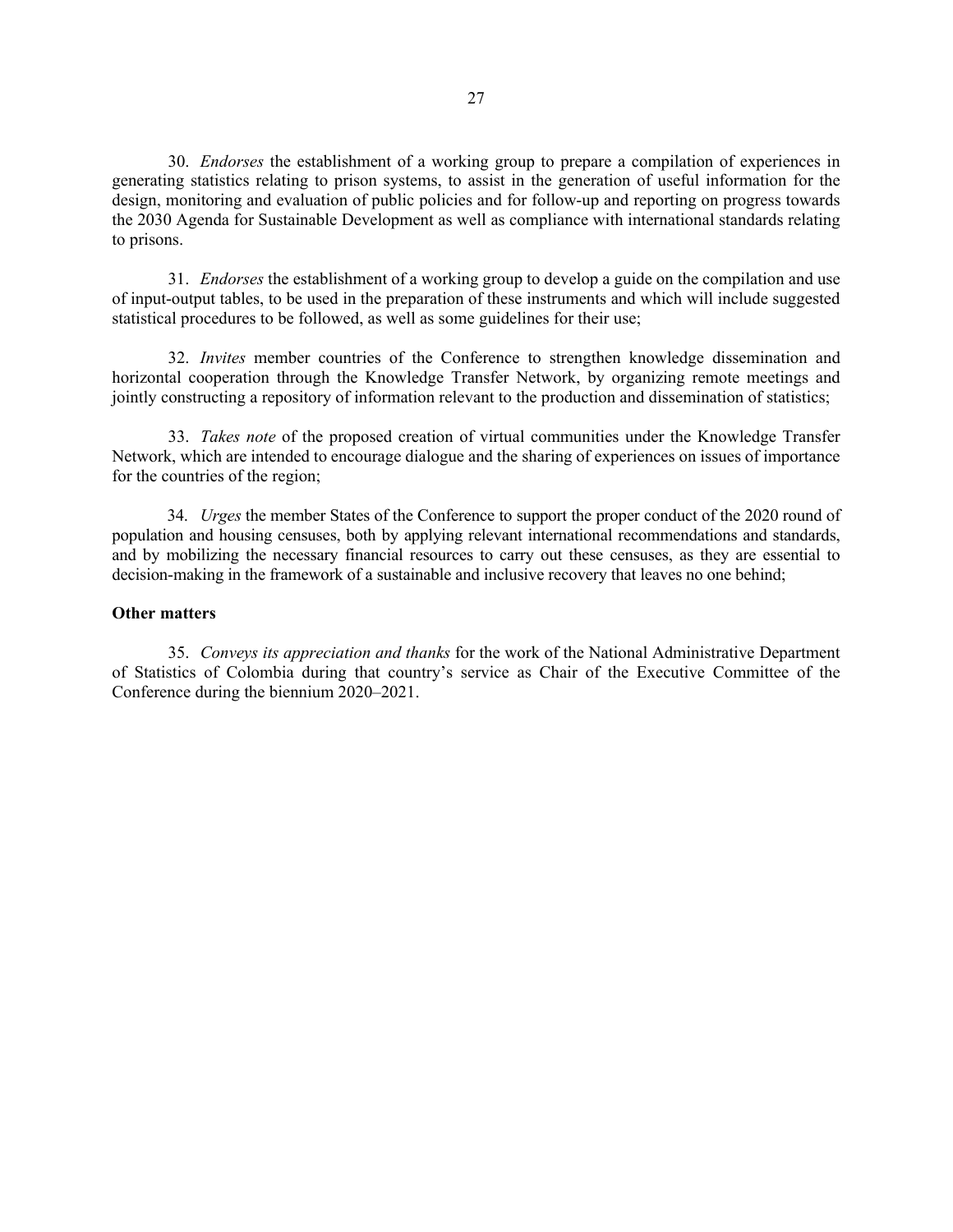28

# Annex 2

### **LIST OF PARTICIPANTS[1](#page-27-0)**

### **A. Estados miembros de la Comisión Member States of the Commission**

### **ANTIGUA Y BARBUDA/ANTIGUA AND BARBUDA**

Representante/Representative:

– Statchel Edwards, Chief Statistician, Statistics Division, Ministry of Finance and Corporate Governance, email: statchel.edwards@ab.gov.ag

Miembros de la delegación/Delegation members:

- Rohan Anthony, Senior Statistician, Statistics Division, Ministry of Finance and Corporate Governance, email: rohan.anthony@ab.gov.ag
- Tracelyn Joseph, Senior Statistician, Statistics Division, Ministry of Finance and Corporate Governance, email: tracelyn.joseph@ab.gov.ag

## **ARGENTINA**

Representante/Representative:

– Marco Lavagna, Director, Instituto Nacional de Estadística y Censos (INDEC), email: mlavagna@indec.gob.ar

Miembros de la delegación/Delegation members:

- Martín Chojo, Director de Relaciones Institucionales e Internacionales, Instituto Nacional de Estadística y Censos (INDEC), email: mchojo@indec.gob.ar
- Mariano Poledo, Director Nacional de Planificación, Relaciones Institucionales e Internacionales, Instituto Nacional de Estadística y Censos (INDEC), email: mpoledo@indec.gob.ar
- Gladys Massé, Directora Nacional de Estadísticas Sociales y de Población, Instituto Nacional de Estadística y Censos (INDEC), email: gmasse@indec.gob.ar
- Silvina Viazzi, Directora General de Difusión y Comunicación, Instituto Nacional de Estadística y Censos (INDEC), email: sviazzi@indec.gob.ar
- Javier Lareo, Jefe de Cancillería, Embajada de la Argentina en Chile
- Cristina A. Briel, Jefa, Sección Económica y Comercial, Embajada de la Argentina en Chile, email: cnb@mrecic.gov.ar
- Celina Rossa, Segunda Secretaria, Embajada de la Argentina en Chile, email: celinarossa@gmail.com
- Juan Pablo Fasano, Secretario, Embajada de la Argentina en Chile, email: fsb@mrecic.gov.ar
- Joaquín Marconi, Asesor en Relaciones Internacionales, Instituto Nacional de Estadística y Censos (INDEC), email: jmarconi@indec.gob.ar
- Nicolás Petresky, Coordinador de Relaciones Internacionales, Instituto Nacional de Estadística y Censos (INDEC), email: npetresky@indec.gob.ar

<span id="page-27-0"></span><sup>1</sup> Los datos de esta lista son los suministrados por los participantes en el registro correspondiente que se habilitó para la reunión.

The information contained in this list is as supplied by the participants themselves, in the register provided for the meeting.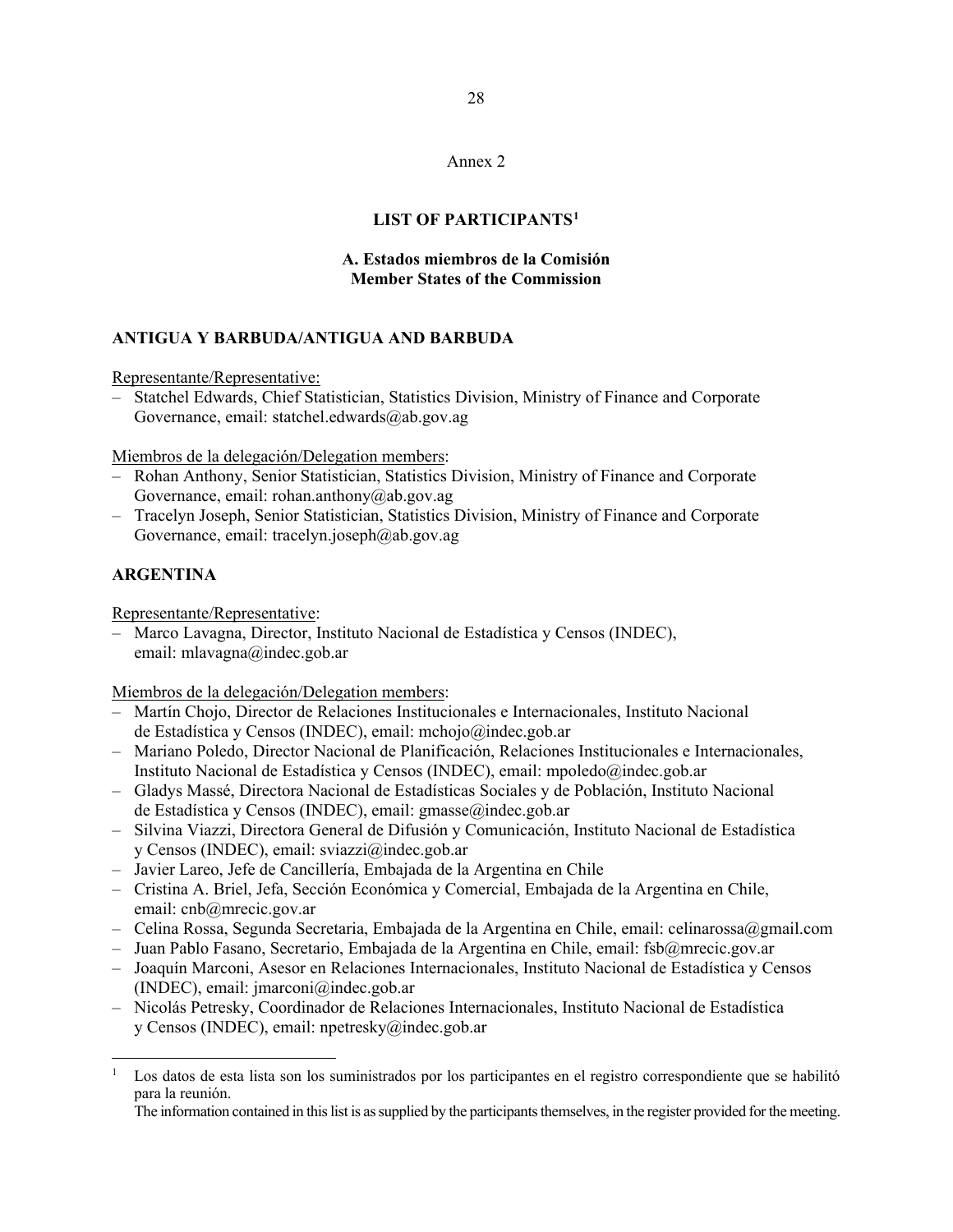- Camila Romanazzi, Dirección de Relaciones Institucionales e Internacionales, Instituto Nacional de Estadística y Censos (INDEC), email: cromanazzi@indec.gob.ar
- María Cecilia Rodríguez Gauna, Directora de Estadísticas de Población, Instituto Nacional de Estadística y Censos (INDEC), email: cgauna@indec.gob.ar
- Gonzalo Grandis, Director de Prensa, Instituto Nacional de Estadística y Censos (INDEC), email: ggrandis@indec.gob.ar
- Helena Hasapov Aragonés, Asesora, Dirección de Relaciones Institucionales e Internacionales, Instituto Nacional de Estadística y Censos (INDEC), email: ehasapov@indec.gob.ar

# **BELICE/BELIZE**

Representante/Representative:

– Diana Castillo-Trejo, Acting Director General, Statistical Institute of Belize, email: dtrejo@mail.sib.org.bz

# **BOLIVIA (ESTADO PLURINACIONAL DE)/BOLIVIA (PLURINATIONAL STATE OF)**

Representante/Representative:

– Rosmery Ana Zegarra Deheza, Directora de Estadísticas e Indicadores Económicos y Sociales a.i., Instituto Nacional de Estadística (INE), email: azegarra@ine.gob.bo

## **BRASIL/BRAZIL**

Representante/Representative:

– Eduardo Rios Neto, Presidente, Instituto Brasileño de Geografía y Estadística (IBGE), e-mail: eduardo.rios@ibge.gov.br

Miembros de la delegación/Delegation members:

- Cimar Azeredo Pereira, Director de Investigaciones, Instituto Brasileño de Geografía y Estadística (IBGE), email: cimar.azeredo@ibge.gov.br
- Roberto Neves Sant'Anna, Gerente de Relaciones Internacionales, Instituto Brasileño de Geografía y Estadística (IBGE), e-mail: roberto.santanna@ibger.gov.br
- Andrea Diniz, Profesora/Estadística, Instituto Brasileño de Geografía y Estadística (IBGE), email: andrea.silva@ibge.gov.br
- Maysa Magalhães, Instituto Brasileño de Geografía y Estadística (IBGE), email: maysa.magalhaes@ibge.gov.br

# **CANADÁ/CANADA**

Representante/Representative:

– Susie Fortier, Director of the International Cooperation and Methodology Innovation Centre, Statistics Canada, email: susie.fortier@statcan.gc.ca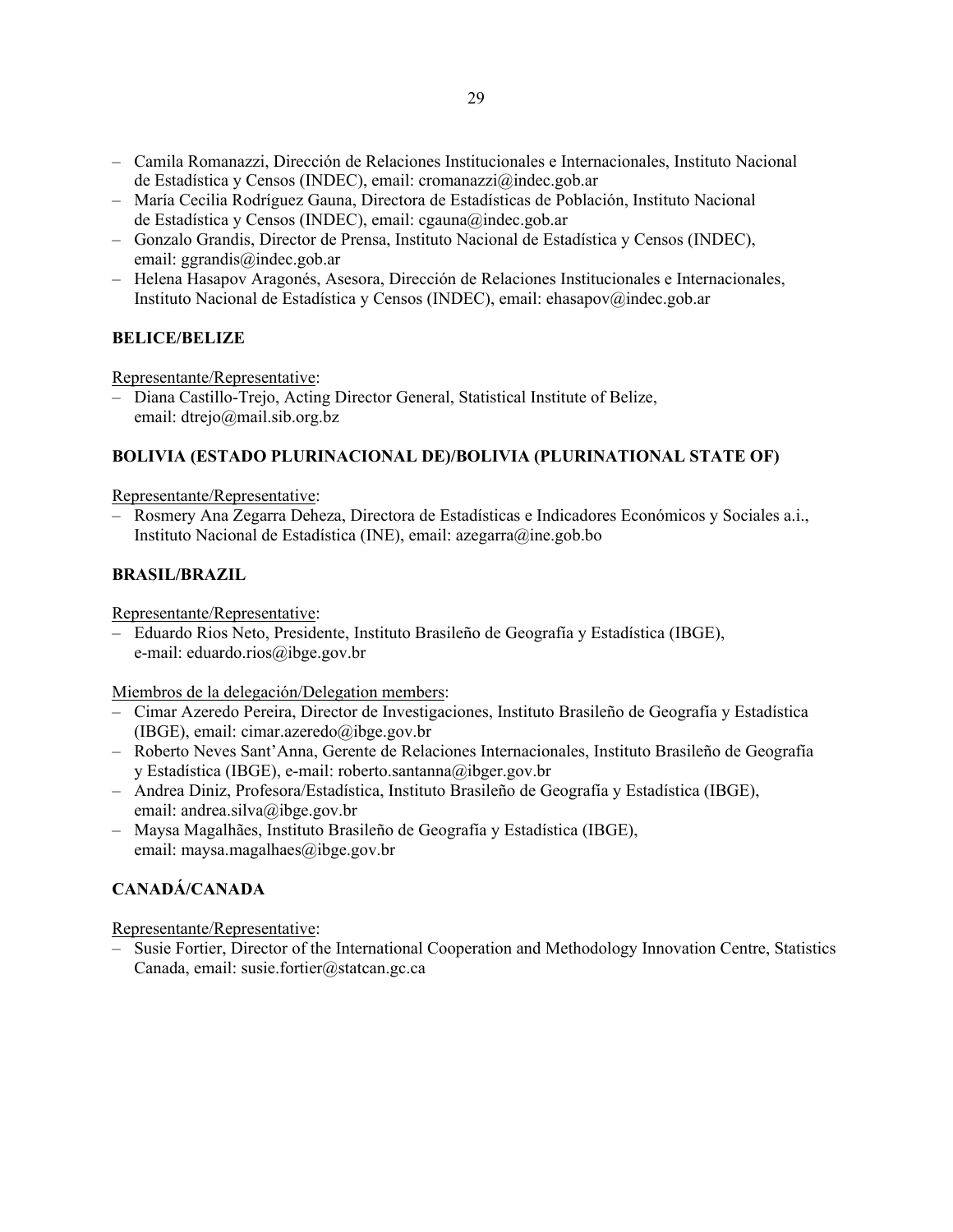– Tamara Knighton, Chief, International Cooperation and Methodology Innovation Centre, Statistics Canada, email: tamara.knighton@statcan.gc.ca

# **CHILE**

Representante/Representative:

– Sandra Quijada Javer, Directora Nacional, Instituto Nacional de Estadísticas (INE), email: spquijadaj@ine.gob.cl

Miembros de la delegación/Delegation members:

- Olga Barquero, Jefa de Cooperación Institucional, Instituto Nacional de Estadísticas (INE), email: obarqueroa@ine.gob.cl
- Leonardo González, Subdirector Técnico, Instituto Nacional de Estadísticas (INE), email: ljgonzaleza@ine.gob.cl
- Daniela Moraga, Subdirectora de Operaciones, Instituto Nacional de Estadísticas (INE), email: demoragaf@ine.gob.cl
- Denisse López, Jefa, Departamento de Metodologías e Innovación Estadística, Instituto Nacional de Estadísticas (INE), email: denisse.lopez@ine.cl
- Jorge Urrutia, Jefe, Departamento de Infraestructura Estadística, Instituto Nacional de Estadísticas (INE), email: jaurrutias@ine.gob.cl
- Cristián Aguilera, Jefe, Departamento de Análisis Estadístico, Instituto Nacional de Estadísticas (INE), email: ciaguilerav@ine.gob.cl
- Lorena Espinosa, Jefa, Proyecto Censo de Población y Vivienda, Instituto Nacional de Estadísticas (INE), email:  $leospinosac(\vec{a})$ ine.gob.cl
- David Patricio Niculcar Castillo, Jefe, Departamento de Estadísticas del Trabajo, Instituto Nacional de Estadísticas (INE), email: ljgonzaleza@ine.gob.cl
- Julibeth Rodríguez, Asesora Técnica, Proyecto Estadísticas Migratorias, Instituto Nacional de Estadísticas (INE), email: jjrodriguezl@ine.gob.cl
- Juan Cortes, Coordinador, Subdepartamento de Investigación Estadística, Instituto Nacional de Estadísticas (INE), email: jcortes@ine.gob.cl
- Aylin Flores, Coordinadora, Proyecto sobre Registros Administrativos, Instituto Nacional de Estadísticas (INE), email: asfloresh@ine.gob.cl

# **COLOMBIA**

Representante/Representative:

– Juan Daniel Oviedo Arango, Director General, Departamento Administrativo Nacional de Estadística (DANE), email: jdoviedoa@dane.gov.co

Miembros de la delegación/Delegation members:

- Camilo Andrés Méndez Coronado, Coordinador de Relacionamiento Nacional e Internacional, Departamento Administrativo Nacional de Estadística (DANE), email: camendezc@dane.gov.co
- Carlos Giménez, Contratista, Dirección General, Departamento Administrativo Nacional de Estadística (DANE), email: cjgimenezd@dane.gov.co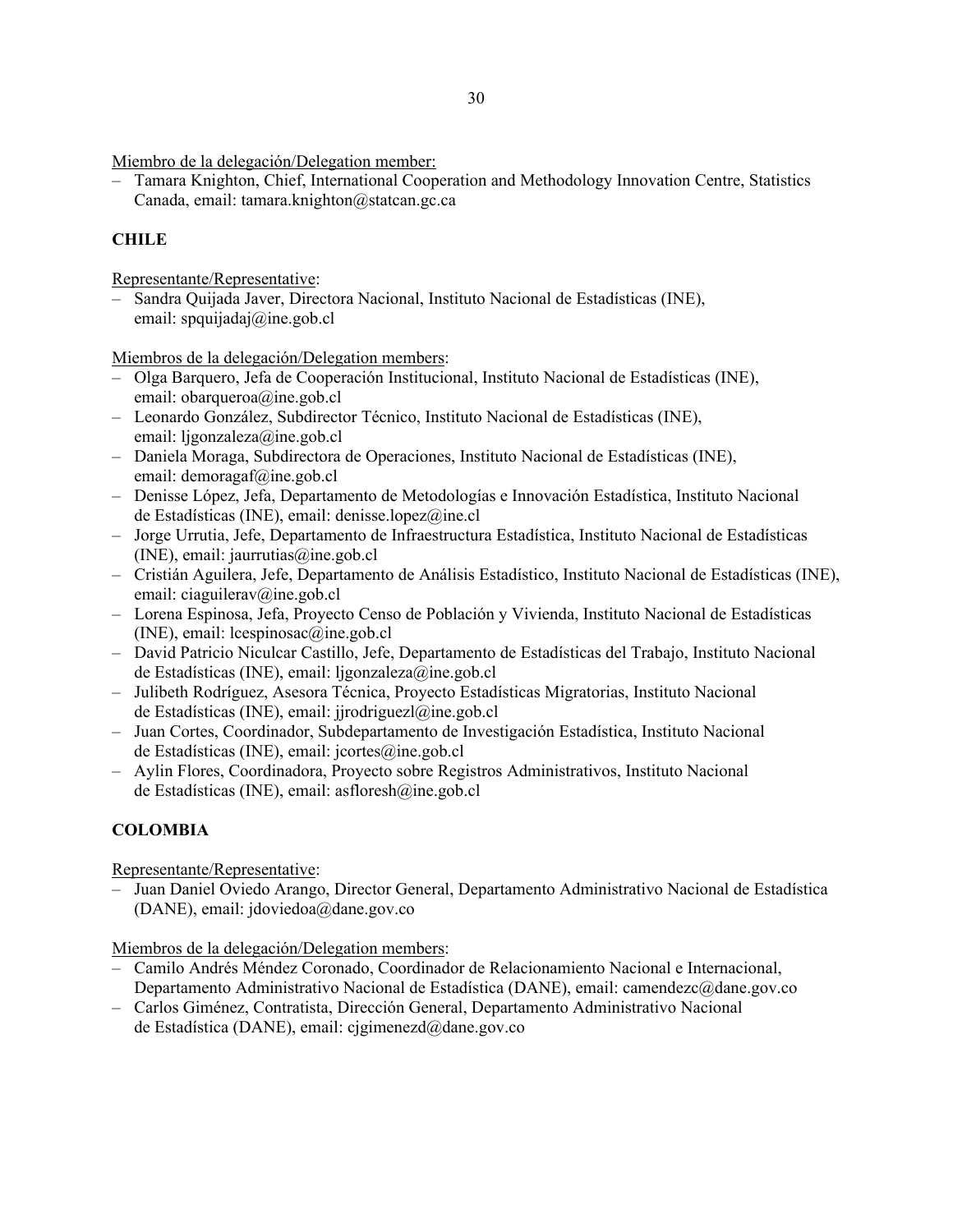# **COSTA RICA**

Representante/Representative:

– Floribel Méndez Fonseca, Gerente, Instituto Nacional de Estadística y Censos (INEC), email: floribel.mendez@inec.go.cr

Miembros de la delegación/Delegation members:

- Henry Vargas Campos, Director, Departamento de Estadística Macroeconómica, División Económica, Banco Central de Costa Rica, email: vargasch@bccr.fi.cr
- Rosa María Ruiz Vásquez, Ejecutiva, Departamento de Estadística Macroeconómica, División Económica, Banco Central de Costa Rica, email: ruizvr@bccr.fi.cr
- Adrián Vargas Coto, Secretario del Consejo Directivo, Instituto Nacional de Estadística y Censos (INEC), email: avcoto0502@hotmail.com
- Cinthya Chacón Salazar, Proceso de Cooperación Internacional, Instituto Nacional de Estadística y Censos (INEC), email: cinthya.chacon@inec.go.cr
- Carol Viviana Arce Echeverría, Departamento de Organismos Internacionales, Dirección General de Política Exterior, Ministerio de Relaciones Exteriores y Culto, email: carce@rree.go.cr
- María Gabriela Sánchez Arrieta, Dirección de Cooperación Internacional, Ministerio de Relaciones Exteriores y Culto, email: gsanchez@rree.go.cr
- Christian Kandler Rodríguez, Departamento de Desarrollo Sostenible y Medio Ambiente, Dirección General de Política Exterior, Ministerio de Relaciones Exteriores y Culto, email: ckandler@rree.go.cr

# **CUBA**

Representante/Representative:

– Juana María Pantoja Hernández, Jefa, Oficina Nacional de Estadística e Información (ONEI), email: jmaria@onei.gob.cu

Miembros de la delegación/Delegation members:

- Mercedes Hilda González Guilarte, Vicejefa Primera, Oficina Nacional de Estadística e Información (ONEI), email: mercedesgonzalez@onei.gob.cu
- Juan Carlos Alfonso Fraga, Vicejefe, Oficina Nacional de Estadística e Información (ONEI), email: juancarlos@onei.gob.cu
- Carlos Manuel Ruíz Hevia, Director General de Información e Informatización, Oficina Nacional de Estadística e Información (ONEI), email: carlos@onei.gob.cu
- Marlon Milián Monzón, Director General de Estadísticas Económicas, Sociales y Medioambientales, Oficina Nacional de Estadística e Información (ONEI), email: marlon@onei.gob.cu
- Diego Enrique González Galbán, Director, Centro de Estudios de Población y Desarrollo, Oficina Nacional de Estadística e Información (ONEI), email: enrique@onei.gob.cu
- Evelyn López León, Jefa, Departamento Independiente de Comunicación Institucional, Oficina Nacional de Estadística e Información (ONEI), email: evelyn.lopez@onei.gob.cu
- Aimée Cosculluela Ballester, Directora de Asesoría Jurídica y Relaciones Internacionales, Oficina Nacional de Estadística e Información (ONEI), email: aimee@onei.gob.cu
- Solangel L. Santana Viaña, Especialista, Dirección de Organismos Económicos Internacionales, Ministerio del Comercio Exterior y la Inversión Extranjera, email: solangel.santana@mincex.gob.cu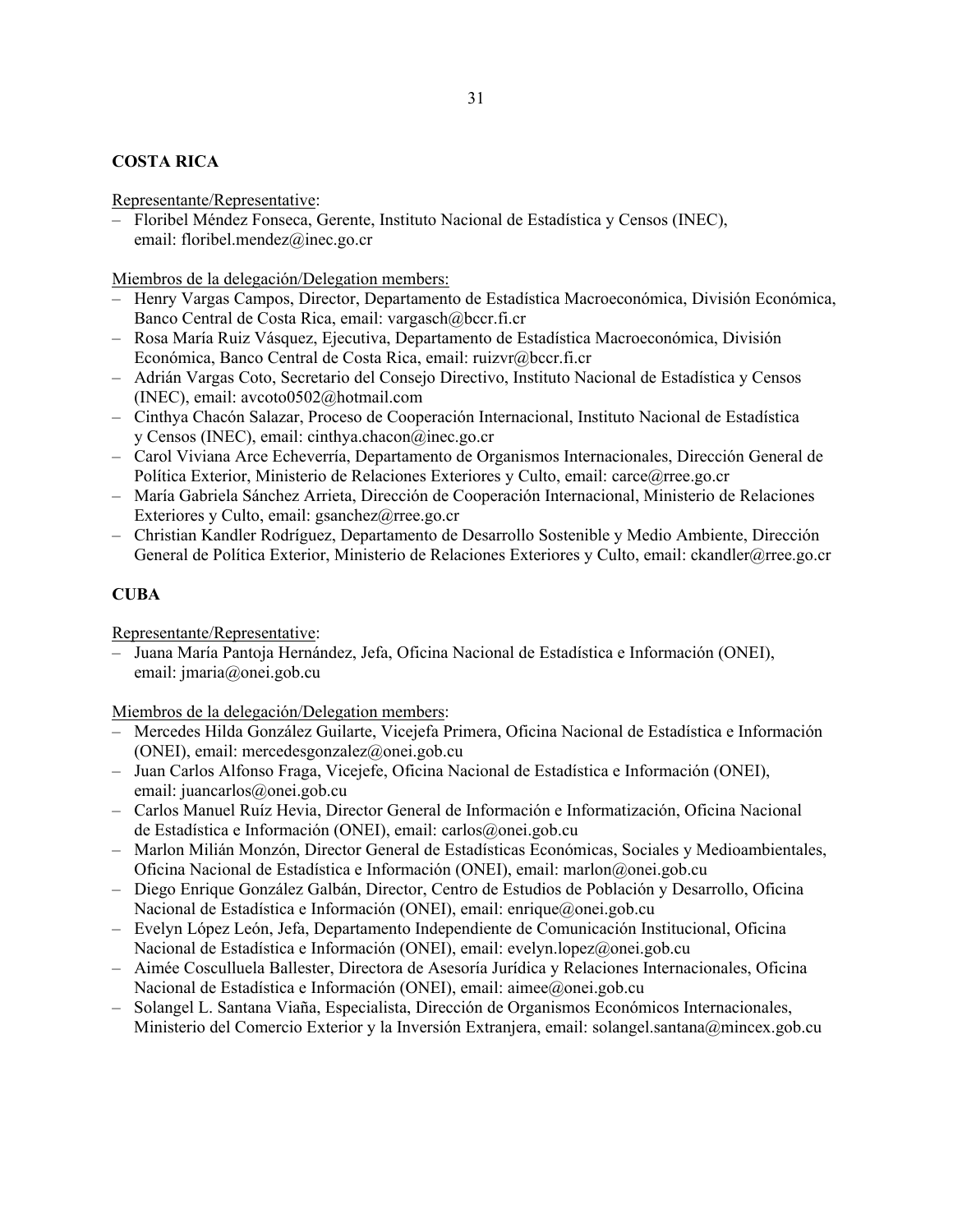## **DOMINICA**

Representante/Representative:

– Lorna Prevost Stephens, Chief Statistician (Ag), Central Statistics Office, email: stephensl@dominica.gov.dm

Miembros de la delegación/Delegation members:

- Collin Robinson, Senior Economist, Macro Policy Unit, email: robinsonc@dominica.gov.dm
- Nella Jules, Statistician, Central Statistics Office, email: julesn@dominica.gov.dm

# **ECUADOR**

Representante/Representative:

– Roberto Castillo, Director Ejecutivo, Instituto Nacional de Estadística y Censos (INEC), email: roberto\_castillo@inec.gob.ec

Miembros de la delegación/Delegation members:

- Jorge García, Subdirector General, Instituto Nacional de Estadística y Censos (INEC), email: andreabelen\_lovato@inec.gob.ec
- José Bernardo Pinto, Director de Planificación y Gestión Estratégica, Instituto Nacional de Estadística y Censos (INEC), email: jose\_pinto@inec.gob.ec
- Paul Benavides, Director de Registros Administrativos, Instituto Nacional de Estadística y Censos (INEC), email: paul\_benavides@inec.gob.ec
- Ivonne Benítez, Directora de Normativas y Calidad Estadística, Instituto Nacional de Estadística y Censos (INEC), email: ivonne\_benitez@inec.gob.ec
- Leandro Chalela, Director de Innovación en Métricas y Metodologías, Instituto Nacional de Estadística y Censos (INEC), email: chalelaleandro@gmail.com
- Tania Romero, Directora de Planificación Estadística del Sistema Estadístico Nacional, Instituto Nacional de Estadística y Censos (INEC), email: tania\_romero@inec.gob.ec
- Elizabeth Feijoo, Analista, Instituto Nacional de Estadística y Censos (INEC), email: paulijh0@gmail.com
- David Sánchez, Director de Geografía Estadística, Instituto Nacional de Estadística y Censos (INEC), email: david sanchez@inec.gob.ec

# **EL SALVADOR**

Representante/Representative:

– Juan Carlos Salmán Dueñas, Director, Dirección General de Estadística y Censo (DIGESTYC), email: carlos.salman@digestyc.gob.sv

Miembro de la delegación/Delegation member:

– Francisco Antonio Munguía, Subdirector en funciones, Dirección General de Estadística y Censo (DIGESTYC), email: francisco.munguia@digestyc.gob.sv

# **ESPAÑA/SPAIN**

## Representante/Representative:

– Juan Manuel Rodríguez Poo, Presidente, Instituto Nacional de Estadística (INE), email: presidencia@ine.es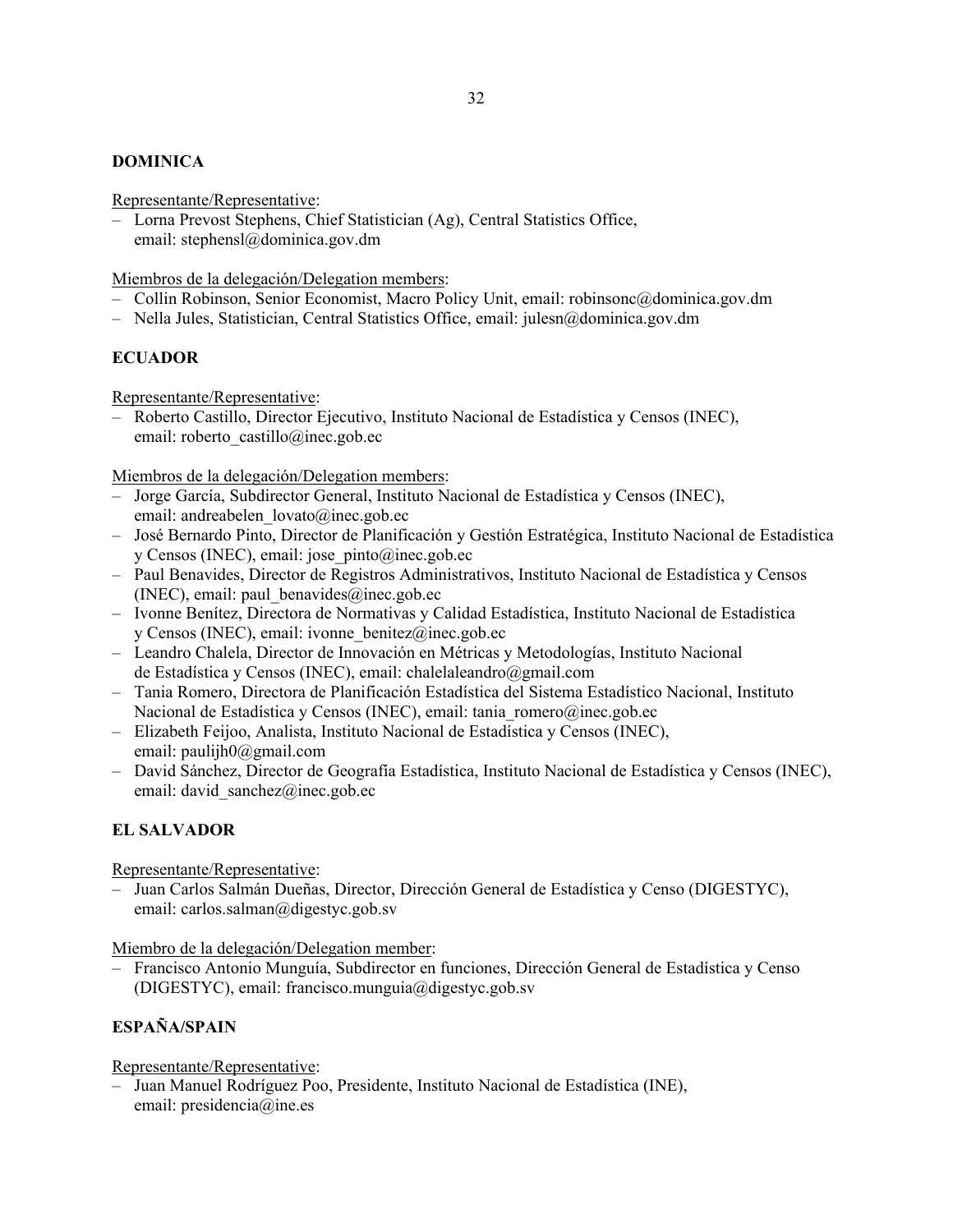- Antonio Salcedo Galiano, Director, Gabinete de la Presidencia, Instituto Nacional de Estadística (INE), email: antonio.salcedo.galiano@ine.es
- Ana Carmen Saura Vinuesa, Subdirectora Adjunta, Gabinete de la Presidencia, Instituto Nacional de Estadística (INE), email: anacarmen.saura.vinuesa@ine.es

## **GRANADA/GRENADA**

Representante/Representative:

– Tiemonne Charles, Deputy Director, Central Statistical Office, email: tiemonne@gmail.com

# **GUATEMALA**

Representante/Representative:

– Abel Francisco Cruz Calderón, Gerente, Instituto Nacional de Estadística (INE), email: afcruz@ine.gob.gt

Miembros de la delegación/Delegation members:

- Hugo Edgardo Roldán Valdés, Subgerente Técnico, Instituto Nacional de Estadística (INE), email: heroldan@ine.gob.gt
- Oty Aixa Farfán Álvarez, Directora de Planificación, Instituto Nacional de Estadística (INE), email: oafarfan@ine.gob.gt

# **HAITÍ/HAITI**

Representante/Representative:

– Wilson Fièvre, Directeur Général, Institut Haïtien de Statistique et d'Informatique (IHSI), email: wilsonf@wilsonfievre.com

# **HONDURAS**

### Representante/Representative:

– Graciela Ponce, Directora Ejecutiva, Instituto Nacional de Estadística (INE), email: graciaponce@gmail.com

Miembro de la delegación/Delegation member:

– Alexander David, Subdirector, Instituto Nacional de Estadística (INE), email: adavid@ine.gob.hn

# **ITALIA/ITALY**

Representante/Representative:

– Marina Gandolfo, Head International Affairs, Italian National Statistical Institute (ISTAT), email: gandolfo@istat.it

## **JAMAICA**

## Representante/Representative:

– Carol Coy, Director General, Statistical Institute of Jamaica, email: ccoy@statinja.gov.jm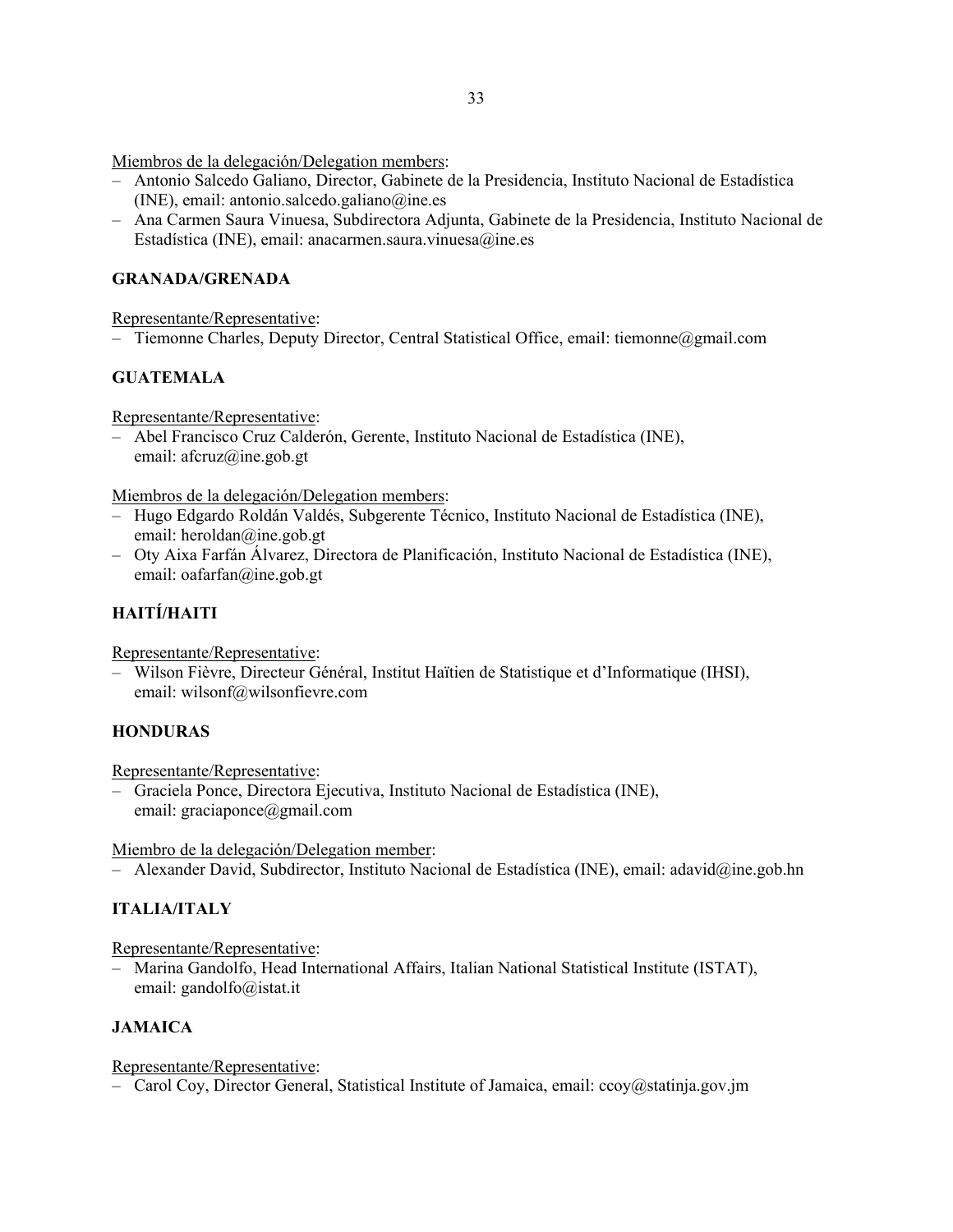- Leesha Delatie-Budair, Deputy Director General, Statistical Institute of Jamaica, email: ldelatie-budair@statinja.gov.jm
- Gillian Johns, Legal Officer, Statistical Institute of Jamaica, email: gjohns@statinja.gov.jm

# **MÉXICO/MEXICO**

Representante/Representative:

– Julio Santaella Castell, Presidente, Instituto Nacional de Estadística y Geografía (INEGI), email: julio.santaella@inegi.org.mx

Miembros de la delegación/Delegation members:

- Graciela Márquez Colín, Vicepresidenta de la Junta de Gobierno, Instituto Nacional de Estadística y Geografía (INEGI), email: graciela.marquez@inegi.org.mx
- Paloma Merodio Gómez, Vicepresidenta de la Junta de Gobierno, Instituto Nacional de Estadística y Geografía (INEGI), email: paloma.merodio@inegi.org.mx
- Adrián Franco Barrios, Vicepresidente de la Junta de Gobierno, Instituto Nacional de Estadística y Geografía (INEGI), email: adrian.franco@inegi.org.mx
- Eduardo Gracida Campos, Director General de Comunicación, Servicio Público de Información y Relaciones Institucionales, Instituto Nacional de Estadística y Geografía (INEGI), email: egracida@inegi.org.mx
- Gerardo Leyva Parra, Director General Adjunto de Investigación, Instituto Nacional de Estadística y Geografía (INEGI), email: gerardo.leyva@inegi.org.mx
- Norma Navarro Sandoval, Directora de Diseño Conceptual de Encuestas Especiales en Hogares, Instituto Nacional de Estadística y Geografía (INEGI), email: norma.navarro@inegi.org.mx
- Pilar García Velázquez, Directora de Asuntos Internacionales, Instituto Nacional de Estadística y Geografía (INEGI), email: pilar.garcia@inegi.org.mx

# **NICARAGUA**

Representante/Representative:

– Luis Blandón Sequeira, Director de Estadísticas Continuas, Instituto Nacional de Información de Desarrollo (INIDE), email: luis.blandon@inide.gob.ni

Miembro de la delegación/Delegation member:

– Úrsula Irene Álvarez Urbina, Directora de Encuestas y Censos, Instituto Nacional de Información de Desarrollo (INIDE), email: irene.alvarez@inide.gob.ni

## **PAÍSES BAJOS/NETHERLANDS**

Representante/Representative:

– Henk van de Velden, Advisor to the Director of Social and Economic Statistics, email: h.vandevelden@cbs.nl

# **PANAMÁ/PANAMA**

## Representante/Representative:

– Samuel Moreno P., Director Nacional, Instituto Nacional de Estadística y Censo (INEC), email: samoreno@contraloria.gob.pa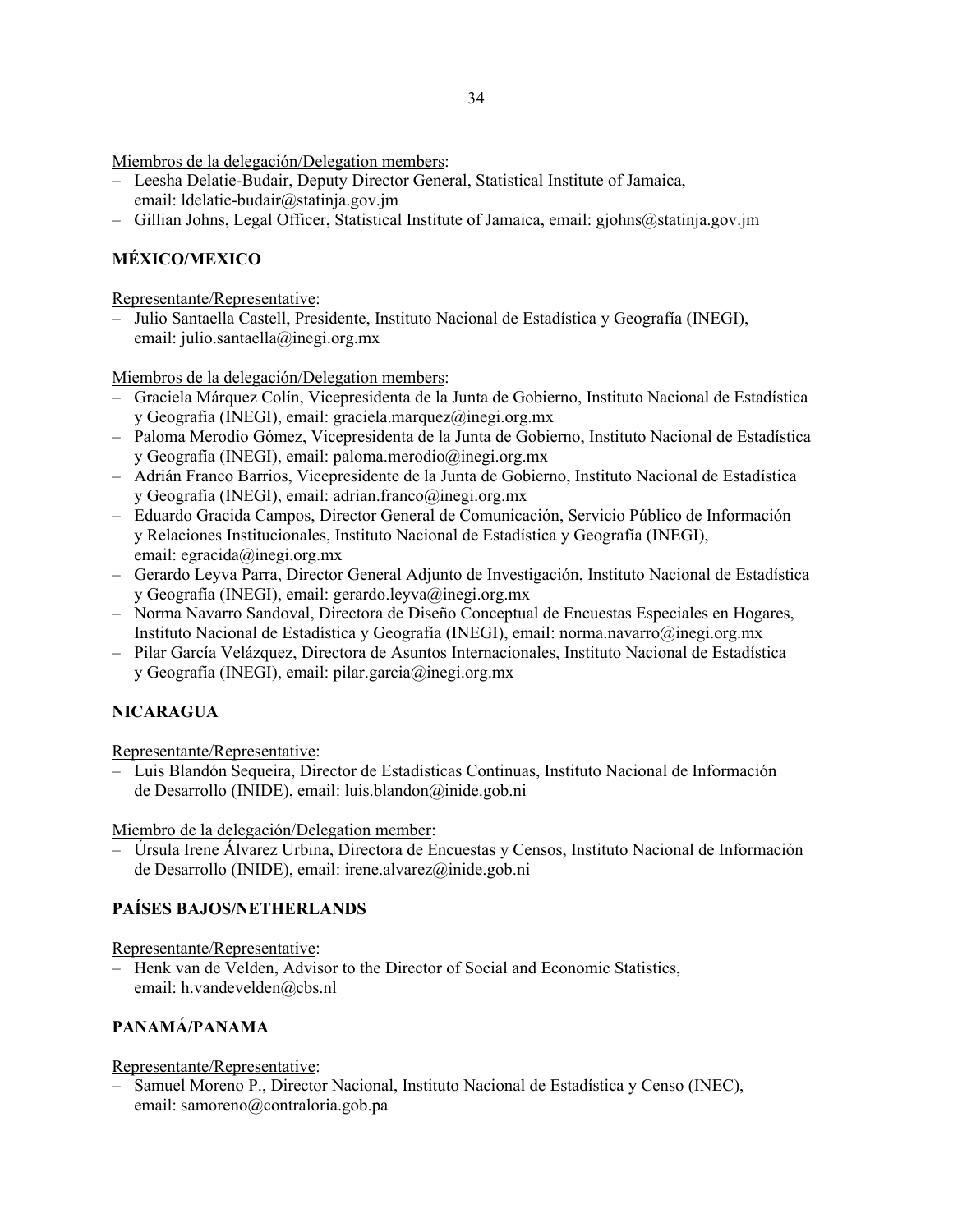- Hilda Martínez, Subdirectora Nacional Sociodemográfica, Instituto Nacional de Estadística y Censo (INEC), email: himartinez@contraloria.gob.pa
- Gina Trejos de Solís, Subdirectora Nacional Económica, Instituto Nacional de Estadística y Censo (INEC), email: gisolis@contraloria.gob.pa
- Dalys Carrión, Subjefa, Sección de Estadísticas Vitales, Instituto Nacional de Estadística y Censo (INEC), email: dcarrion@contraloria.gob.pa
- Lisbeth Morales de Matos, Asistente Ejecutiva, Instituto Nacional de Estadística y Censo (INEC), email: lmatos@contraloria.gob.pa
- Yariela Zeballos, Jefa, Departamento de Coordinación del Sistema Estadístico Nacional, Instituto Nacional de Estadística y Censo (INEC), email: yzeballos@contraloria.gob.pa
- Selvis Stocel, Jefe, Departamento de Encuestas y Análisis de Información Sociodemográfica, Instituto Nacional de Estadística y Censo (INEC), email: sstocel@contraloria.gob.pa
- Marisol Garrido, Asistente Ejecutiva, Instituto Nacional de Estadística y Censo (INEC), email: mdehins@contraloria.gob.pa
- Patricia Quezada, Asistente Técnica, Instituto Nacional de Estadística y Censo (INEC), email: pquezada@contraloria.gob.pa
- Rolando Johnson, Asistente Ejecutivo, Instituto Nacional de Estadística y Censo (INEC), email: rolandoj@contraloria.gob.pa

# **PARAGUAY**

Representante/Representative:

– Iván Mauricio Ojeda Aguilera, Director Nacional, Instituto Nacional de Estadística, email: iojeda@dgeec.gov.py

Miembro de la delegación/Delegation member:

– Oscar Salvador Barrios Leiva, Director de Planificación y Coordinación Estadística, Instituto Nacional de Estadística, email: obarrios@dgeec.gov.py

# **PERÚ/PERU**

Representante/Representative:

– Dante Carhuavilca Bonett, Jefe, Instituto Nacional de Estadística e Informática (INEI), email: dante.carhuavilca@inei.gob.pe

Miembros de la delegación/Delegation members:

- Peter Abad Altamirano, Director Técnico, Oficina Técnica de Planificación, Presupuesto y Cooperación Técnica, Instituto Nacional de Estadística e Informática (INEI), email: peter.abad@inei.gob.pe
- Aurora Cano Choque, Segunda Secretaria, Embajada del Perú en Chile, email: acano@embajadadelperu.cl

# **REPÚBLICA DOMINICANA/DOMINICAN REPUBLIC**

Representante/Representative:

– Miosotis Rivas Peña, Directora Nacional, Oficina Nacional de Estadística (ONE), email: miosotis.rivas@one.gob.do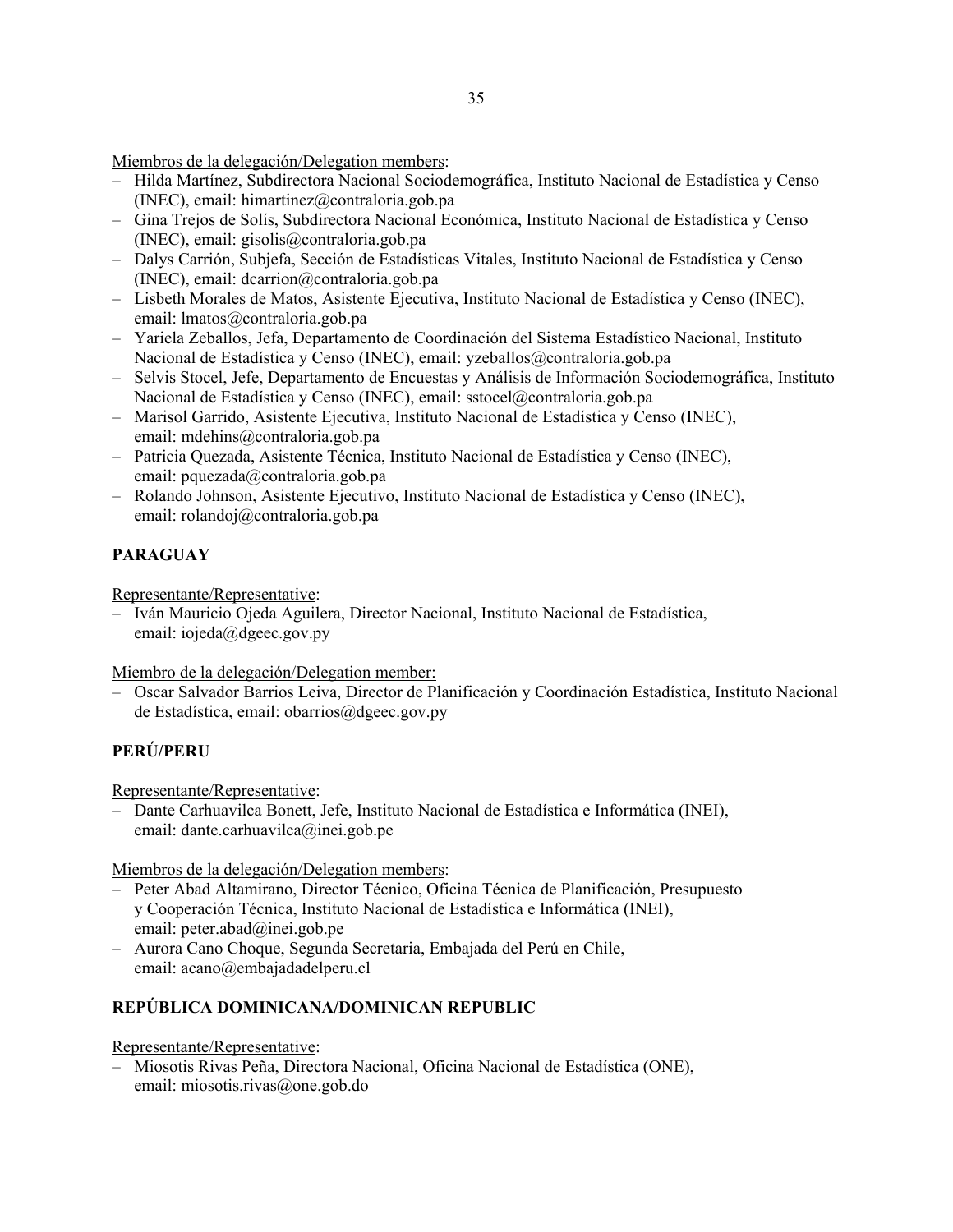- Kenia Sánchez, Encargada, Departamento de Vinculaciones, Oficina Nacional de Estadística (ONE), email: kenia.sanchez@one.gob.do
- Celestina García Sánchez, Analista, Dirección de Cooperación Internacional, Viceministerio para Asuntos Económicos y Cooperación Internacional, email: cgarcias@mirex.gob.do
- Manuel Ramón Grullón, Asesor Económico, Ministerio de Relaciones Exteriores
- Sofenny Díaz, Encargada de Inteligencia Estratégica, Viceministerio para Asuntos Económicos y Cooperación Internacional, email: sofenny.mirex@gmail.com
- Augusto de los Santos, Director de Estadísticas Económicas, Oficina Nacional de Estadística (ONE), email: augusto.delossantos@one.gob.do
- Mildred Martínez, Directora de Estadísticas Demográficas, Sociales y Ambientales, Oficina Nacional de Estadística (ONE), email: mildred.martinez@one.gob.do
- Solange Díaz, Encargada de Inteligencia Estratégica, Ministerio de Relaciones Exteriores, email: soguzman@mirex.gob.do

# **SAINT KITTS Y NEVIS/SAINT KITTS AND NEVIS**

### Representante/Representative:

– Carlton Phipps, Director of Statistics, Statistics Department, Ministry of Sustainable Development, email: carlton.phipps@gov.kn

# **SANTA LUCÍA/SAINT LUCIA**

Representante/Representative:

– Sean Mathurin, Director of Statistics, Central Statistical Office, email: sean.mathurin@govt.lc

### Miembro de la delegación/Delegation member:

– Kinz Francis, Foreign Service Officer, Ministry of External Affairs, International Trade, Civil Aviation and Diaspora Affairs, email: kin-z.francis@govt.lc

## **SAN VICENTE Y LAS GRANADINAS/SAINT VINCENT AND THE GRENADINES**

Representante/Representative:

– Lavorne Williams, Chief Statistician, Statistical Office, email: avorne.williams@gmail.com

## **SURINAME**

Representante/Representative:

– Eartha Groenfelt, Deputy Director Research and Planning, General Bureau of Statistics, email: egroenfelt@gmail.com

# **TRINIDAD Y TABAGO/TRINIDAD AND TOBAGO**

Representante/Representative:

– Andre Blanchard, Director of Statistics (a.i.), Central Statistical Office (CSO), email: andre.blanchard@gov.tt; cso.statistics@gmail.com; CSO.Director@gov.tt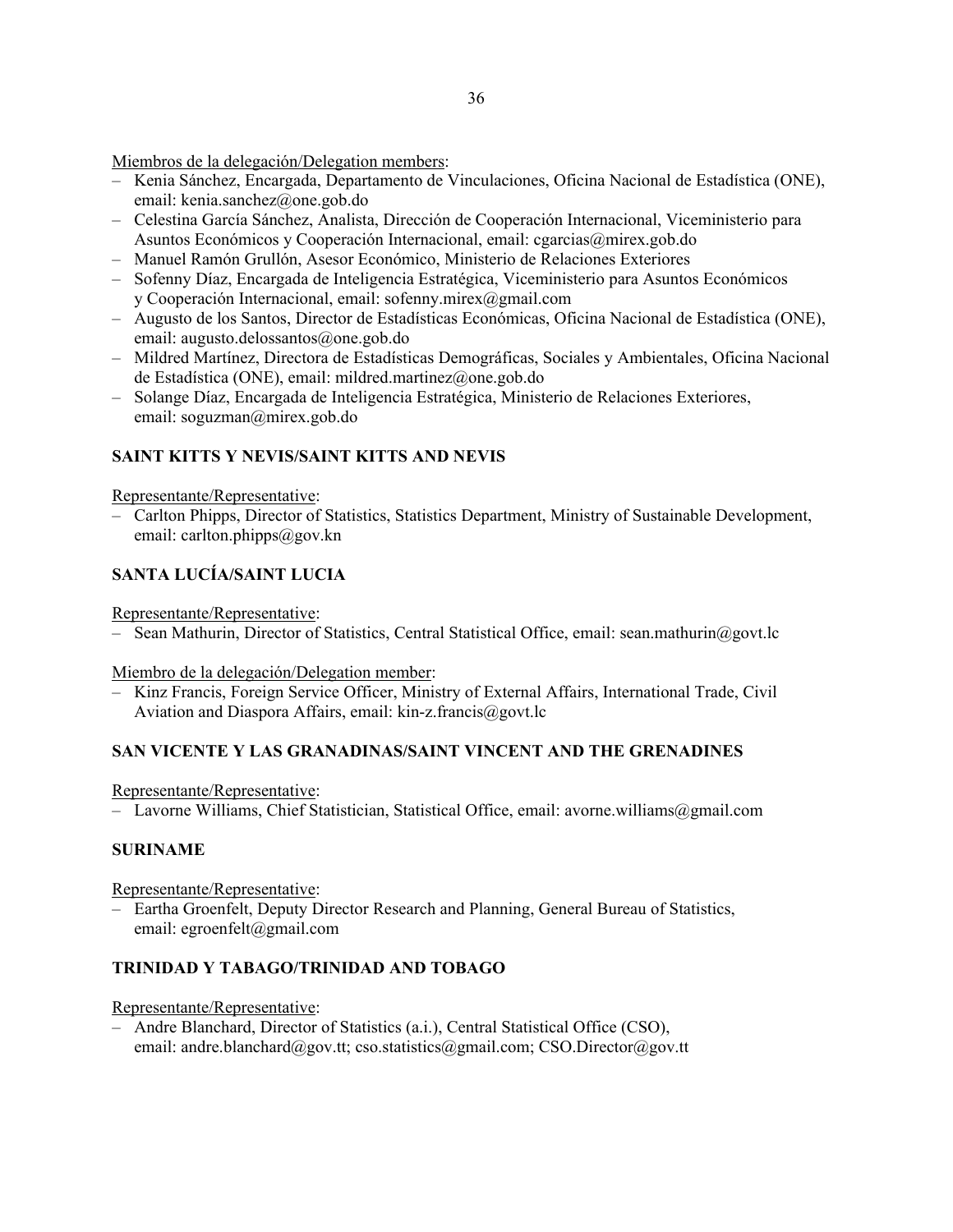### **URUGUAY**

#### Representante/Representative:

– Federico Segui, Subdirector General, Subdirector General, Instituto Nacional de Estadística (INE), email: fsegui@ine.gub.uy

Miembro de la delegación/Delegation member:

– Griselda Charlo, Directora de Coordinación y Relaciones Internacionales, Instituto Nacional de Estadística (INE), email: gcharlo66@gmail.com

### **VENEZUELA (REPÚBLICA BOLIVARIANA DE)/VENEZUELA (BOLIVARIAN REPUBLIC OF)**

### Representante/Representative:

– Ricardo Salas, Ministro Consejero, Ministerio del Poder Popular para Relaciones Exteriores, email: ricardosalas68@gmail.com

## **B. Miembros asociados Associate members**

## **ANGUILA/ANGUILLA**

Representante/Representative:

– Lori-Rae Alleyne-Franklin, Chief Statistician, Statistics Department, Ministry of Economic Development, Commerce, Information Technology and Natural Resources, email: lori-raea@gov.ai

## **ARUBA**

Representante/Representative:

– Desirée Helder, Deputy Director, Central Bureau of Statistics, email: dhelder@cbs.aw

### **BERMUDAS/BERMUDA**

Representante/Representative:

– Melinda Williams, Director, Department of Statistics, email: mwilliams@gov.bm

Miembro de la delegación/Delegation member:

– Wayne L. Furbert, Minister for the Cabinet Office

## **CURAÇAO**

Representante/Representative:

– Sean de Boer, Director, Central Bureau of Statistics, email: sean.deboer@gobiernu.cw

## **ISLAS VÍRGENES BRITÁNICAS/BRITISH VIRGIN ISLANDS**

Representante/Representative:

– Benito Wheatley, Special Envoy of the Premier, email: bwheatley@bvi.org.uk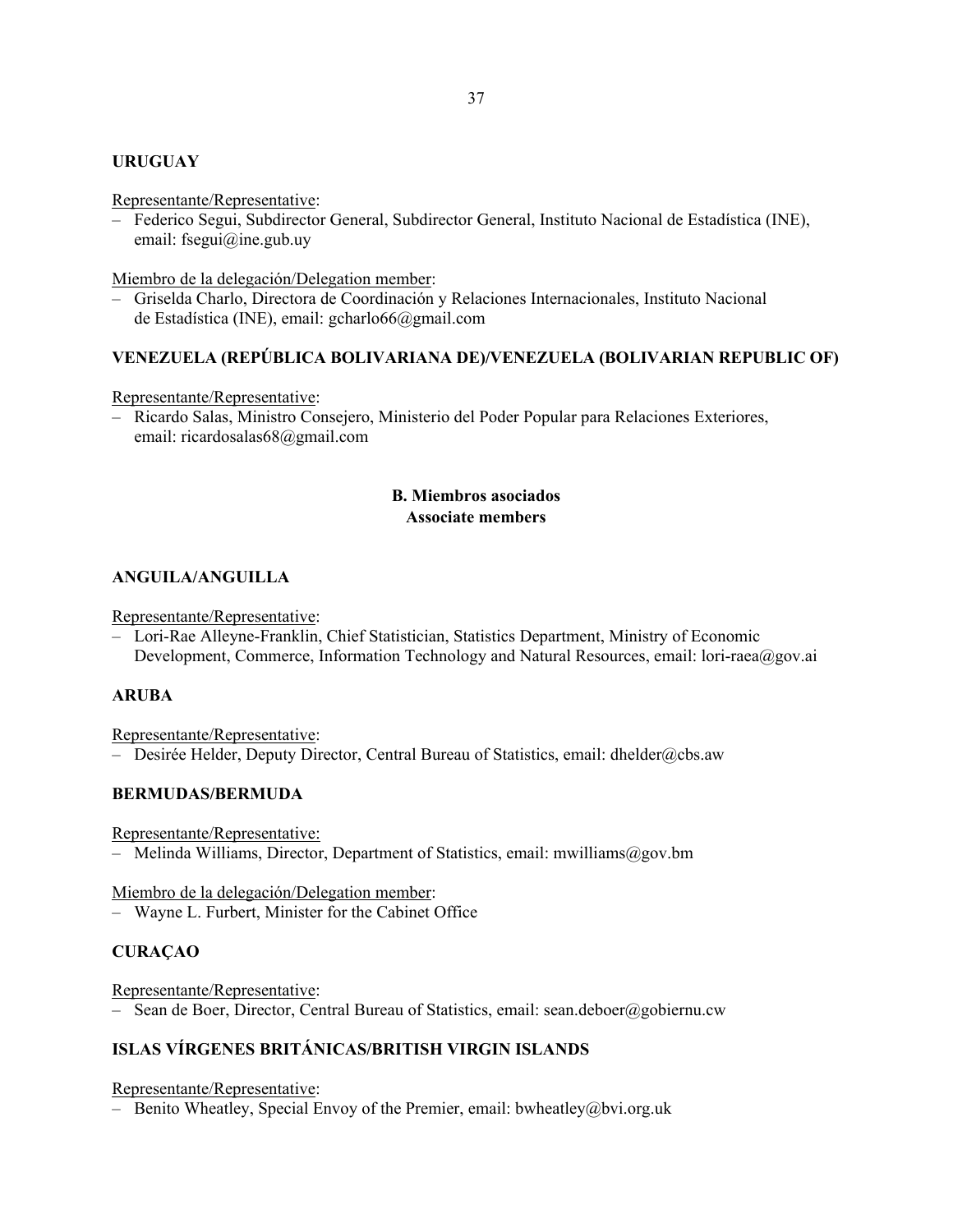– Emery Pemberton, Analyst, SDGs Implementation, Ministry of Finance, email: emerypemberton@gov.vg

## **MONTSERRAT**

Representante/Representative:

– Siobhan Tuitt, Chief Statistician, Statistics Department, Ministry of Finance and Economic Management, email: tuittsn $@g$ ov.ms

Miembro de la delegación/Delegation member:

– Debra C. Lewis Director of External Affairs, Office of the Premier, lewisd@gov.ms

# **SAN MARTÍN/SINT MAARTEN**

Representante/Representative:

– Veronica Webster, Department Head, Statistics Department (STAT), email: veronica.jansen-webster@sintmaartengov.org

Miembro de la delegación/Delegation member:

– Jason Grant, Researcher/Statistics Analyst, Statistics Department (STAT), email: jason.grant@sintmaartengov.org

## **C. Secretaría de las Naciones Unidas United Nations Secretariat**

### **División de Estadística/Statistics Division**

- Stefan Schweinfest, Director, email: stefan.schweinfest@un.org
- Ronald Jansen, Assistant Director, email: jansen1@un.org

### **Coordinadores Residentes/Resident Coordinators**

– Gianluca Rampolla del Tindaro, Coordinador Residente y Coordinador de Asuntos Humanitarios, República Bolivariana de Venezuela, email: rampolla@un.org

## **Oficinas de los Coordinadores Residentes**

- Mayari Contreras, Oficial de Gestión de Datos y Reporte de Resultados, República Bolivariana de Venezuela, email: mayari.contreras@un.org
- Pedro Rosas, Economista Senior, República Bolivariana de Venezuela, email: pedro.rosas@un.org
- Osvaldo Gavaning, Oficial de Información y Monitoreo
- Luz Fernández, Oficial de Coordinación
- Samantha Salve, Oficial de Datos y Monitoreo, Brasil, email: samantha.salve@un.org
- Carolina Beras, Data and Monitoring Officer, República Dominicana, email: carolina.beras@un.org
- Franck Cachia, Asesor en Datos y Medición de Resultados, Uruguay, email: franck.cachia@un.org
- Jacinto Javier Chamorro, Associate Development Coordination Officer, Data Management and Results Monitoring/Reporting, Argentina, email: jacinto.chamorro@un.org
- Paula Darville, Oficial de Monitoreo y Evaluación, Chile, email: paula.darville@un.org
- Steve Flores, Data Officer, Belice, email: steve.flores@un.org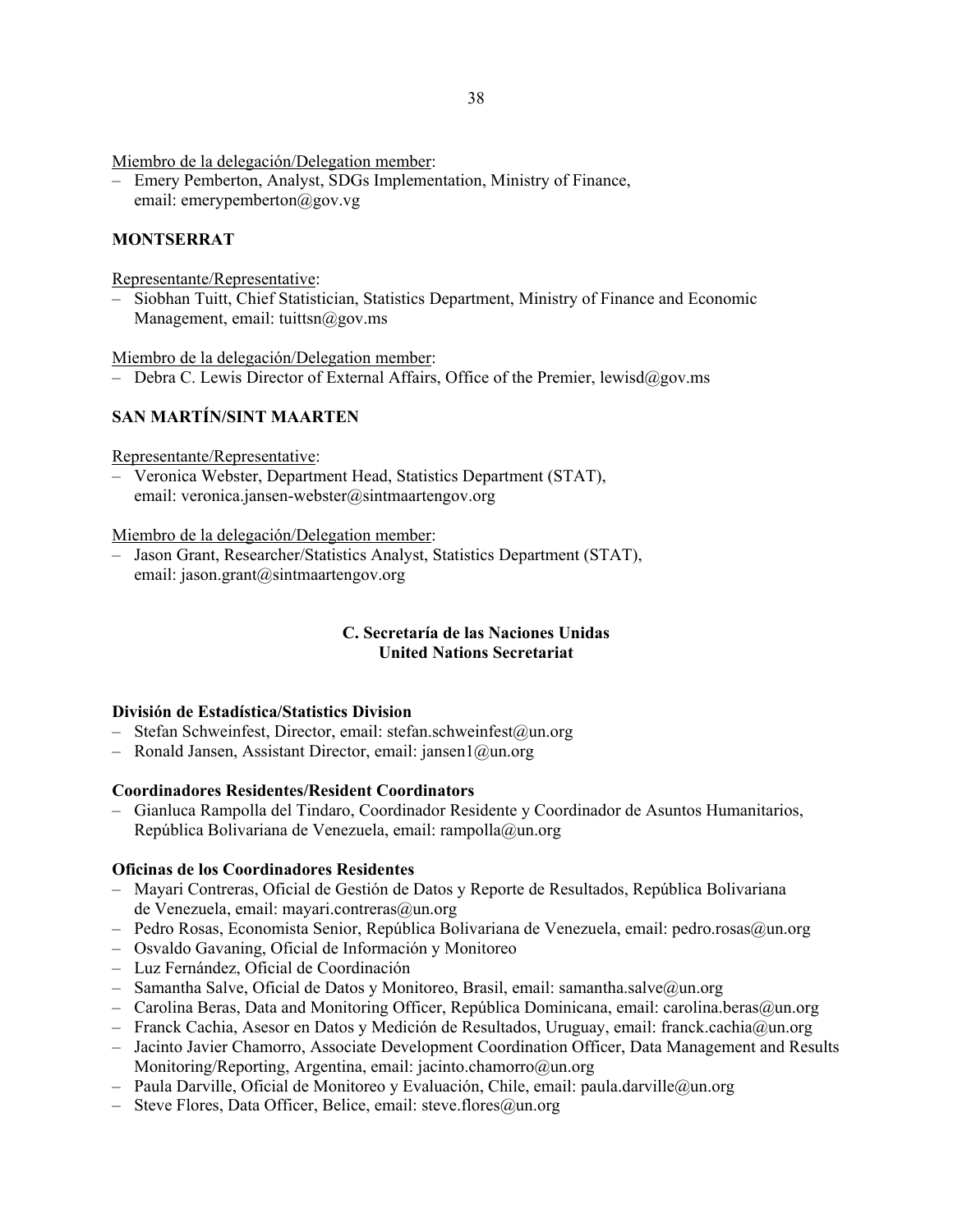- Carmen Aída González, Oficial de Coordinacion y Manejo de Datos y Resultados, Guatemala, email: carmen.gonzalez@un.org
- Lorna Jenkins, Data Manager, Panamá, email: lorna.jenkins@un.org
- Prithi Singh, Data Management and Results, Monitoring and Reporting, Guyana, email: prithi.singh@un.org
- Oswald Alleyne, Development Coordination Officer, Data Management and Results Monitoring/Reporting, Barbados, email:
- Antonio Ernesto Miranda Melgar, Information Management Officer, Estado Plurinacional de Bolivia, email: miranda2@un.org
- Oswald Alleyne, Development Coordination Officer, Data Management Result Reporting, Guyana, email: oswald.alleyne@un.org

### **Oficina de Coordinación para el Desarrollo (OCD)/Development Coordination Office (DCO)**

– Ferran Forcada, Regional Programme Officer, email: ferran.forcada@un.org

## **D. Sistema de las Naciones Unidas United Nations system**

### **Banco Mundial/World Bank**

- Ximena del Carpio, Manager, Poverty and Equity Global Practice Group, Perú, email: xdelcarpio@worldbank.org
- Sergio Olivieri, Senior Economist, Co-leader of the Regional Statistical Team, Argentina, email: solivieri@worldbank.org

### **Fondo de las Naciones Unidas para la Infancia (UNICEF)/United Nations Children's Fund (UNICEF)**

- José David Sierra, Especialista en Monitoreo, email: jsierracastillo@unicef.org
- Antonio Canaviri, Monitoring and Evaluation Officer, Argentina, email: acanaviri@unicef.org
- Ernesto Trevino López, Strategic Planning and Coordination Specialist, México, email: ernesto.trevino@unwomen.org
- Teresa Guerra, Encargada de Estadísticas y Gestión de Conocimiento, México, email: teresa.guerra@unwomen.org

## **Fondo de Población de las Naciones Unidas (UNFPA)/United Nations Population Fund (UNFPA)**

- Harold Robinson, Director Regional para América Latina y el Caribe, Panamá, email: delarosacastillo@unfpa.org
- Mathias Nathan, Programme Specialist in Population and Development, Uruguay, email: nathan@unfpa.org
- Catalina Valle, Consultora Internacional, Ecuador, email: rvalle@unfpa.org
- Mary Carmen Villasmil, Asesora RE, Panamá, email: mary.villasmil@undp.org

## **Oficina de las Naciones Unidas contra la Droga y el Delito/ United Nations Office on Drugs and Crime (UNODC)**

– Salomé Flores Sierra, National Programme Officer, México, email: salome.flores@un.org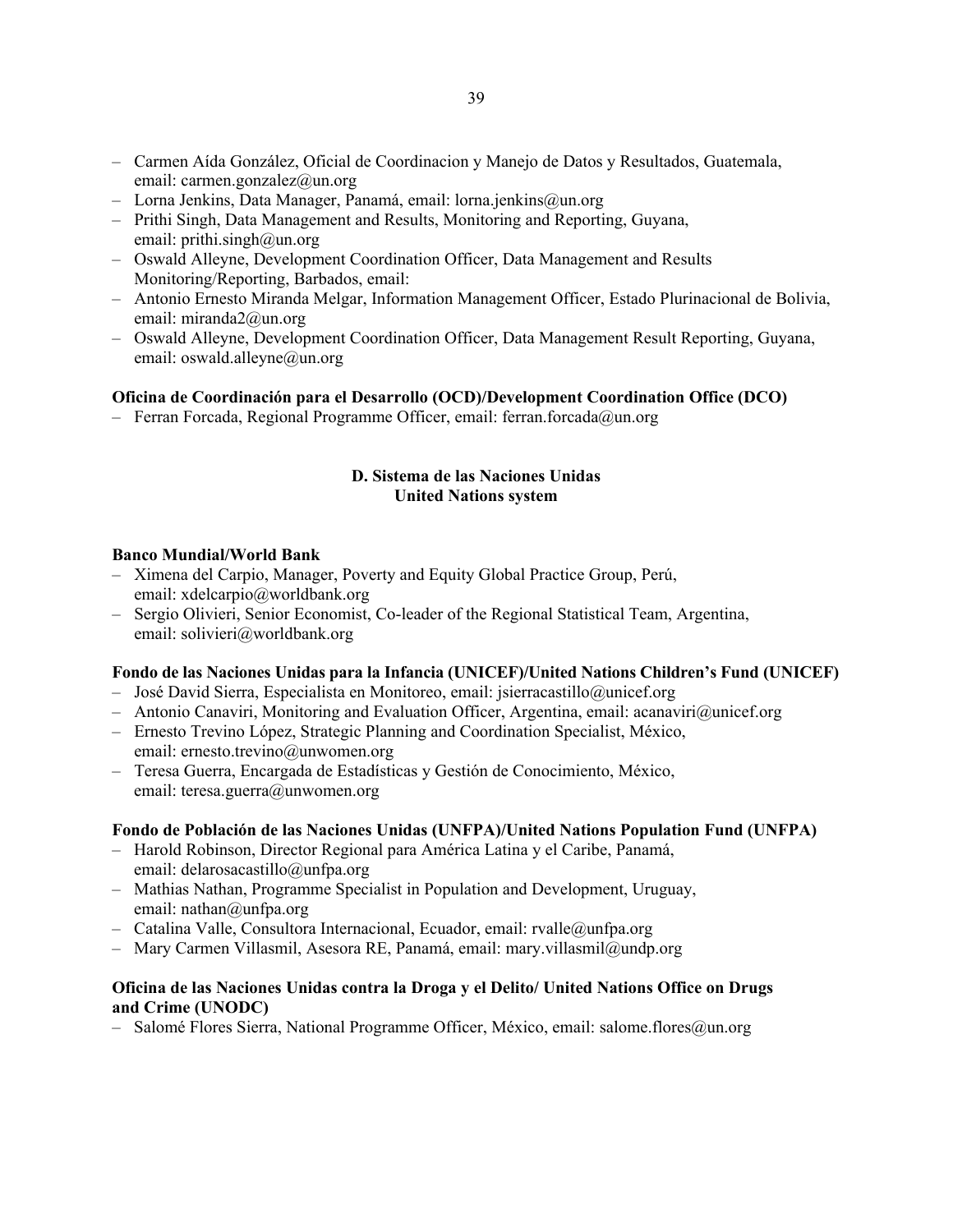## **Oficina de las Naciones Unidas para la Reducción del Riesgo de Desastres (UNDRR)/ United Nations Office for Disaster Risk Reduction (UNDRR)**

– Jennifer Guralnick, Oficial Regional a cargo del Monitoreo del Marco de Sendái, email: guralnick@un.org

## **Oficina del Alto Comisionado de las Naciones Unidas para los Refugiados (ACNUR)/Office of the United Nations High Commissioner for Refugees (UNHCR)**

- $-$  Luca Di Gennaro, Statistics and Data Analysis Officer, Panamá, email: digennar@unhcr.org
- Conor Flavin, Senior Information Management Officer, Panamá, email: flavin@unhcr.org
- Laura Giammarinaro, Senior DIMA Coordinator, Panamá, email: giammari@unhcr.org
- Edouard Legoupil, Senior Data Analysis Officer, Panamá, email: legoupil@unhcr.org

## **Organización de las Naciones Unidas para la Alimentación y la Agricultura (FAO)/Food and Agriculture Organization of the United Nations (FAO)**

- Michael Austin Rahija, Estadístico Regional para América Latina y el Caribe, email: michaelaustin.rahija@fao.org
- Gloria Lucía Vargas Briceño, Asesora Regional para Indicadores ODS, Colombia, email: gloria.vargasbriceno@fao.org
- José Rosero, Director de Estadística, Italia, email: jose.roseromoncayo@fao.org

## **Organización de las Naciones Unidas para la Educación, la Ciencia y la Cultura (UNESCO)/ United Nations Educational, Scientific and Cultural Organization (UNESCO)**

– Alejandro Vera Mohorade, Jefe, Unidad de Monitoreo y Planificación de la Educación, email: a.vera-mohorade@unesco.org

## **Organización Internacional del Trabajo (OIT)/International Labour Organization (ILO)**

- Marcela Cabezas, Especialista Regional en Estadísticas, Oficina Regional para América Latina y el Caribe, email: cabezasm@ilo.org
- María Sconfienza, Funcionaria de Programas, Argentina, email: sconfienza@ilo.org
- Rafael Díaz de Medina, Chief Statistician, Director of Department of Statistics, Suiza, email: diez@ilo.org

## **Organización Internacional para las Migraciones (OIM)/International Organization for Migration (IOM)**

 $-$  Ayelén Martínez, Monitoring and Evaluation Assistant, Argentina, email: ayemartinez@iom.int

### **Programa de las Naciones Unidas para el Medio Ambiente (PNUMA)/United Nations Environment Programme (UNEP)**

- $-$  Jacqueline Álvarez, Directora y Representante Regional, email: jacqueline.alvarez@un.org
- Francesco Gaetani, Coordinador Regional del Área de Ciencia, email: francesco.gaetani@un.org
- $-$  Daiana Martín, Consultora, Uruguay, email: daiana.martindelgado@un.org
- Javier Neme, Programme Management Officer, Panamá, email: javier.neme@un.org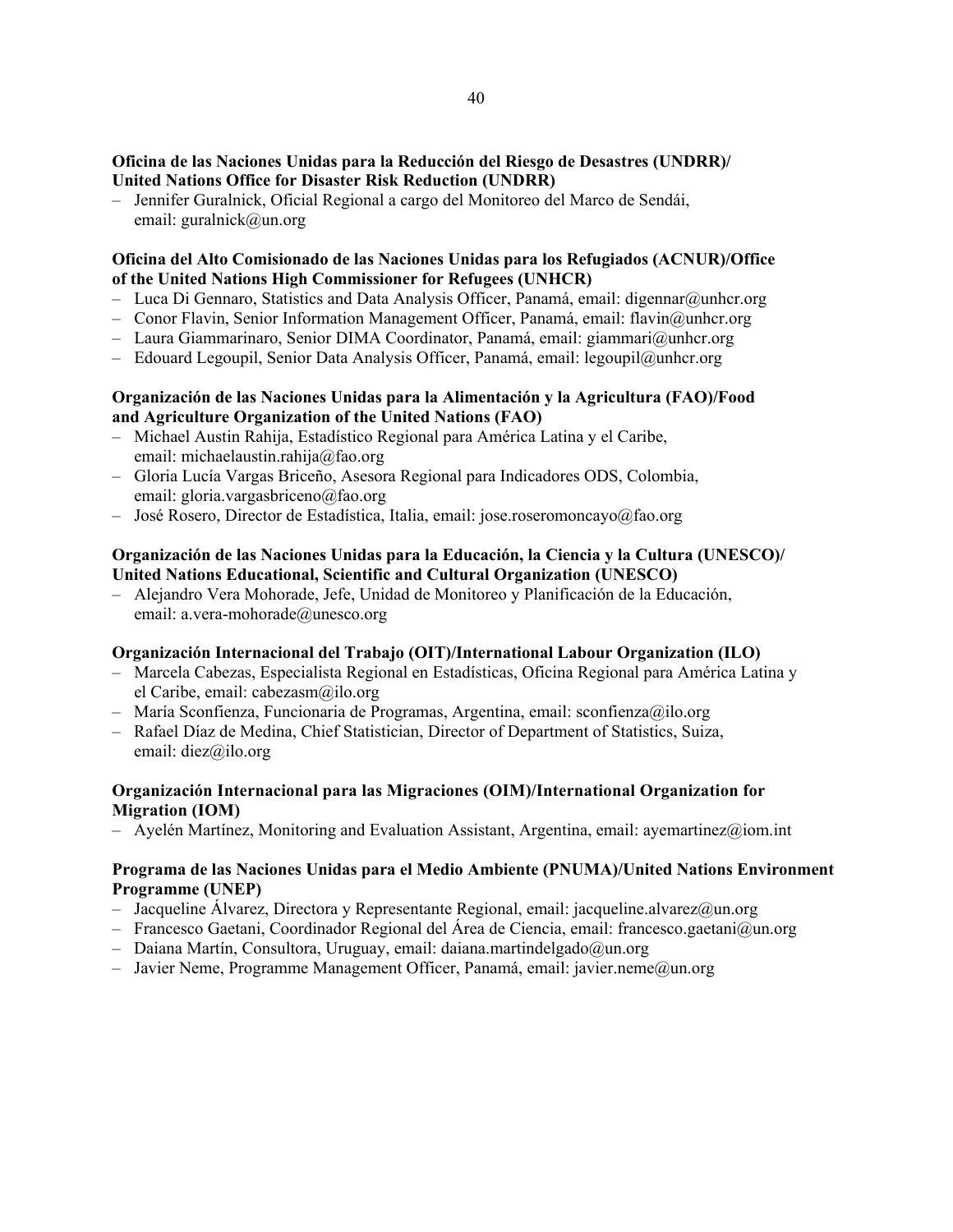## **E. Organizaciones intergubernamentales Intergovernmental organizations**

### **Banco Interamericano de Desarrollo (BID)/Inter-American Development Bank (IDB)**

– José Antonio Mejía, Especialista Líder en Modernización del Estado, email: joseam@iadb.org

## **Comunidad Andina (CAN)/Andean Community**

- Luis Tellez, Responsable de Estadísticas, Perú, email: ltellez@comunidadandina.org
- Felipe Serrano, Profesional en Estadística, Secretaría General, Perú, email: fserrano@comunidadandina.org
- Lilian Andrea Guio Navas, Estadísticas, Colombia, email: lguio@comunidadandina.org

### **Comunidad del Caribe (CARICOM)/Caribbean Community (CARICOM)**

– Barbara Adams, Deputy Programme Manager, Regional Statistics, email: barbara.adams@caricom.org

### **Sistema de la Integración Centroamericana (SICA)/Central American Integration System (SICA)**

- Mario René Villalobos Mejía, Director de Planificación, Comisión Centroamericana de Estadística del SICA (CENTROESTAD), El Salvador, email: mvillalobos@sica.int
- Miguel Ángel Corleto Urey, Especialista en Sistemas de Información de Seguridad Alimentaria y Nutricional, El Salvador, email: mcorleto@sica.int
- Evelyn Solís Varela, Técnica de Planificación y Apoyo a la CENTROESTAD, El Salvador, email: evelyn.solis@sica.int

### **F. Agencias de cooperación Cooperation agencies**

## **Agencia Presidencial de Cooperación Internacional (APC-Colombia)**

– Catalina Quintero, Directora Técnica, email: catalinaquintero@apccolombia.gov.co

### **G. Organizaciones no gubernamentales Non-governmental organizations**

### **Center for Economic and Social Rights**

– Sergio Chaparro, Colombia, email: srchaparroh@gmail.com

### **Centro de Pensamiento Estratégico Internacional (CEPEI)**

- Philipp Schonrock, Director Ejecutivo, Colombia, email: psm@cepei.org
- Hernán Daniel Muñoz, Asesor Sénior en Ecosistema de Datos, Argentina, email: h.munoz@cepei.org

### **Fundación Género con Clase**

– Rebeca Madriz Franco, Directora General, República Bolivariana de Venezuela, email: rebecamadriz2020@gmail.com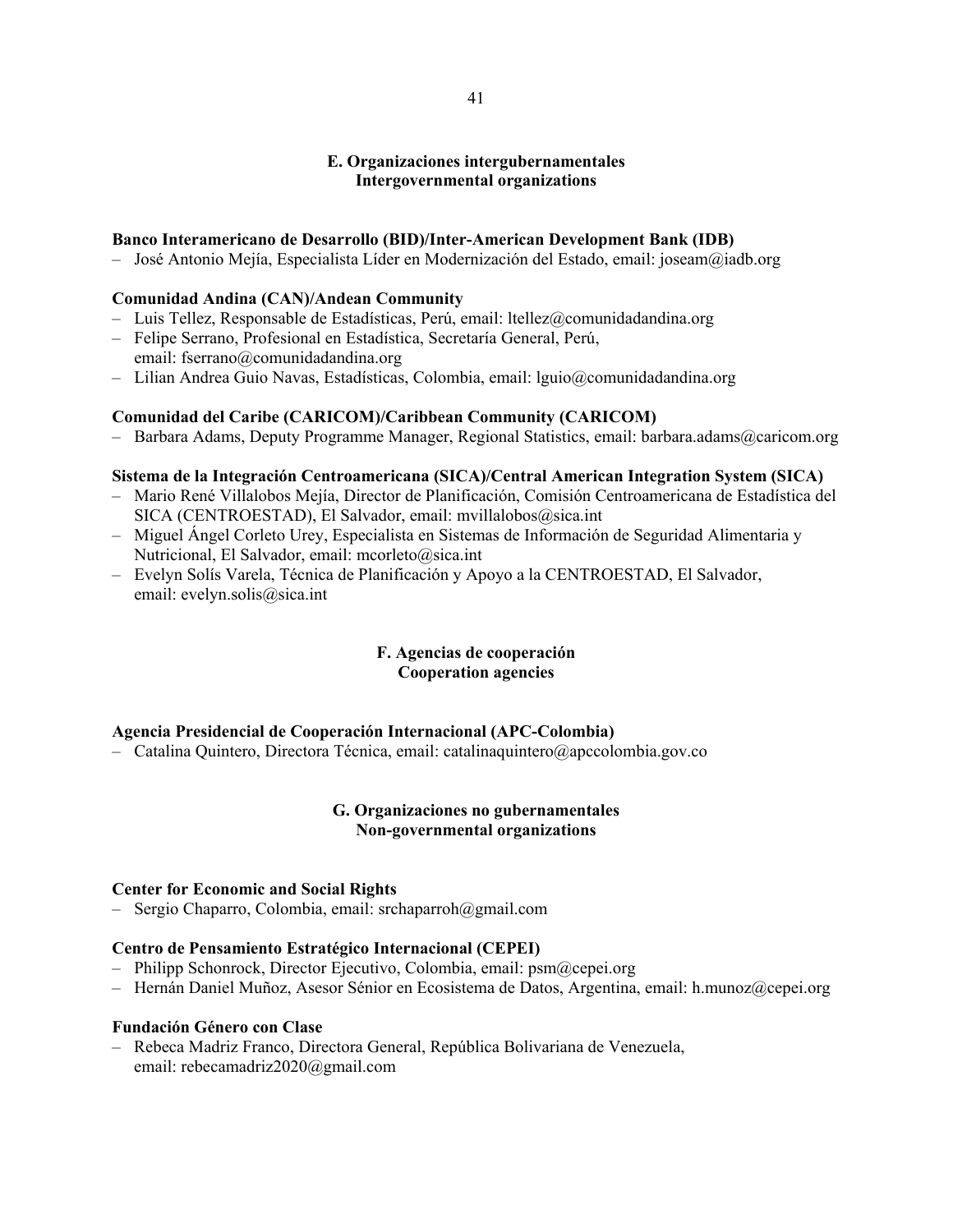### **Global Partnership for Sustainable Development Data (GPSDD)/Alianza Mundial para los Datos sobre el Desarrollo Sostenible (AMDDS)**

– Fredy Rodríguez Galvis, Senior Latin America and the Caribbean Regional Manager, Colombia, email: frodriguez@data4sdgs.org

## **Red Latinoamericana de Ciencias Atmosféricas y Meteorología (RedLatm)**

– Palmira Cuellar Ramírez, México, email: palmira@comunidad.unam.mx

# **H. Panelistas Panellists**

- Alicia Bárcena, Secretaria Ejecutiva de la Comisión Económica para América Latina y el Caribe (CEPAL)
- Juan Daniel Oviedo, Director General del Departamento Administrativo Nacional de Estadística (DANE) de Colombia, en su calidad de Presidente de la Conferencia Estadística de las Américas de la CEPAL
- Stefan Schweinfest, Director de la División de Estadística de las Naciones Unidas
- Rolando Ocampo, Director de la División de Estadísticas de la CEPAL
- Roberto Castillo, Director Ejecutivo, Instituto Nacional de Estadística y Censos (INEC) del Ecuador
- Miosotis Rivas Peña, Directora Nacional de la Oficina Nacional de Estadística (ONE) de la República Dominicana
- Floribel Méndez Fonseca, Gerente del Instituto Nacional de Estadística y Censos de Costa Rica
- Tiemonne Charles, Director Adjunto de la Oficina Central de Estadística de Granada
- Rafael Díaz de Medina, Jefe de Estadística y Director del Departamento de Estadística de la Organización Internacional del Trabajo (OIT)
- José Antonio Mejía, Especialista Líder en Modernización del Estado del Banco Interamericano de Desarrollo (BID)
- José Rosero, Director de Estadística de la Organización de las Naciones Unidas para la Alimentación y la Agricultura (FAO)
- Philipp Schonrock, Director Ejecutivo del Centro de Pensamiento Estratégico Internacional (CEPEI) de Colombia
- Andrea Diniz, Profesora y Estadística del Instituto Brasileño de Geografía y Estadística (IBGE) del Brasil
- Ronald Jansen, Director Adjunto de la División de Estadística de las Naciones Unidas
- Maysa Magalhães, Instituto Brasileño de Geografía y Estadística (IBGE) del Brasil
- Xavier Mancero, Jefe de la Unidad de Estadísticas Sociales de la División de Estadísticas de la CEPAL
- Iliana Vaca Trigo, Oficial Adjunta de Asuntos Sociales de la División de Asuntos de Género de la CEPAL
- Marco Lavagna, Director General del Instituto Nacional de Estadística y Censos (INDEC) de la Argentina
- Norma Navarro Sandoval, Directora de Diseño Conceptual de Encuestas Especiales en Hogares del Instituto Nacional de Estadística y Geografía (INEGI) de México
- Denisse López, Jefa del Departamento de Metodologías e Innovación Estadística del Instituto Nacional de Estadísticas (INE) de Chile
- Federico Segui, Subdirector General del Instituto Nacional de Estadística (INE) del Uruguay
- Peter Abad Altamirano, Director Técnico de la Oficina Técnica de Planificación, Presupuesto y Cooperación Técnica, Instituto Nacional de Estadística e Informática (INEI) del Perú
- David Patricio Niculcar Castillo, Jefe del Departamento de Estadísticas del Trabajo del Instituto Nacional de Estadísticas (INE) de Chile
- Gerardo Leyva Parra, Director General Adjunto de Investigación del Instituto Nacional de Estadística y Geografía (INEGI) de México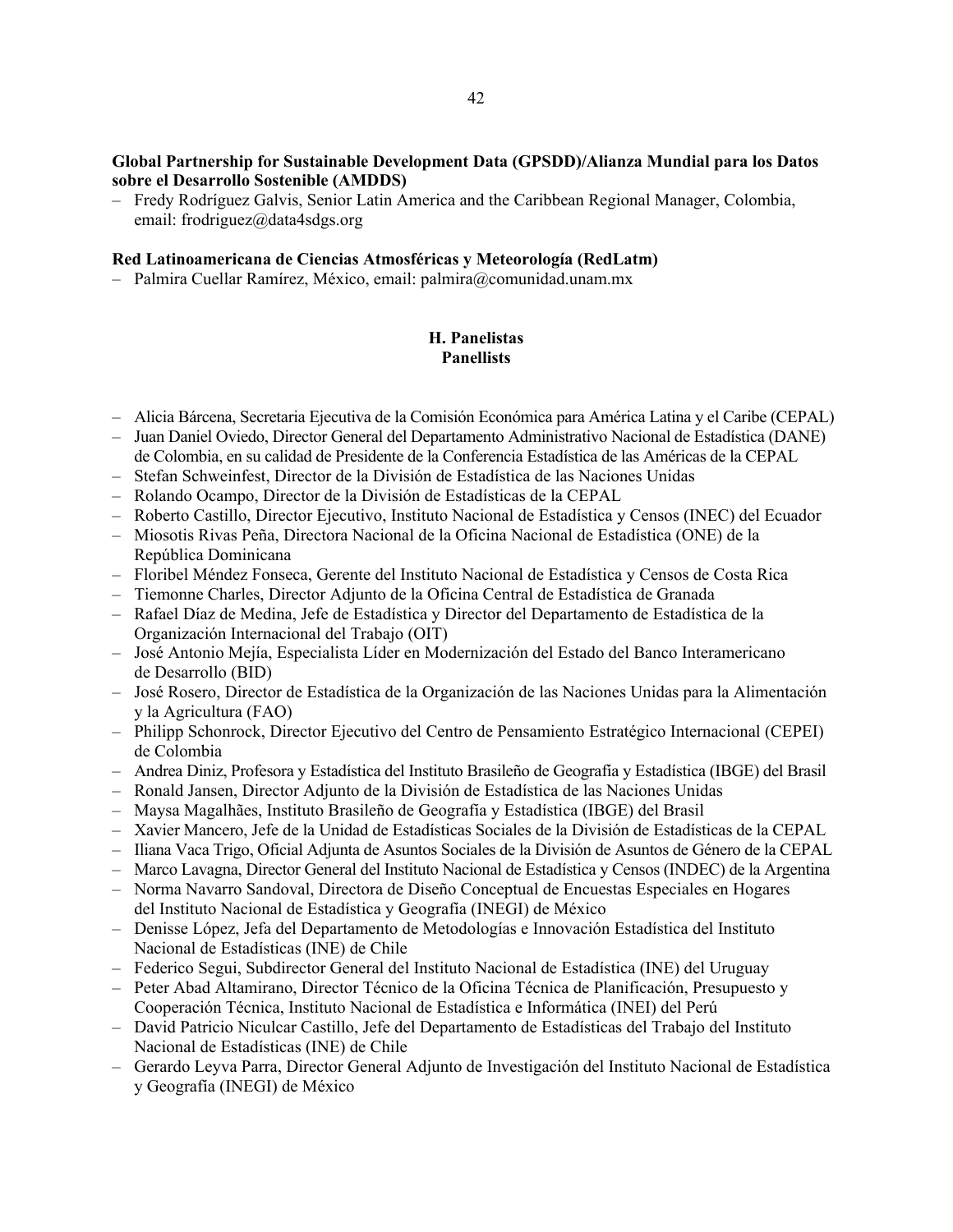- Adrián Franco Barrios, Vicepresidente de la Junta de Gobierno del Instituto Nacional de Estadística y Geografía (INEGI) de México
- Carlos Figueroa, Especialista IV del Departamento de Estadísticas Macroeconómicas del Banco de Guatemala

## **I. Otros participantes Other participants**

- Montserrat Álvarez, Instituto Nacional de Estadística y Geografía (INEGI), México, email: montserrat.jimenez@inegi.org.mx
- Sayro Pineda, Profesional de Estadística I, Banco Central de Nicaragua (BCN), email: spineda@bcn.gob.ni
- Francisco López Achaval, Consejero, DIELA, Ministerio de Relaciones Exteriores, Comercio Internacional y Culto, Argentina, email: fzl@mrecic.gov.ar
- Gladys del Rosario Matute Ruiz, Especialista en Análisis de Estadísticas Sociales e Infraestructura, Instituto Nacional de Información de Desarrollo (INIDE), Nicaragua, email: gladys.matute@inide.gob.ni
- Samantha Huggins, Statistician II, Department of Statistics, Estados Unidos, email: samantha.huggins08@gmail.com
- Mara Gómez, Instituto Nacional de Estadística y Geografía (INEGI), México, email: mara.lara@inegi.org.mx
- Melany Arleth Hancco Alcahuamán, Estudiante, Universidad Nacional de San Agustín de Arequipa (UNSA), Perú, email: mhanccoa@unsa.edu.pe
- Oscar Jaimes, Director General de Estadísticas de Gobierno, Seguridad Pública y Justicia, Instituto Nacional de Estadística y Geografía (INEGI), México, email: oscar.jaimes@inegi.org.mx
- Monalisha Jena, University of Mumbai, India, email: monalishajena525@gmail.com
- Fiorella Vanessa Li Vega, Docente, Universidad Nacional Pedro Ruiz Gallo, Perú, email: iorellali030698@gmail.com
- Luiz Felipe Dalberto Louzada, Technician, Instituto Brasileño de Geografía y Estadística (IBGE), Brasil, email: luiz.louzada@ibge.gov.br
- Mario Palma, Ex Instituto Nacional de Estadística y Geografía (INEGI), México, email: mpalmarojo@hotmail.com
- Dayana Lizeth Pérez Ramirez, Instituto Nacional de Estadística y Geografía (INEGI), email: dayana.perez@inegi.org.mx
- Cecilia Gabriela Rubio Nieves, Estudiante, Ciudad de México, Instituto Politécnico Nacional (IPN), México, email: gabynieves26@gmail.com
- Patricia Saucedo, Asistente Técnica, Instituto Nacional de Estadística y Censo (INEC), Panamá, email: psaucedo@contraloria.gob.pa
- Adriana Helena Gama dos Santos, Instituto Brasileño de Geografía y Estadística (IBGE), Brasil, email: drgama@hotmail.com
- Pero Ruz, Jefe, Subdepartamento de Gobierno y Administración de Datos, Instituto Nacional de Estadísticas (INE), Chile, email: pfruzz@ine.gob.cl
- Tomás Tamares, Analista, Ministerio de Relaciones Exteriores, República Dominicana, email: tomas.mirex@gmail.com
- Sandra Milena Salamanca, Profesional Especializado, Departamento Administrativo Nacional de Estadística (DANE), Colombia, email: milenitasalamanca@gmail.com
- Hugo Lorgio, Profesor, Universidad Nacional Pedro Ruiz Gallo, email: hsaavedra@unprg.edu.pe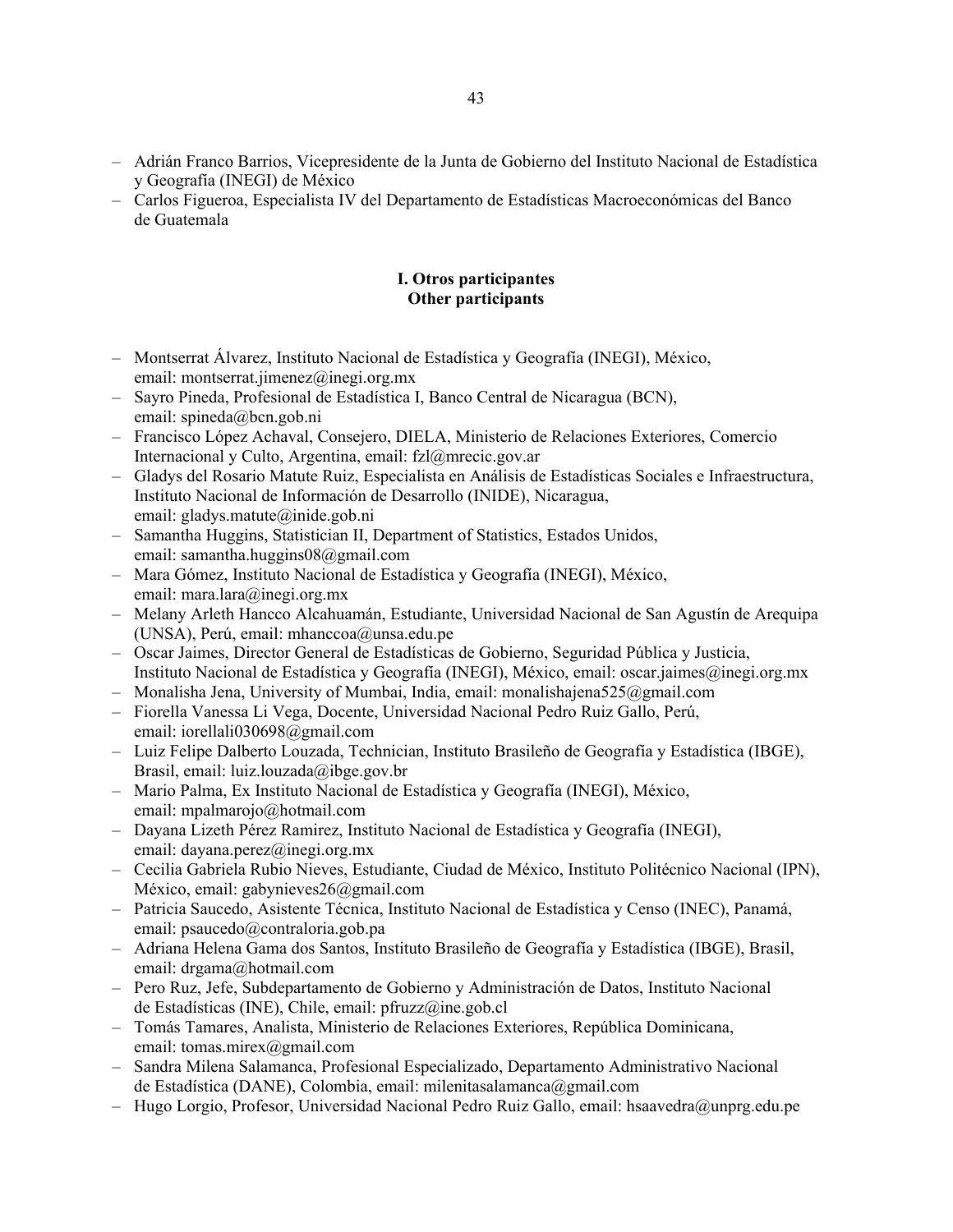- Nelly Acosta, Secretaria General, Instituto Nacional de Estadística, Paraguay, email: nelly.acosta@ine.gov.py
- Jubalt Álvarez, Profesor, Pontificia Universidad Católica, Perú, email: jubalt.alvarez@pucp.edu.pe
- Alessia Aubert, Istituto Nazionale di Statistica (ISTAT), Italia, email: aubert@istat.it
- Erick Barahona, Coordinador, Ministerio de Justicia y Seguridad Pública, El Salvador, email: erick.barahona@seguridad.gob.sv
- Nehemias Calel Güox, Asistente de Dirección, Instituto Guatemalteco de Seguridad Social, Guatemala, email: calelnehemias@gmail.com
- Mateo Cardona, Contratista, Departamento Administrativo Nacional de Estadística (DANE), email: mateo.cardona@urosario.edu.co
- Ivonne Casas Sevilla, Profesional de Información y Análisis, EPS Régimen Subsidiado, Colombia, email: ivonne.casas@asmetsalud.com
- Elsy Cerero, Reportera, Instituto Mexicano de la Radio (IMER), México, email: elsycereroc@gmail.com
- Luis Martín Clemente Arechiga, Director de Seguridad y Confidencialidad de la Información, Instituto Nacional de Estadística y Geografía (INEGI), México, email: luis.clemente@inegi.org.mx
- Miguel Cohn, Analista de Política Exterior, Ministerio de Relaciones Exteriores, República Dominicana, email: mcohn@syfconsultinggroup.com
- Renata Correa, Instituto Brasileño de Geografía y Estadística (IBGE), Brasil, email: renata.d.correa@ibge.gov.br
- Juan Cortez, Jefe (s), Subdepartamento de Investigación Estadística, Instituto Nacional de Estadísticas (INE), Chile, email:  $\text{imcortex}(\widehat{a})$  ine.gob.cl
- Celina Cuellar, Jefa de Departamento, Instituto Nacional de Estadística y Geografía (INEGI), México, email: celina.cuellar@inegi.org.mx
- Maira Lenzi, Instituto Brasileño de Geografía y Estadística (IBGE), Brasil, email: mblenzi@gmail.com
- Verónica Alexandra Cuzco, Analista, Instituto Nacional de Estadística y Censos (INEC), Ecuador, email: veronica\_cuzco@inec.gob.ec
- Marcia Erika Flores, Nutricionista, Instituto Nacional de Salud, Perú, email: mflores@ins.gob.pe
- Luis Gamboa, Enlace, Instituto Nacional de Estadística y Geografía (INEGI), México, email: luis.gamboa@inegi.org.mx
- Liz Gil, Estadística, Contraloría General de la República, Panamá, email: liz\_made1495@hotmail.com
- Jesús González López, Subdirector de Mejora de la Seguridad y Confidencialidad, Instituto Nacional de Estadística y Geografía (INEGI), México, email: jesus.gonzalez@inegi.org.mx
- Manuel Hernández, TV Host, Productor, Director General, @inthecitygdl, México, email: inthecitygdl@gmail.com
- Eduardo Larraguibel, Jefe de Proyecto, Registro de Unidades Económicas, Instituto Nacional de Estadísticas (INE), Chile, email: elarraguibeld@ine.gob.cl
- Iván Martín León Luna, Universidad del Atlántico, Colombia, email: vanleon@mail.uniatlantico.edu.co
- José de Jesús Luján Salazar, Director de Gobierno y Arquitectura de la Información, Instituto Nacional de Estadística y Geografía (INEGI), México, email: jose.lujan@inegi.org.mx
- Priscila Arleen Marentes, Subdirectora de Evaluación de la Seguridad y Confidencialidad, Instituto Nacional de Estadística y Geografía (INEGI), México, email: priscila.marentes@inegi.org.mx
- Katerine Martínez, Estudiante, Universidad Nacional Mayor de San Marcos (UNMSM), Perú, email: katherine\_1331@hotmail.com
- Renata Curi de Moura Estevão Nagatomi, Instituto Brasileño de Geografía y Estadística (IBGE), Brasil, email: renata.estevao@ibge.gov.br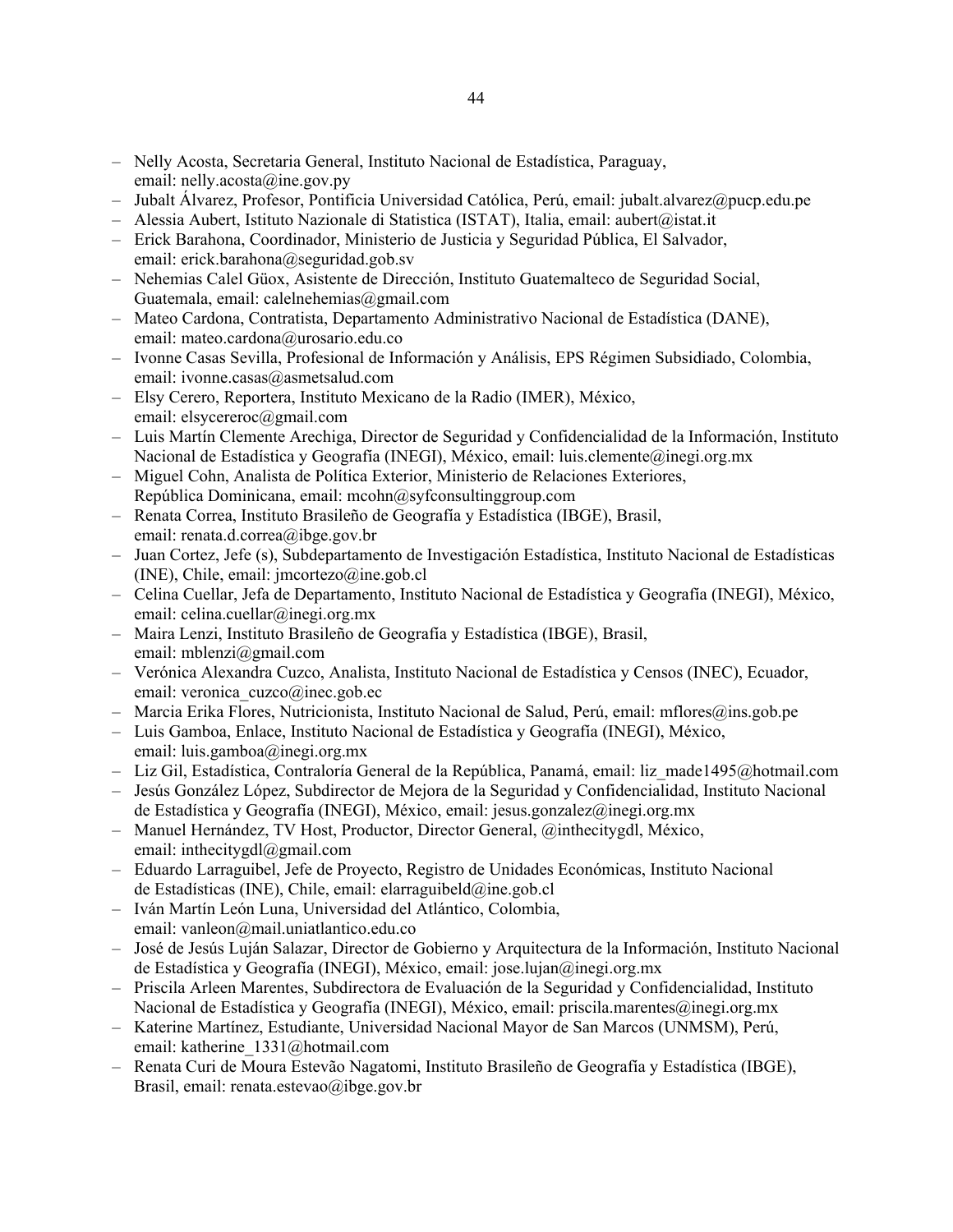- Alcides Nunes González, Director de Estadísticas Económicas, Instituto Nacional de Estadística, Paraguay, email: alcides.nunes@ine.gov.py
- Mónica Lorena Ortiz Medina, Coordinadora del Directorio Estadístico, Departamento Administrativo Nacional de Estadística (DANE), Colombia, email: mlortizm.provisional@gmail.com
- Heiber Oyola Jiménez, Auxiliar de Investigaciones, Universidad de Cartagena, Colombia, email: heiberdarioo@gmail.com
- Hilary Pérez, Estudiante, Universidad Nacional, Costa Rica, email: hilaryf.perez@hotmail.com
- Gabriel Polcino, Jefe de Comunicación, Instituto Nacional de Estadística, Uruguay, email: gpolcino@ine.gub.uv
- Alba Pérez Avellaneda, Docente, Universidad Central del Ecuador, email: alperez@uce.edu.ec
- María Belén Proaño, Analista de Planificación Estadística, Instituto Nacional de Estadística y Censos (INEC), Ecuador, email: maria\_proanio@inec.gob.ec
- Erika Pulido, Economista, Colombia, email: erikapulido1980@gmail.com
- Yeyson Nicolás Quispe Aguilar, Superintendencia Nacional de Aduanas y de Administración Tributaria (SUNAT), Perú, email: yeyson.87.2@gmail.com
- Leydy Carolina Quito, Fundación Universitaria Los Libertadores, Colombia, email: lcaroqy@hotmail.com
- Juan Ramos, Perú, email: jramospaz@gmail.com
- Jurema Luzia Ribeiro, Public Manager, PBH, Brasil, email: juremalrpereira@gmail.com
- Lucía Rivadeneira, Coordinadora Información e Investigación, GAD Portoviejo, Ecuador, email: lucia.rivadeneira@portoviejo.gob.ec
- Rosa Lourdes Rubalcava López, Enlace, Dirección de Estadísticas Económicas, México, email: rosa.rubalcava@inegi.org.mx
- Carlos Figueroa, Especialista IV, Departamento de Estadísticas Macroeconómicas, Banco de Guatemala, email: crfa@banguat.gob.gt
- Berenice García, Instituto Nacional de Estadística y Geografía (INEGI), México, email: berenice.garcia@inegi.org.mx
- Ismael Matías Vargas, Departamento de Estadísticas Macroeconómicas, Banco de Guatemala, email: ihmv@banguat.gob.gt
- Adriana Mendoza Ruiz, Pesquisadora em Saúde Pública, Escola Nacional de Saúde Pública/Fundação Oswaldo Cruz, Brasil, email: amendoru@gmail.com
- Lorena Moreno, Instituto Nacional de Estadística y Censos (INEC), Ecuador, email: lorena\_moreno@inec.gob.ec
- Marcela Tamayo Angarita, Estadística, E.S.E Hospital Geriátrico y Ancianato San Miguel, Colombia, email: marcela\_tamayo@hotmail.com
- Francisco Javier Vásquez, Director Ejecutivo, Instituto Nacional de Estadística e Informática (INEI), Perú, email: jvasquez@inei.gob.pe
- Wilmer Ancelmo Yanez, Analista de Servicios Financieros, Cooperativa Jardín Azuayo, Ecuador, email: yanezcha@yahoo.com
- Jairo Estacio, Consultor, Oficina de las Naciones Unidas para la Reducción del Riesgo de Desastres (UNDRR), Ecuador, email: jestacio@eird.org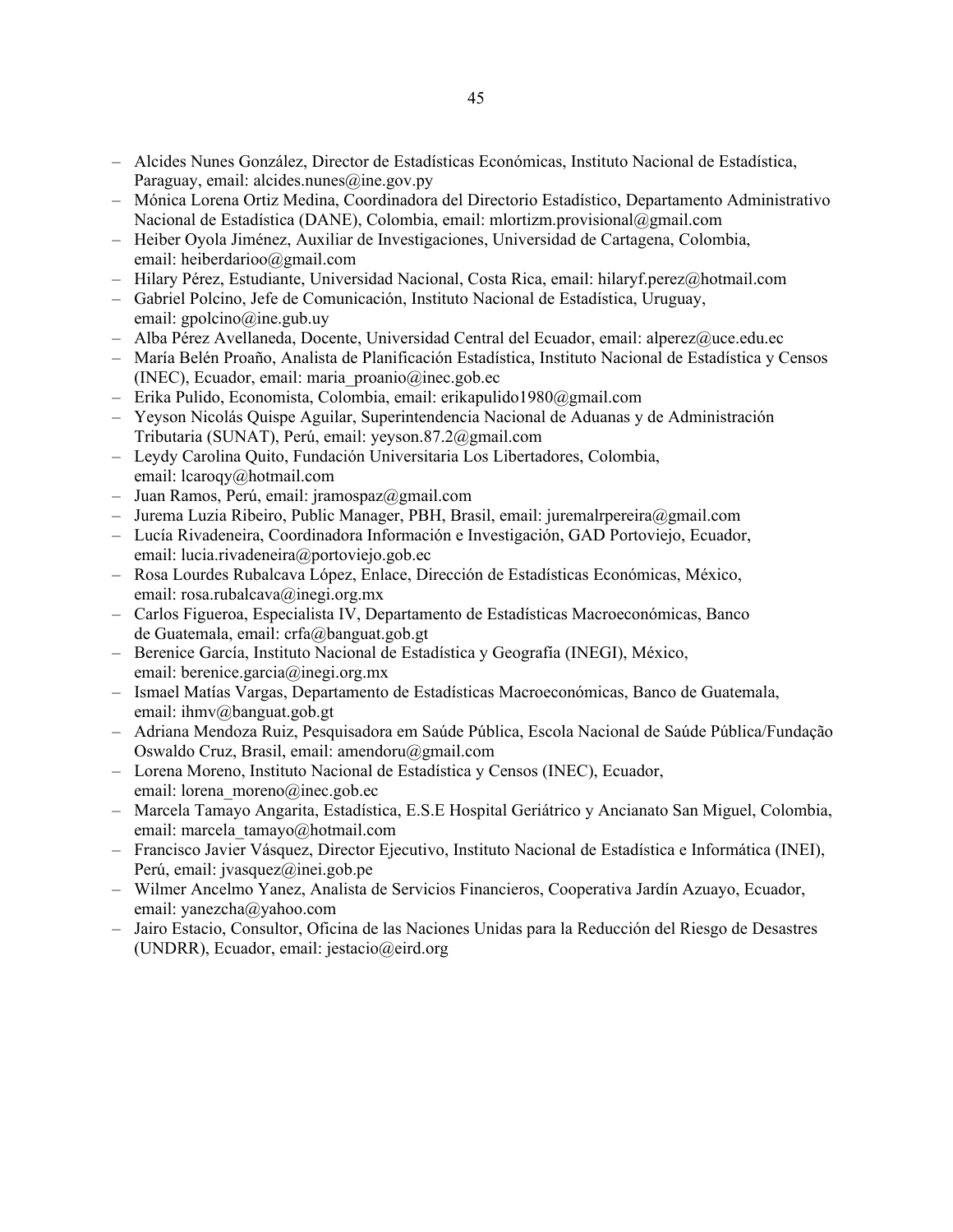# **J. Secretaría Secretariat**

## **Comisión Económica para América Latina y el Caribe (CEPAL)/Economic Commission for Latin America and the Caribbean (ECLAC)**

- Alicia Bárcena, Secretaria Ejecutiva/Executive Secretary, email: alicia.barcena@cepal.org
- Rolando Ocampo, Director, División de Estadísticas/Chief, Statistics Division, email: rolando.ocampo@cepal.org
- $-$  Luis Yáñez, Secretario de la Comisión/Secretary of the Commission, email: luis.yanez@cepal.org
- Ana Güezmes, Directora, División de Asuntos de Género/Chief, Division for Gender Affairs, email: ana.guezmes@cepal.org
- Xavier Mancero, Jefe, Unidad de Estadísticas Sociales, División de Estadísticas/Chief, Social Statistics Unit, Statistics Division, email: xavier.mancero@cepal.org
- Guillermo Acuña, Asesor Legal y Jefe de Protocolo, Oficina de la Secretaría Ejecutiva/Legal Adviser, Chief of Protocol, Office of the Executive Secretary, email: guillermo.acuna@cepal.org
- Jimena Arias Feijoo, Oficial de Asuntos Sociales, Oficina de la Secretaría de la Comisión/Social Affairs Officer, Office of the Secretary of the Commission, email: jimena.arias@cepal.org
- Daniel Taccari, Jefe, Unidad de Innovación y Difusión Estadística y ODS, División de Estadísticas/Chief, SDG Statistical Innovation and Dissemination Unit, Statistics Division, email: daniel.taccari@cepal.org
- Álvaro Monett, Experto Regional en Manejo de Información Geoespacial, División de Estadísticas, Regional Expert on Geospatial Information Management, Statistics Division, email: alvaro.monett@cepal.org
- Andrés Gutiérrez, Experto Regional, División de Estadísticas/Regional Expert, Statistics Division, email: andres.gutierrez@cepal.org
- Álvaro Fuentes, Oficial de Estadística, División de Estadísticas/Statistical Officer, Statistics Division, email: alvaro.fuentes@cepal.org
- Iliana Vaca Trigo, Oficial Adjunta de Asuntos Sociales, División de Asuntos de Género/Associate Social Affairs Officer, Division for Gender Affairs, email: iliana.vacatrigo@cepal.org
- Claudia de Camino, Oficial de Estadística, División de Estadísticas/Statistical Officer, Statistics Division, email: claudia.decamino@cepal.org
- Mónica Aguayo, Estadística Adjunta, División de Estadísticas/Associate Statistician, Statistics Division, email: monica.aguayogonzalez@cepal.org
- Lydia Rosa Gény, Oficial de Asuntos Políticos, Oficina de la Secretaría de la Comisión/Political Affairs Officer, Office of the Secretary of the Commission, email: lydia.rosageny@eclac.org Andrés Yáñez, Asistente Superior de Estadística, División de Estadísticas/Senior Statistics Assistant/Statistics Division, email: andres.yanez@cepal.org
- Horacio Castellaro, Asistente de Estadística, División de Estadísticas/Statistics Assistant, Statistics Division, email: horacio.castellaro@cepal.org
- Alda Lisbeth Díaz Cavallo, Oficial Adjunta de Estadística, División de Estadísticas/Associate Statistics Officer, Statistics Division, email: alda.diazcavallo@un.org
- Mónica Aguayo, Estadística Adjunta, División de Estadísticas/Associate Statistician, Statistics Division, email: monica.aguayogonzalez@un.org
- Karen Haase, Asistente Superior de Gestión de Documentos, Oficina de la Secretaría de la Comisión/Senior Document Management Assistant, Office of the Secretary of the Commission, email: karen.haase@cepal.org
- Alejandra Ovalle, Asistente de Estadística, División de Estadísticas/Statistical Assistant, Statistics Division, email: alejandra.ovalle@cepal.org